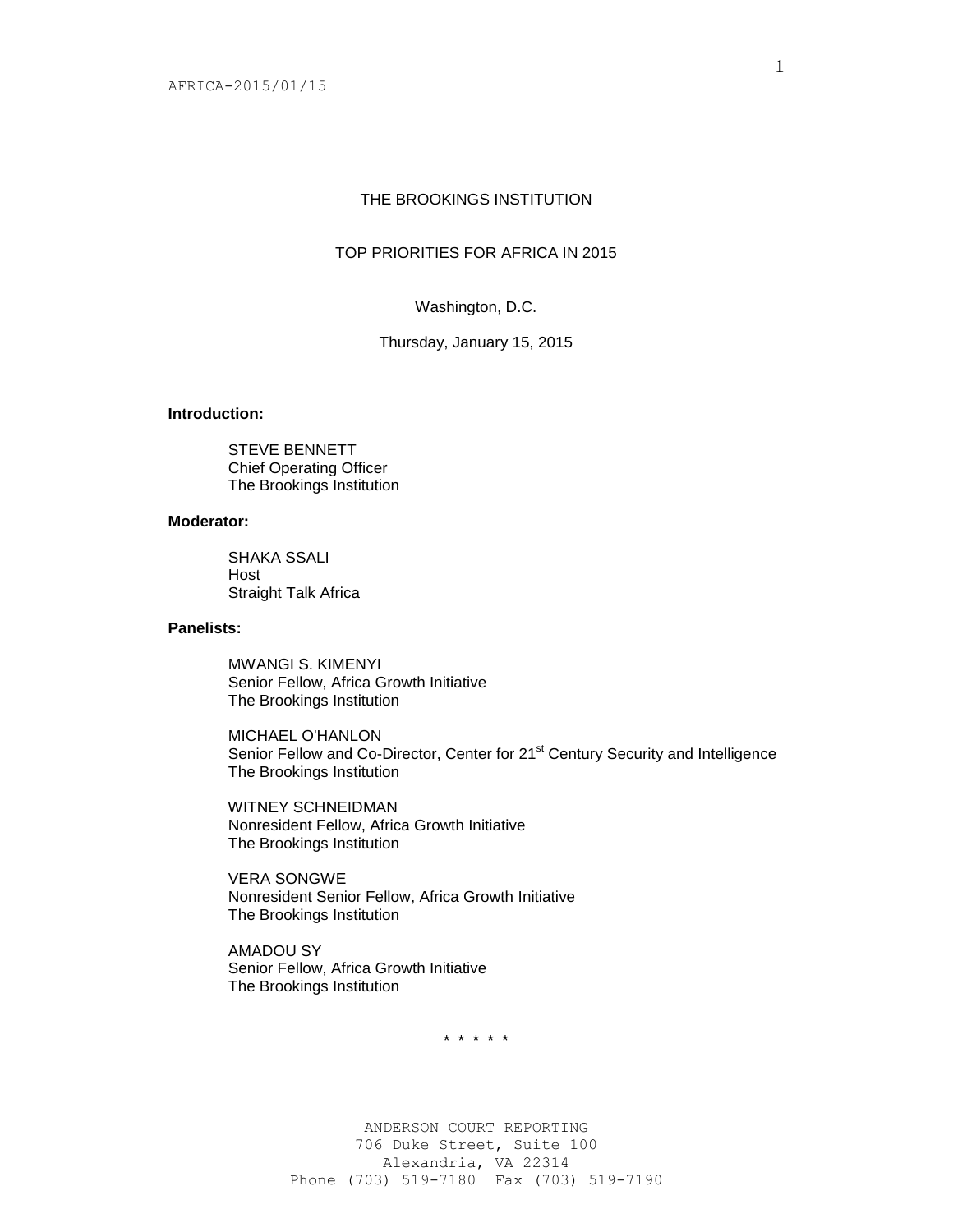# P R O C E E D I N G S

MR. BENNETT: Good morning, everybody. My name is Steve Bennett. I'm the chief operating officer here at the Brookings Institution, and welcome, everyone, to Brookings, to the Faulk Auditorium and to the launch of the Foresight Africa: Top Priorities for the Continent 2015, which is the Africa Growth Initiative's signature document for the beginning of the year.

It is really wonderful to see so many people in an event on Africa in Washington. As all of you I'm sure are Africa hands, and all of you then know what I'm going to say next, which is that Africa doesn't get near enough airtime, attention in Washington, in the United States, and probably around the world. It is unfortunate that the biggest news story in the U.S. last year was the murder trial of Oscar Pistorius, which is -- given the fact that there were so many other things happening in Africa that were so much more important, impactful on a global scale, that is what got on the front pages of the Washington Post, the New York Times, and lots of other news organizations, is really emblematic of part of the challenges with Africa and one of the reasons why the Africa Growth Initiative exists here at Brookings.

The Africa Growth Initiative is dedicated to looking at Africa's economic development and all of the attendant issues that go along with that. And it helps to get at the issue of why Africa isn't -- there isn't as much focus on Africa as there needs to be in Washington, in the U.S., and around the world. The answers to that question you know better than I because -- and certainly, the distinguished panel knows far better than I do - the answer is perhaps that Africa is too large, it's too diverse, it's too problematic. And the issues that are scary or sexy or otherwise deemed newsworthy are the ones that get on the front pages. And it took an awful long time for the biggest public health crisis in the world to get on the headlines, which is obviously the Ebola crisis. Terrorism, piracy,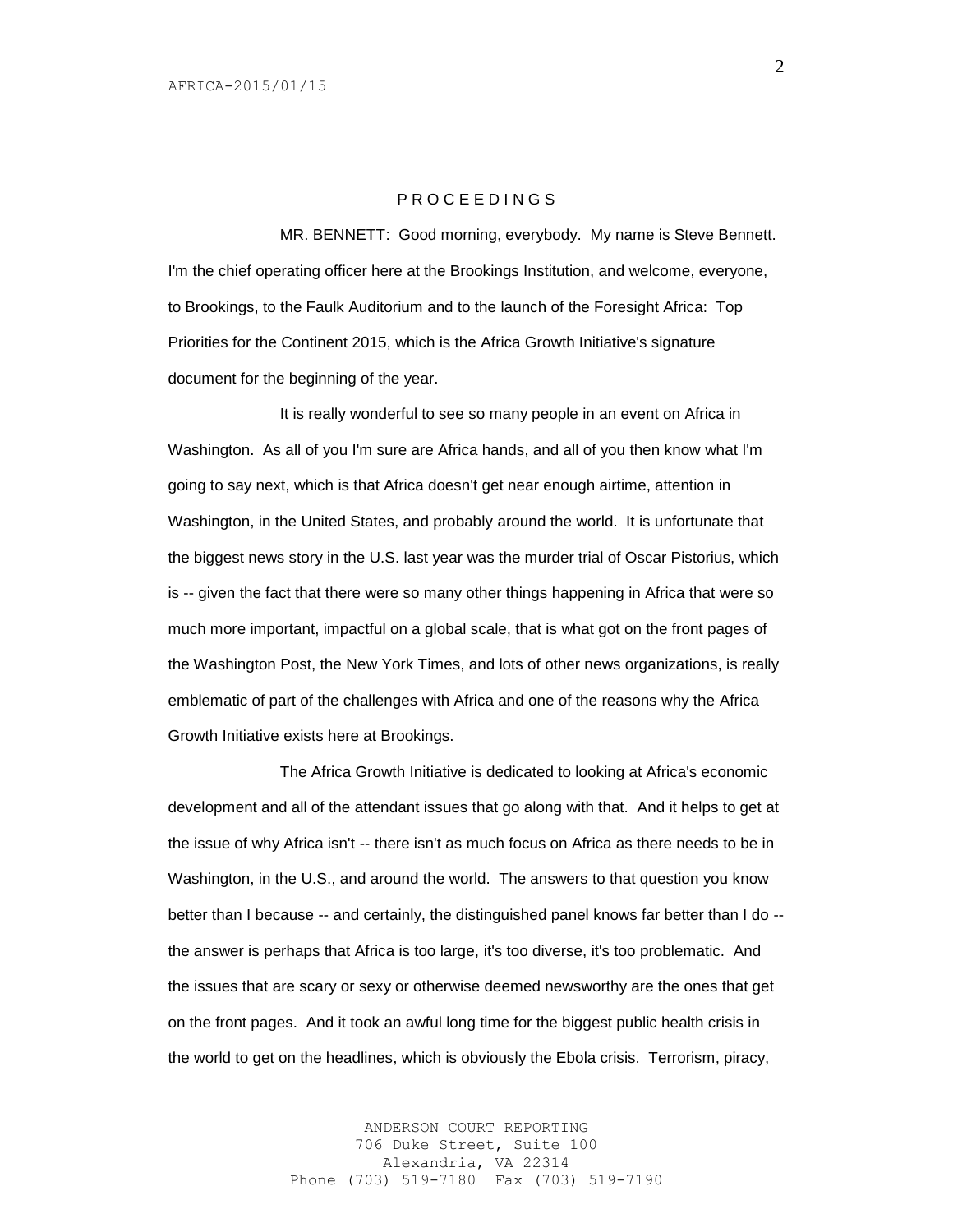these are all important issues, but they're the ones that capture the attention.

What doesn't capture the attention are some of the issues that are put forward in the Foresight Africa book this year. This is -- I believe it's the fourth year that AGI has put out the Foresight Africa document, and what it tries to do is it tries to focus attention on some of the crispest and most important issues that are facing Africa in this year. And so the Foresight Africa 2015 book looks at a number of really, really important issues, from some of the biggest political elections and political transitions, to some of the security challenges that are faced across the continent, to development economics issues, to the Ebola crisis itself. And we're delighted to have the authors here on stage who are far more knowledgeable about these issues than I.

And so the Foresight Africa document is really supposed to be the start of a conversation. And so we're hoping that there will be a nice, vigorous conversation on stage, and then you all will be part of the conversation, hopefully. And as a force amplifier and as a voice amplifier, we'd like to have a lot of -- as much Twitter activity as we possibly can. So we have a hashtag for this event. It's right there. It's #foresightafrica. So please feel free to tweet out your thoughts and your questions. We found that across the world, and particularly across Africa, and up and down "Think Tank Road," that social media is a real voice amplifier and it's a really good thing, and we're hoping that this conversation can be broadcast as widely as possible. I know that many people are watching on a live webcast and that's great, too.

I'd like to particularly note two people on stage before I introduce the moderator. The first is Amadou Sy. He is the director of the Africa Growth Initiative. Amadou is a terrific economist, and we are delighted to have him at the helm. He replaces Mwangi Kimenyi as director, who is a senior fellow at Brookings and contributed to many terrific things, including the development of the Foresight Series a couple of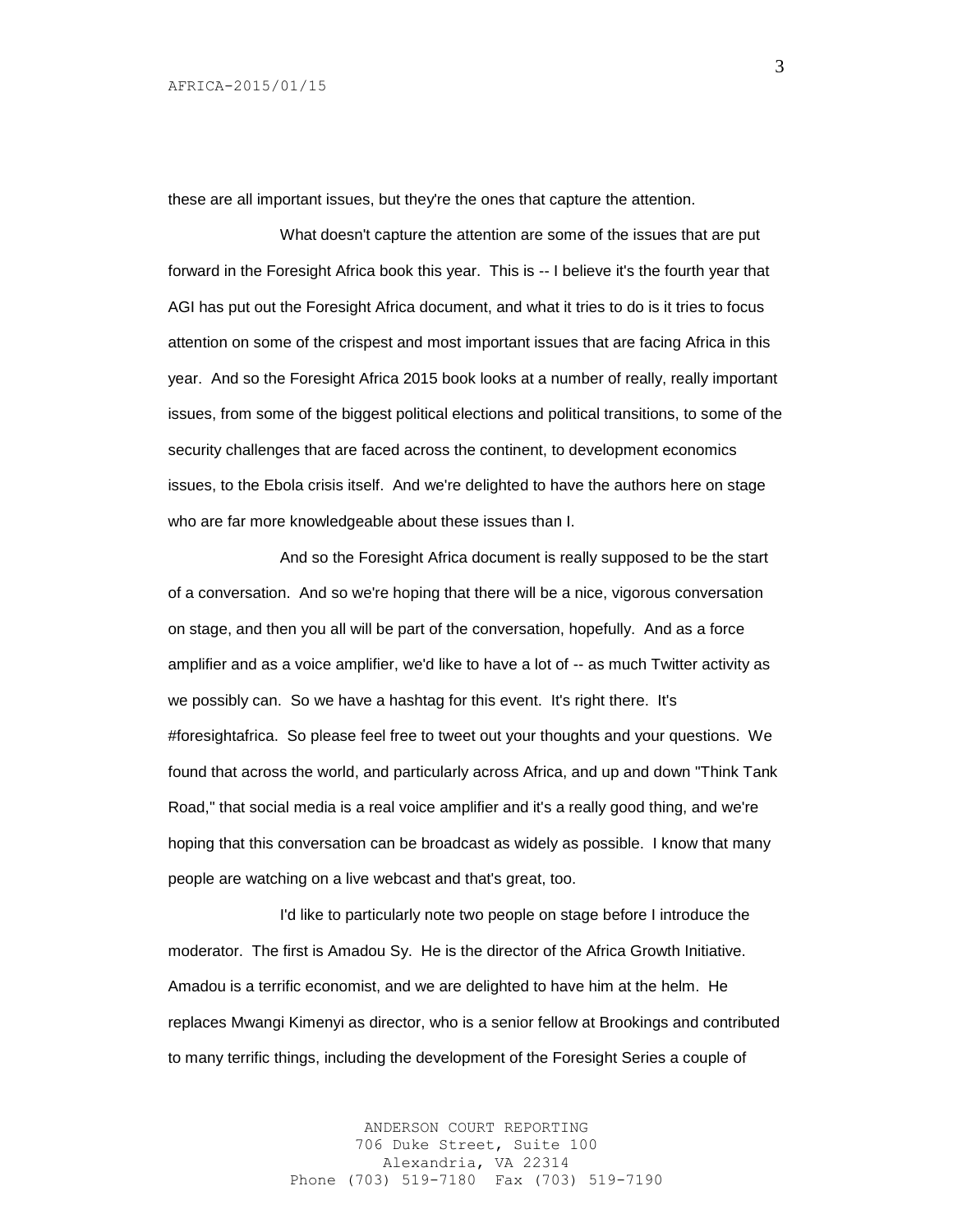years ago. So it's terrific that they're on stage.

But on stage also are other scholars from the Africa Growth Initiative. And one scholar who is not in the Africa Growth Initiative but knows a heck of a lot about Africa, and that's Mike O'Hanlon. So over to them in just a moment.

Before I hand over other mic and let people who are smarter and more articulate than I carry on the conversation, I'd like to acknowledge the presence of the Bill and Melinda Gates Foundation here with us today. They have provided really important support for the Africa Growth Initiative. I was there at the creation of the Africa Growth Initiative a bunch of years ago. The idea then and the idea today was that Africa doesn't get enough airtime in Washington, and African think tanks don't get nearly enough platform and don't have nearly enough capacity that they should have. And so the evolving mission of the Africa Growth Initiative is to work with African think tanks, to help them build their capacity, to give them a voice here in Washington, because we believe here at Brookings that a healthy think tank sector is really important to healthy democracies and to democratic growth. And so that was the idea then. It's evolved over time. It's the idea today, and I'm delighted that so many people are here in the room to help us meet that mission.

I'm also delighted that Mr. Shaka Ssali from Voice of America could join us today. He's a distinguished journalist from Voice of America. He's also a distinguished scholar, a Ph.D. in cross-cultural communication and history from UCLA.

So without further ado, let me hand it over to Shaka. Thank you all for being here. Welcome to Brookings, and this is going to be a terrific conversation. I'm really looking forward to it. Thank you very much.

MR. SSALI: Thank you very much, Steve. I have to say first of all, good morning, ladies and gentlemen. As you heard from Steve, my name is Shaka Ssali and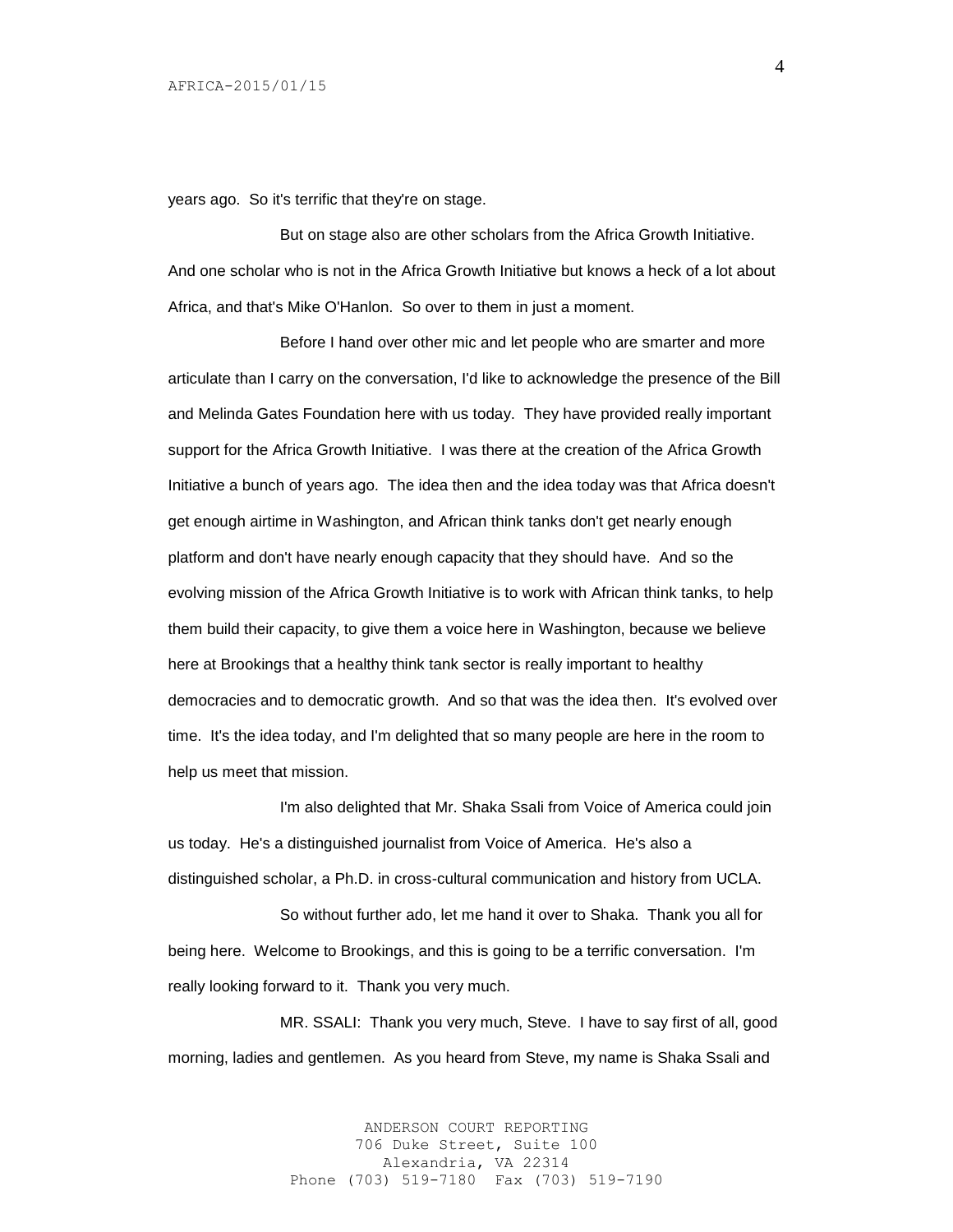I'm the host of Voice of America's international call-in talk show, known as Trade Talk **Africa** 

As a matter of fact, yesterday, I had the great opportunity to host two panelists right here. And that was, of course, Dr. Mwangi Kimenyi, and that was also Witney Schneidman. They were terrific. And I look forward, frankly, to interacting with you, and of course, your other three colleagues.

Now, before I go any further, I'd like to say that I'm profoundly honored and exceedingly humbled to have the opportunity to introduce to you five distinguished panelists. The first one is Mwangi S. Kimenyi, who is a senior fellow, Africa Growth Initiative. It's always a pleasure, of course, to have the opportunity to interact with you, Dr. Kimenyi.

The next is Michael O'Hanlon, co-director, Center for 21<sup>st</sup> Century Security and Intelligence. It's a pleasure to have the opportunity to meet you for the first time.

MR. O'HANLON: Likewise.

MR. SSALI: You are also director of Research, Foreign Policy? MR. O'HANLON: That's right.

MR. SSALI: Well, I need you on my show.

The other one is a very, very interesting gentleman, who, of course, I recall more than 25 years ago breathing the same air at the campus of UCLA. I remember he was being a Ph.D. at USC and we used to, in fact, work on the same African Studies Association Journal, Ofa Ham, Understanding. And his name, Witney Schneidman, a nonresident fellow, Africa Growth Initiative. And of course, Witney previous served under the Bill Clinton administration as deputy assistant secretary for African Affairs. It's a pleasure to have you here again, Witney.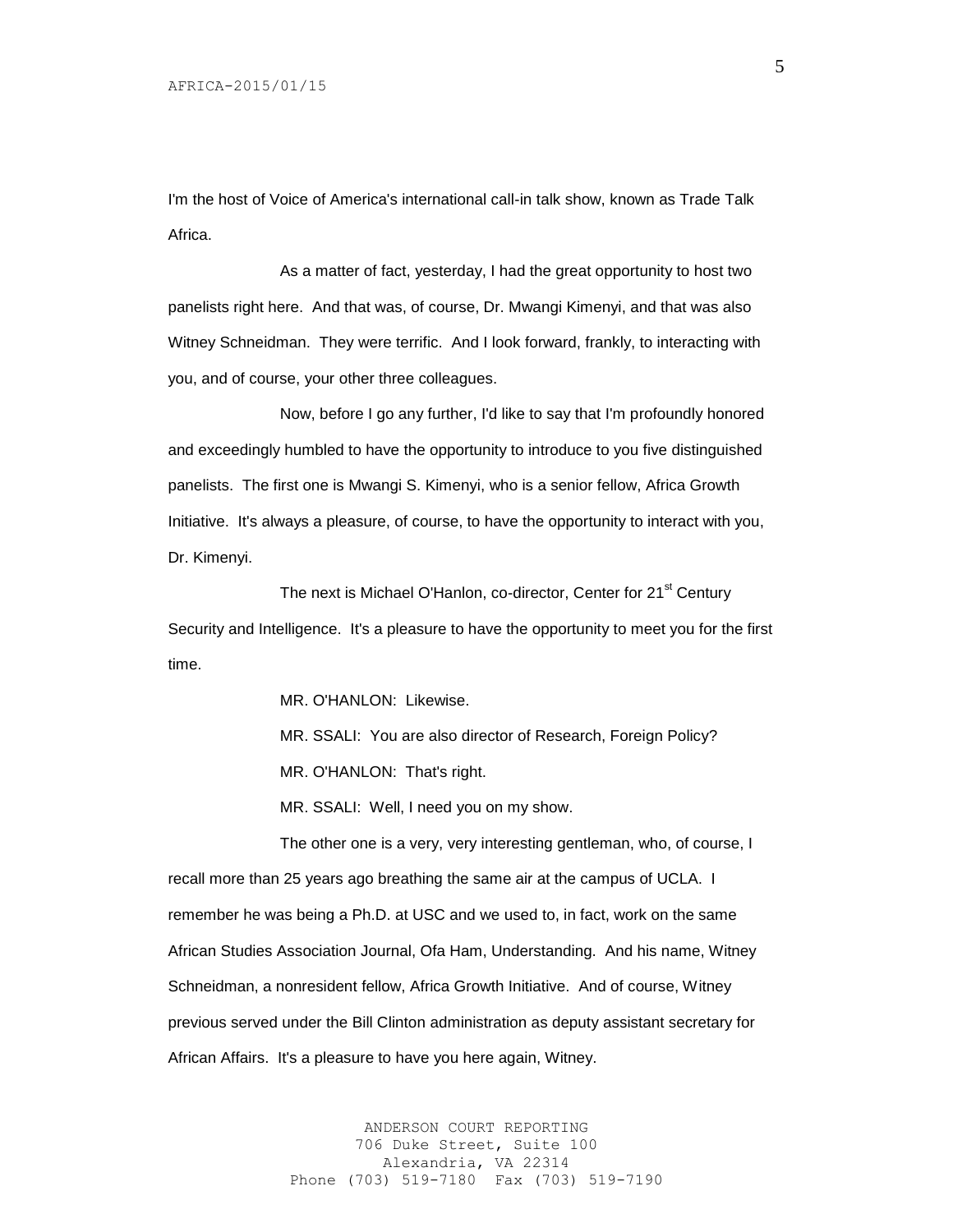Then we have Vera Songwe. Dr. Vera Songwe, nonresident senior fellow, Africa Growth Initiative. I have to be honest with you, Dr. Songwe, that we missed you very much yesterday. And it's not the first time, by the way, that Straight Talk Africa has been trying to reach out to you. I remember one time Dr. Kimenyi promising to deliver you and you somehow couldn't make it. I hope the next time you have the opportunity to do it.

MS. SONGWE: Promise.

MR. SSALI: Thank you.

And last but not least, the man himself, Amadou Sy, director and senior fellow, Africa Growth Initiative. It's a pleasure to meet you for the first time, Dr. Sy.

Well, I think having said that, let me begin the order of business.

Today, we also want to hear from you what are your priorities for Africa in 2015? And what are your thoughts on our experts' recommendations? We encourage you to join the conversation using via Twitter, using the hashtag #foresight Africa. In addition to conversing via Twitter, we will also be conducting audience polls with people in the room and watching the webcast. I will pose the question and you will have a few minutes to answer while our panelist discusses his or her priority. Then we'll display the results. You can join the polling session by texting Foresight Africa to 22333. Afterwards, you just answer using A, B, C, et cetera. You can join -- I repeat, you can join the polling session by texting Foresight Africa to 22333. Afterwards, you just answer using A, B, C, et cetera. Or you can vote at polleverywhere.com/foresightafrica.

Now, to get us started, this week AGI posted a blog to ask, what do you think should be a priority for Africa in 2015? These are the results.

We see that peace and security comes in at 25 percent. That is very interesting because I think yesterday on the panel actually that issue also seemed to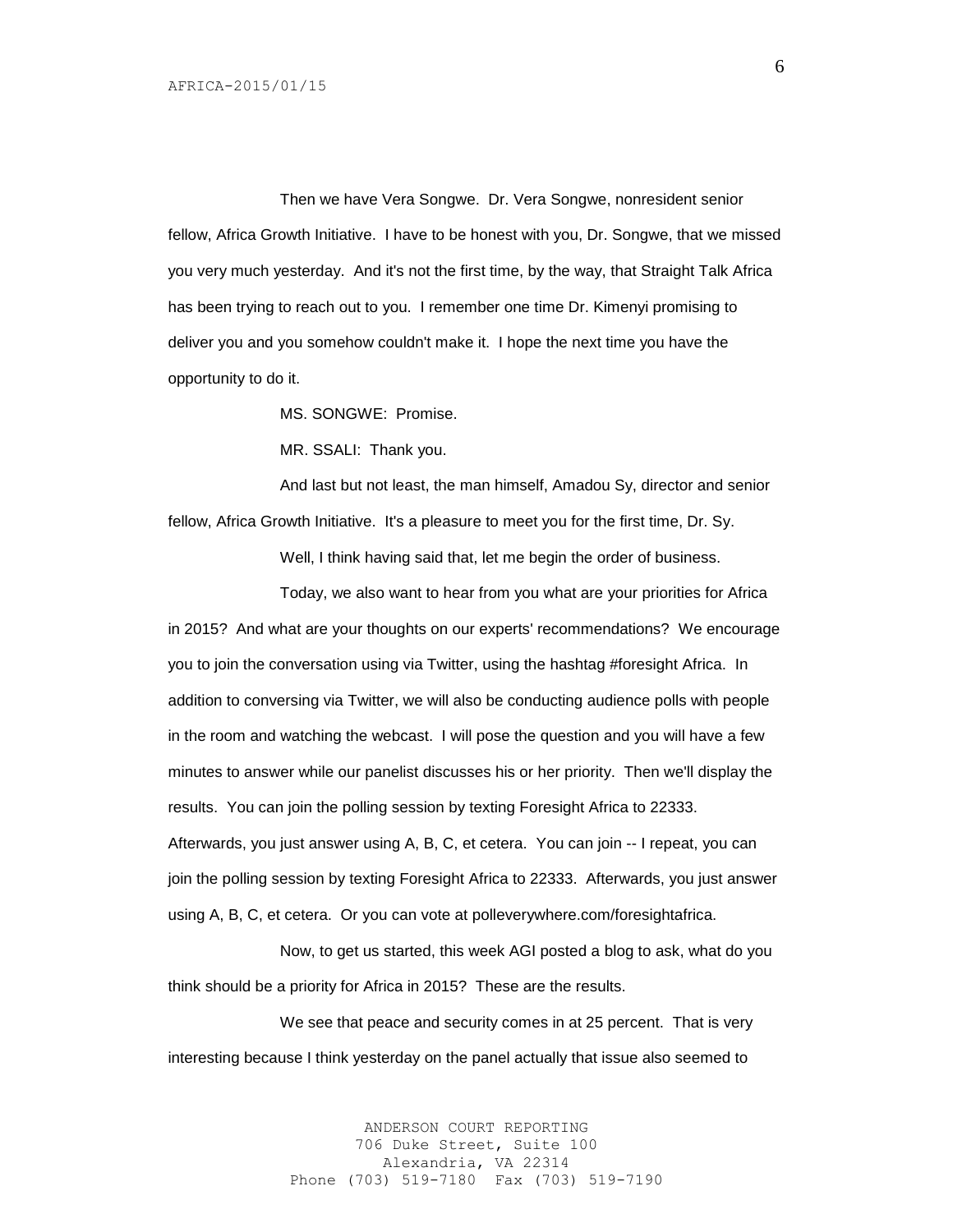have ranked very, very high.

Governors and leadership, 33. That is the top, really. And it probably makes sense because how do you separate peace and security and governance? Are they really mutually exclusive? A lot of people would probably say they are not.

Economic development, trade, and investment weighs in at 17 percent. Health, education, and poverty at 16 percent. Natural resources management and the environment at 3 percent. Gender, youth, and inclusion at 4 percent. Other, 3 percent. Very interesting, isn't it?

Now, I think that I can now go to the first panelist in order, and that will, of course, be Amadou Sy. Amadou, the first question to you, what type of financing is most needed to capitalize development in Africa?

MR. SY: All right. Well, I take this opportunity to thank you and thank also the older panelists and the audience for coming. And also to thank Dr. Kimenyi, who has been the director of the AGI for all these years, and I feel very lucky that he is my neighbor. So thank you for your leadership.

So now, next year, there will be a conference where global leaders will decide about the new sustainable development goals, which will replace the millennium development goals. So, these development goals will need to be financed. For example, now a little bit outdated World Bank Report but that's really the best one we have seen, puts the infrastructure needs of Africa at about \$100 billion per year. Another report says that to reduce extreme poverty, we would need to spend about \$66 billion a year. So the point is that we need to finance the development goals, and African countries have done a lot of effort. For example, government-driven used to GDP average about 21 percent now, up from 18 percent about a decade ago. But that would simply not be enough. So there has been some thinking about this financing for development, and before the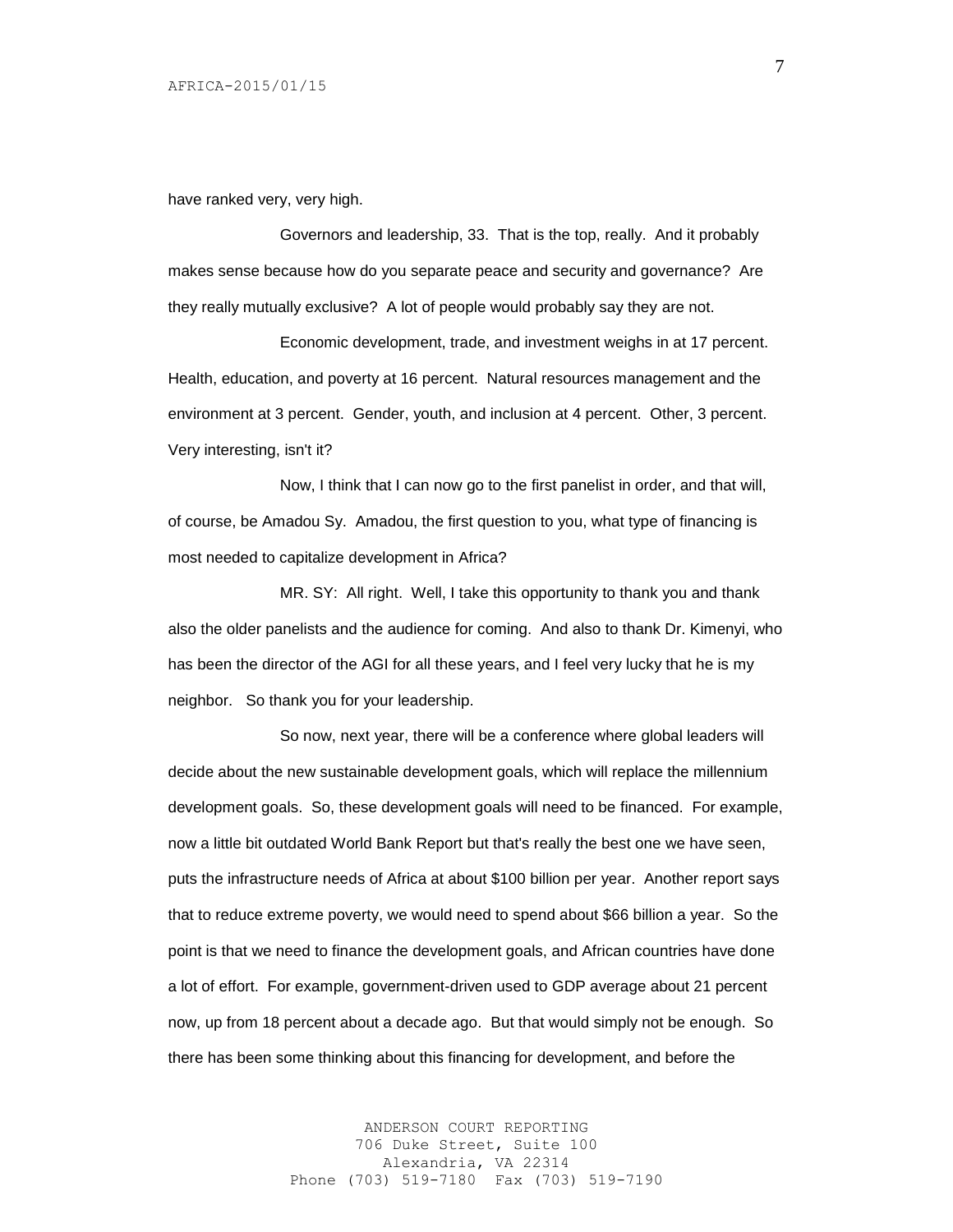meeting on the sustainable development goals, there will be a meeting on financing for development in Addis Ababa in July. And one framework that is being used is to separate financing from its sources, so external financing versus domestic financing, private financing versus public financing.

So far, two key questions are being asked. One is how do we get more financing -- how to increase the financing revenues, the flows; and the second question is how do we get better financing.

So what do we do with that? First of all, when it comes to more financing, Africa has really got more external financing. Over the past 20 years, for example, foreign direct investment has been multiplied 30 times, 30, 30 times. So we've been receiving much more private capital. When it comes to aid, unfortunately, the promises of Glen Eagles have not been really fulfilled, so aid is on a downward trend. But when it comes to private capital flows and remittances, they are definitely on an upward trend. Remittances in my own country, Senegal, are about 10 percent of GDP, and these are the formal remittances. There's a lot of informal remittances going on. Nigeria also, about 10 percent; Lesotho, much more, I think 14 percent.

So money is coming in, so that's one thing. But we have to be careful. For example, money is coming in but it's going to a very few sectors. It's going a lot to the natural resource sector. Even the tax revenues to GDP that have improved have improved also thanks to this global commodity boom and the revenues that countries have managed to get from higher commodity prices. Domestic capital markets are still in Africa, except from countries like South Africa and increasingly Kenya are still small. So there's work to do there when it comes to more financing, definitely. And we all know that our governments can do a better job when it comes to fiscal revenues and public fiscal management.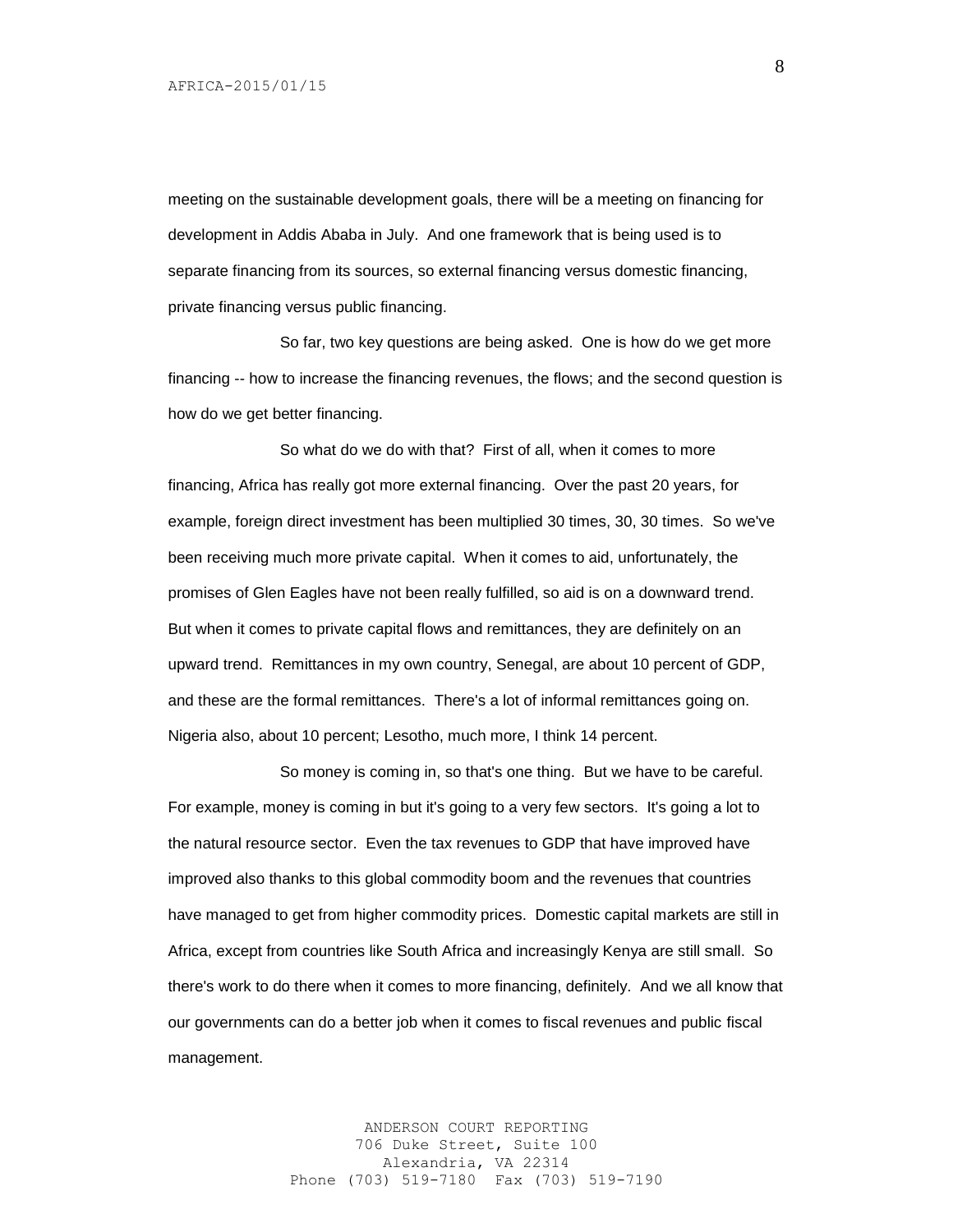So how about the better finance? Typically, the thinking is about, well, let's avoid the financing flows that are too volatile; right? Typically, the hot money. Let's try to attract the long-term type of money, the committed money from direct investment. So we've attracted both; right? Before 2006, almost -- only South Africa was able to issue Eurobonds in the international markets. Now, many more countries have issued - in fact, since 2006, \$15 billion of Eurobonds have been issued by African countries. But I think just looking at the volatility of flows as a measure of the quality of finance is a bit limited. How about the following question -- how does the money really benefit development? How does the money really lead to increasing jobs? So there is where we really have to do a better job.

I've just read a World Bank report, for example, that really asks these questions and links it to the global value change. So apparently, when it comes, for example, to the apparel sector, you can get more money in the apparel sector, more foreign direct investment in the apparel sector, but those firms will not source locally; right? At the other extreme, when you get investment in agribusiness, by nature, they will source more locally. Mining is somewhere in the middle. So how can the money that we get really lead to better -- to Africa fulfilling its development objectivity is a key question, you know? How does Africa insert itself to this global value chain? It even has to do with understanding why this global bias, like Wal-Mart, the Gap, really are interested in because you want to be in the global value chain.

MR. SSALI: Well, Amadou, unfortunately, time happens not to be our best ally. I hope you understand.

The polls are now closed. Let's see what the audience is saying, or participants are saying. Of course, the question was, what type of financing is most needed to capitalize development in Africa? And the first category was international aid.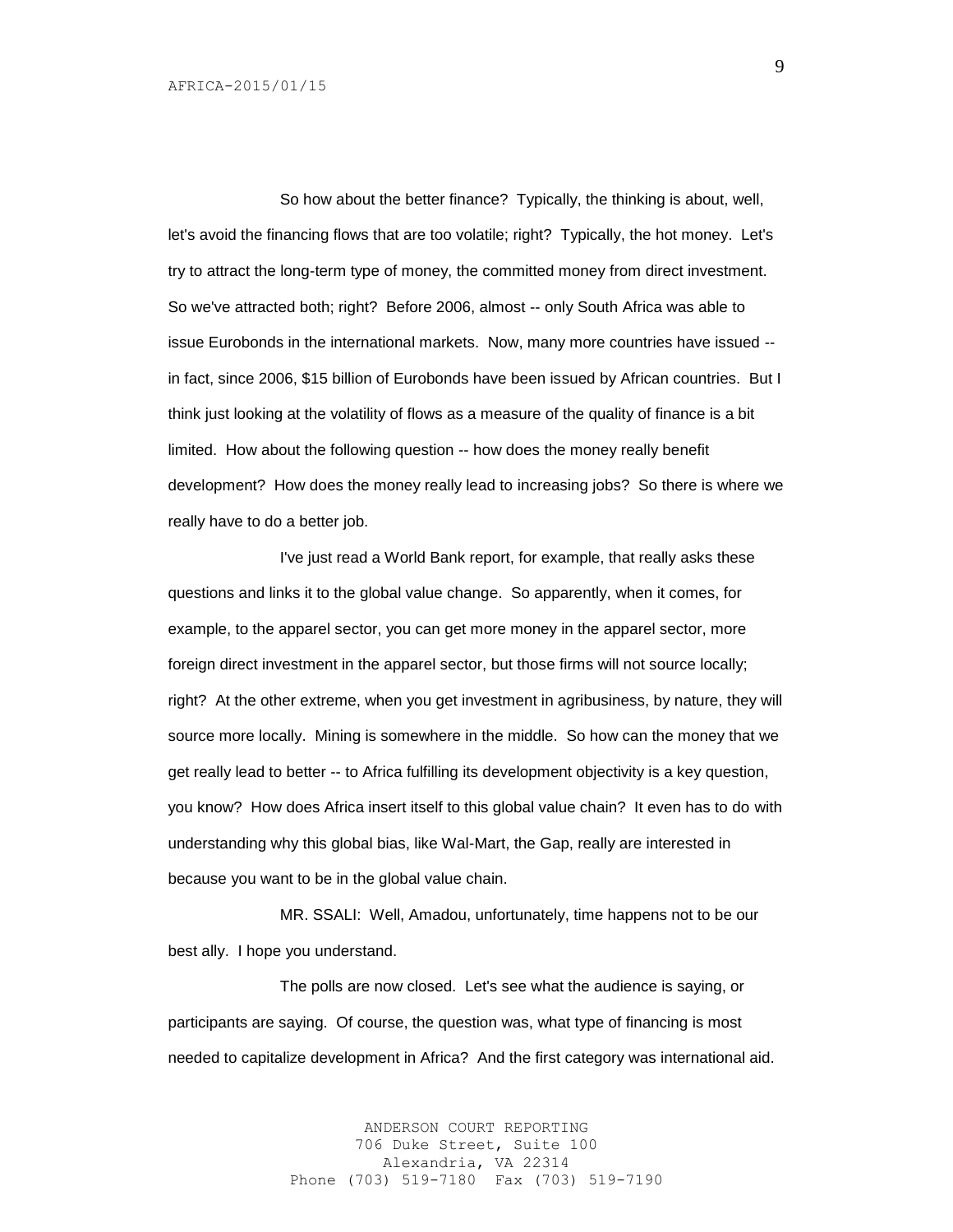It weighed in at 9 percent; remittances at 4 percent; FDI/capital flows, 52 percent, my friend; and government revenues, 16 percent; all of the above, 20 percent. Interesting.

I suppose now we can go to the second panelist, the man from foreign policy, Mike O'Hanlon, of course. The question is, will Africa see increased peace and security in 2015? A is yes, B is no, and C is maybe.

MR. O'HANLON: Well, I look forward to the answer which I'm going to count on all of you to provide.

To just sort of spur the conversation a little, as I try to think about this - and I don't have an answer, so I'm glad you will -- but I try to break the problem down, first, by category of violence, and then by region. So let me just give a very quick snapshot on each of those ways of breaking down the problem.

First of all, and I want to thank Amy Copley who has helped me with and co-authored my article in the Foresight Magazine, and congratulations to Africa Growth Initiative for all your efforts, including that, and thanks for the chance to be part of this today.

But as I try to break down the violence, I can think in terms of three categories -- terrorism, civil war, and crime. And as Steve Bennett alluded to earlier, and as we all know, certain kinds of issues get more publicity in the Western press; they aren't necessarily the most important for Africa. But all three, unfortunately, are relevant to Africa's situation, and I would simply submit that on balance, the terrorism trends are not good, and that's not a categorical statement, and I'll break it down by region in just a second. But overall, I think Boca Haram is Exhibit A on why we have to worry, but it's not the only threat.

In terms of civil war, it's more of a mixed picture, and we do see some progress in a couple of places that, again, I will get to in just a second as I break things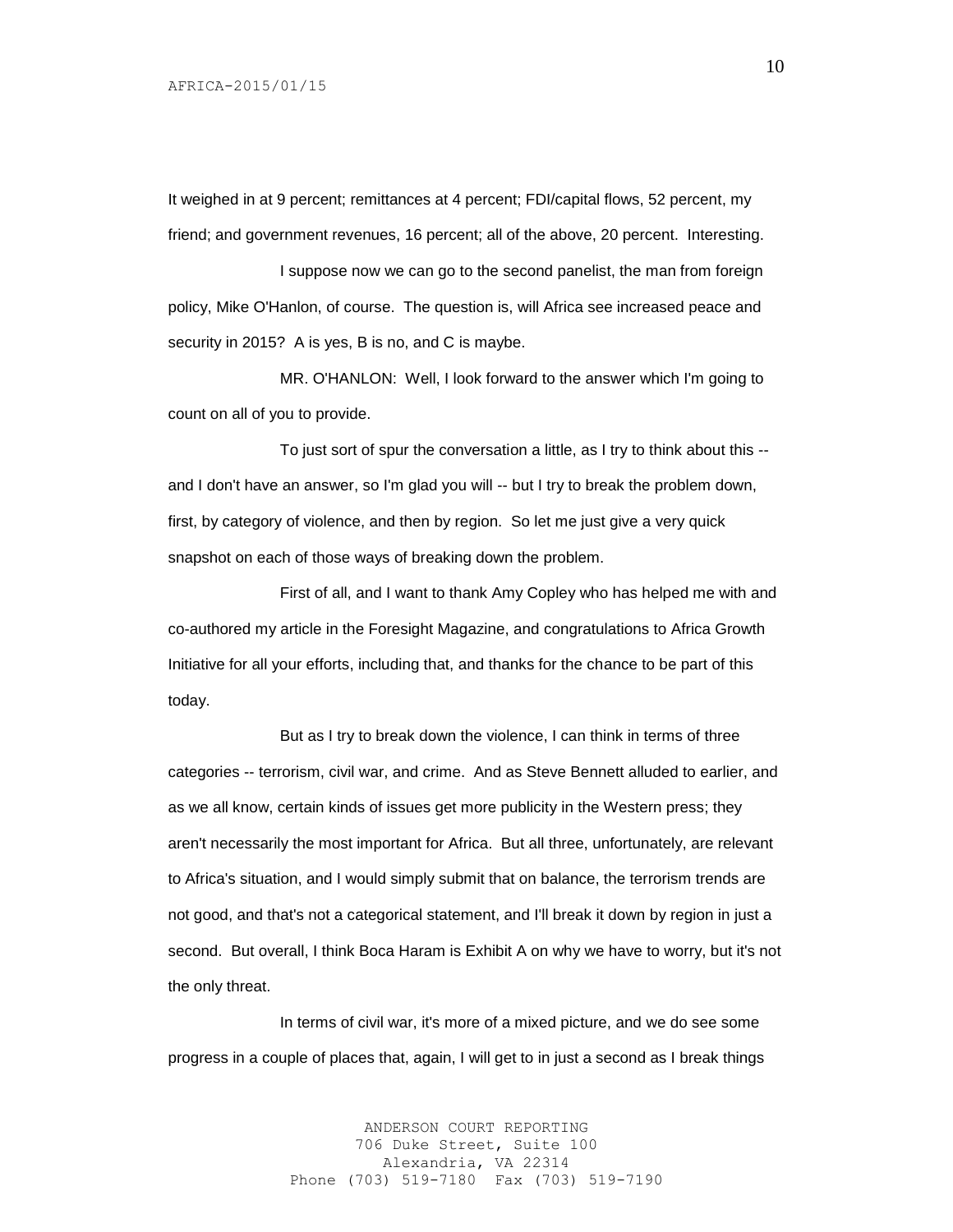down by region. But unfortunately, we've seen some backsliding or failure to take the next step in places like Sudan. And then, of course, the terrorism, ethnic, and sectarian tension issue, combined with presidential issues, makes Nigeria prone to potential civil warfare, and it's hard to know exactly how to define these terms sometimes or where terrorism stops and civil warfare and insurgency begins. But having said that, I think the verdict on overall state of civil war in Africa is mixed. I would say things are a little better in this decade than they have often been in previous decades. But if you're asking me to predict 2015 versus 2014, 2013, I think it's a little more ambiguous.

And then finally, on crime, unfortunately, this is the issue we don't talk about enough, and African governments need help strengthening their internal ability to control crime, because we know that it's the silent scourge in much of Africa, and it's not so silent if you're an African citizen. People are well aware in places like South Africa, but many other countries of the degree to which this overlaps with economic problems and degree to which lack of economic opportunity, underdevelopment, poor education, sense of estrangement and disenfranchisement reinforce problems with crime, and then weak states often have a problem controlling crime.

So there are some countries in Africa that have exorbitantly high crime rates, and to me, I'm not sure what the trend line would be. It's probably gradual progress because on balance, Africa is doing gradually better in economic and developmental, and governance terms, I would argue, in the broadest sense, really based on the readings of my colleagues' work and other work that I try to understand. But that's a gradual trend line. And unfortunately, I don't think we're doing enough. You'd like to see the progress happen a lot faster because a lot of people are getting robbed, raped, and killed while we hope for this, and wait for this gradual progress to do enough for the country.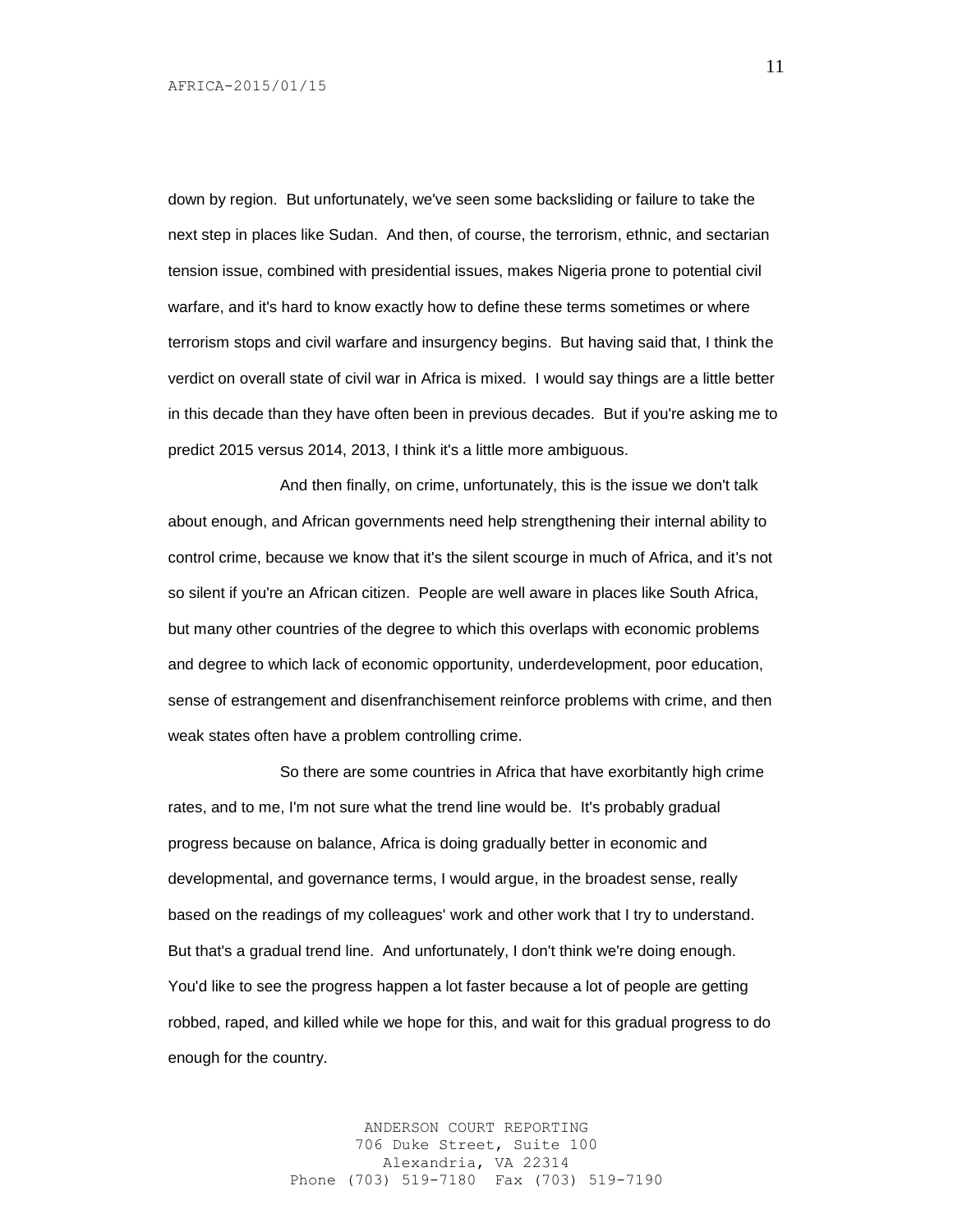So now very quickly, regionally. I would say on balance, despite the tragedies in Kenya, the Horn of Africa is a little better because Somalia, ironically, is one of the few good news stories in the last year in terms of security trends in Africa. And I'm going to be quick and simplistic, and you can have a lot to say by way of the discussion later about challenging me or at least adding nuance. But I would say on balance, the Horn of Africa is a little better and will probably keep getting a little better.

The center part of Northern Africa, however, especially around Sudan, doesn't look as promising as we had hoped. And probably if we had had the same question a year ago or two years ago, maybe there were some hopeful trends that we were starting to get a little bit enthusiastic about. Some of those underlying reasons for hopefulness are still there, but unfortunately, Sudan has been a disappointment, both in terms of the Darfur and other issues in Sudan Proper, and also because of the problems in South Sudan. And that's such a big country and so important and it has spillover effects on other conflicts, that that makes me a little less optimistic.

West Africa, in terms of big trends, it's about Nigeria. There are a lot of countries that have had a lot of issues that still do. Obviously, Ebola has hit further west, but if you want to categorize West Africa or the western half of Africa, in a nutshell, it's all about Nigeria because this is overwhelmingly the giant of West Africa. And with the presidential elections coming up, we really have to keep an eye on that. I'm worried. I'm worried about Nigeria probably more than I would have been a year or two ago. So there I'm not so hopeful.

My LP score country of Congo, a year ago, two years ago it was starting to show a little bit of signs of hope. Still better than it had been for most of the last however many decades you want to talk about, but unfortunately, we haven't really seen the next step taken at expanding better stability and safety in the east of the country, and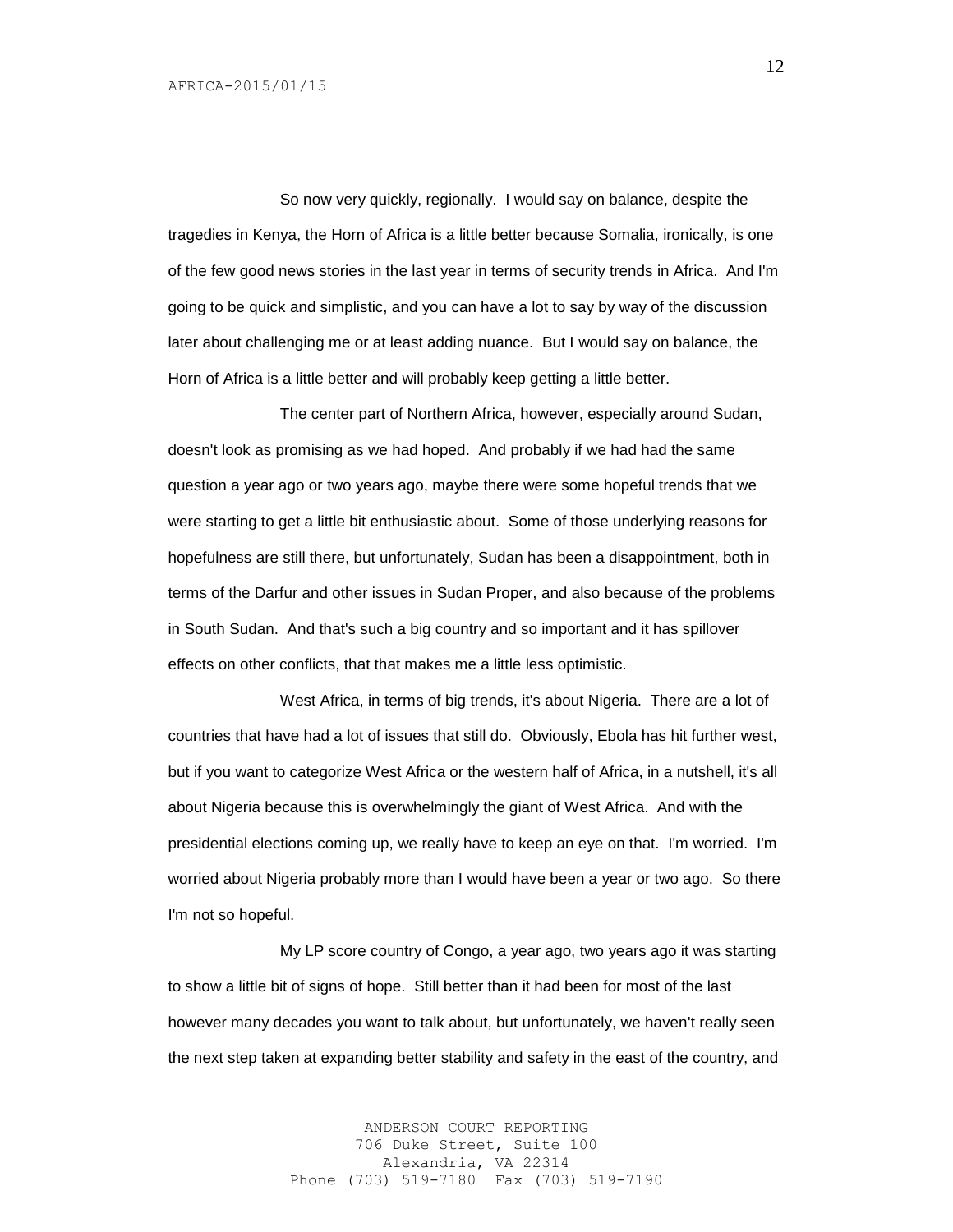I think the central government in Kinshasa is still weak and not necessarily distinguishing itself as a legitimate and truly unifying force in the country. So I'm going to give Congo a little bit of a slight downward trend line in my prognostication, even though things are still better than they had been.

And finally, Southern Africa, writ large, again, I think here the good news is there's not a lot of civil warfare and there's not a lot of terrorism, but unfortunately, there's still plenty of crime and it's a very gradual trend line. So there it's a slight upward trend but it's slow and I wish it could be faster and more impressive.

Okay. Now I look forward to the bottom-line result in that assessment from all of you.

MR. SSALI: Thank you very much, Michael. In fact, I was going to ask you the question when you said "your country of Congo," I was going to ask you which Congo are we talking about here? But you mentioned, of course, Kinshasa, so I got it.

MR. O'HANLON: The Democratic Republic of Congo. Thank you. Thank you.

MR. SSALI: Well, the poll, of course, is closed, and let's look at the results.

Well, the question, of course, was will Africa see increased peace and security in 2015? Very interesting. Yes is 22 percent; no is 55 percent; and maybe, 23 percent. What does that say? What does that mean?

MR. O'HANLON: Well, I think the negative and worrisome trend lines in Nigeria and Sudan trump the slight improvement in Congo. The fact that I haven't even mentioned Ethiopia, which is the second most populous country in the continent, because it's a relatively good news story, but unfortunately, the negative trend lines in Nigeria and Sudan, and the slow progress in places like Congo, are trumping other, more promising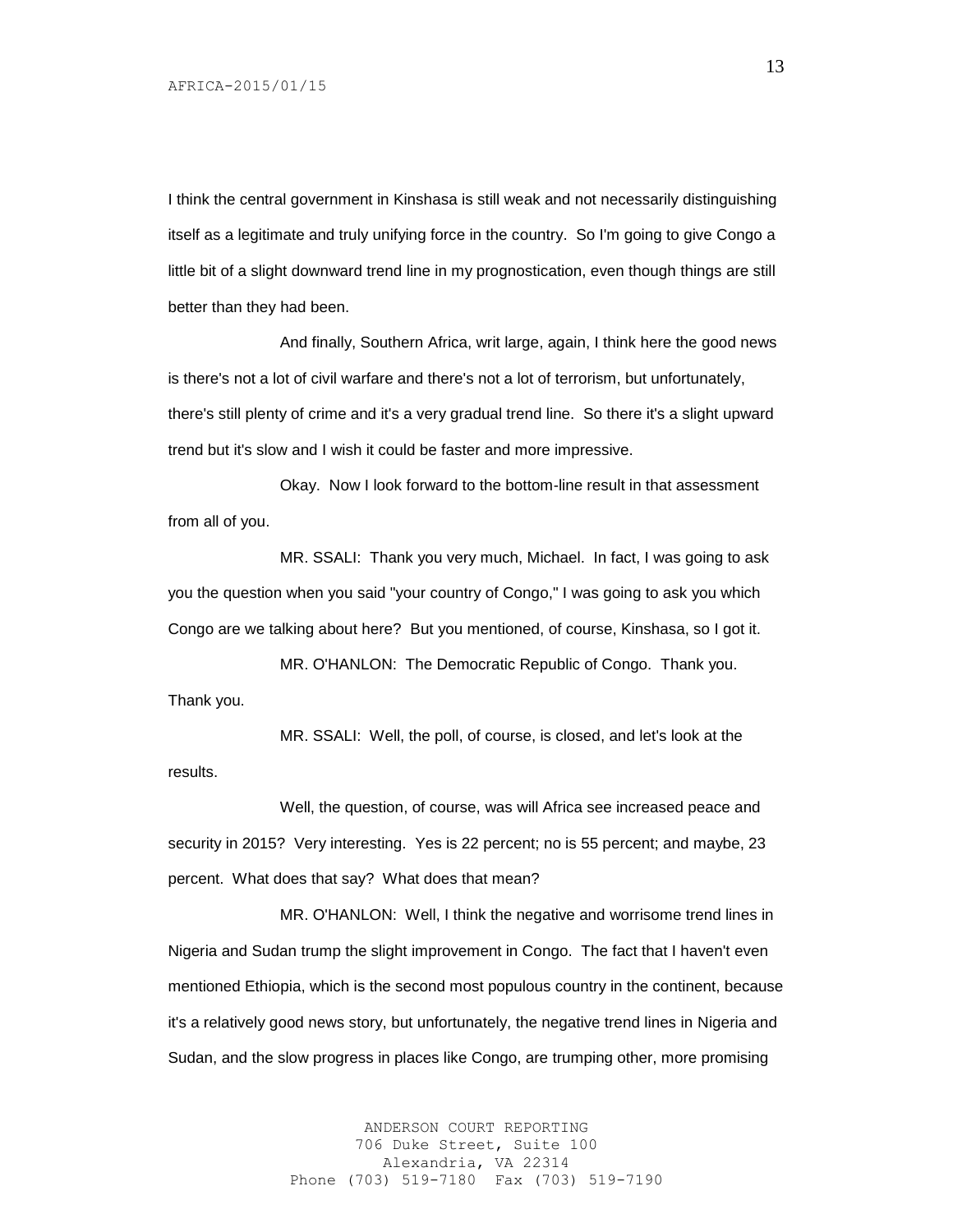hopeful signs here and there. And the net assessment I really cannot disagree with.

MR. SSALI: But when you look at the Democratic Republic of the Congo, which of course has had several names before -- before that it was Zaire and then it was Congo and (inaudible) Congo, whatever -- it is arguably one of the richest, one of the wealthiest nations on this planet to us. Why has it never experienced some semblance of peace and stability? There are people who, of course, used to say that when Mobutu Sese Seko Wa Za Banga was in power for 32 years, that he was a symbol of peace and stability. Is that something you'd agree with?

MR. O'HANLON: Well, I think the short answer is the Belgians did a terrible job of preparing the Zaire Wa for independence, and Mobutu did a terrible job of preparing them for anything, including the succession to his own rule.

I was in Congo from '82 to '84. That was the period when Zaire Wa - and there may be some in the room, so I apologize if I'm mischaracterizing and trying to generalize -- that was the period where any sort of positive sentiment towards Mobutu for at least stopping the civil wars of the '60s, the positive sentiment was slipping away because the corruption and mismanagement were becoming so entrenched and so blatant, the Congo at that point was well into its economic decline, which then meant decline in the ability of the state to provide services. So the early '80s were sort of a semi-tranquil period in terms of apparent stability on the surface of the country, but it was -- the country was eroding from within, and we all saw what happened over the next decade, producing one of the worst civil wars of the late  $20<sup>th</sup>$  century by the end of that period of time. So it's lack of governance.

I have to go back to the first answer of Amadou's questions. You know, the lack of good governance and leadership prevents anything else positive from happening.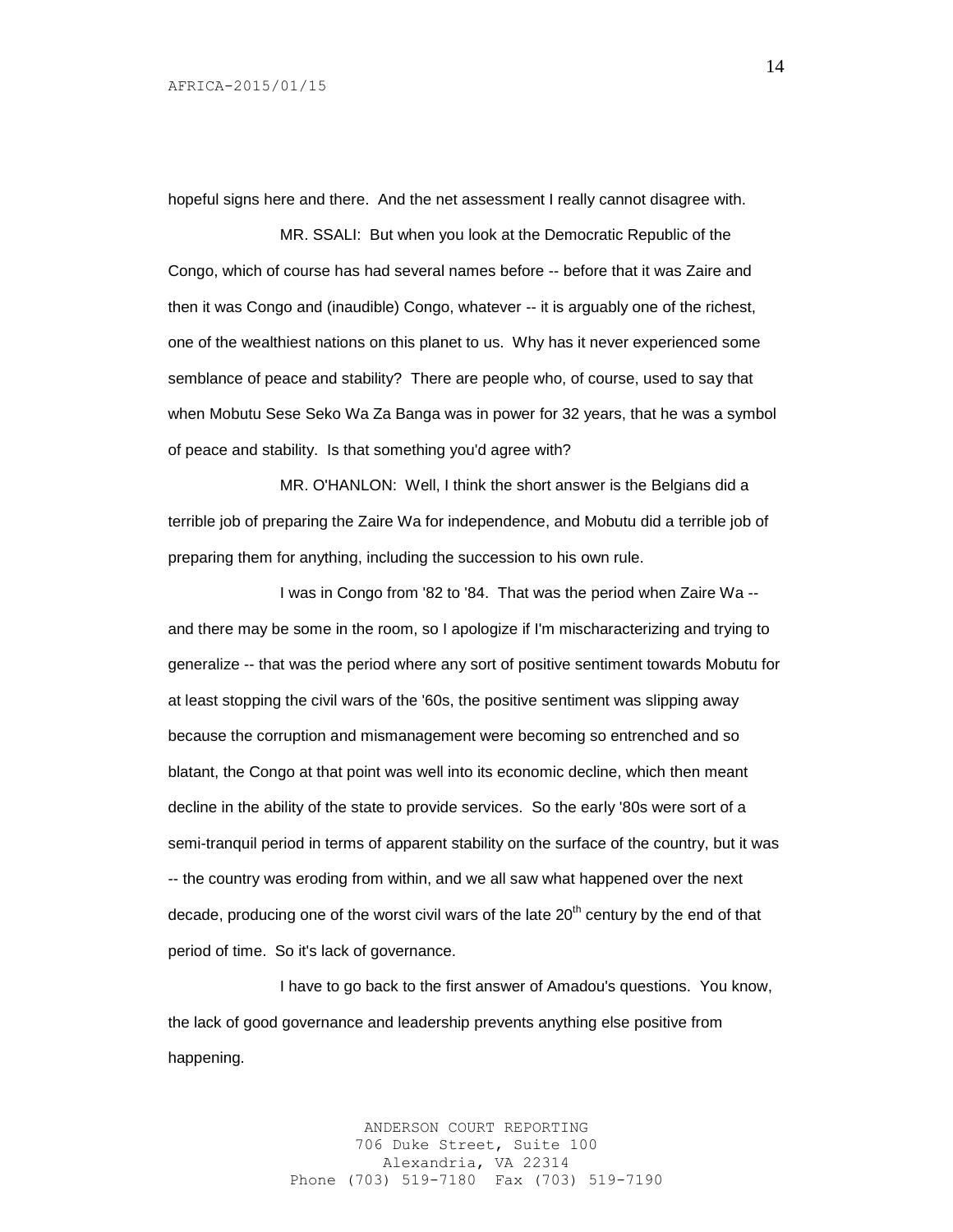MR. SSALI: Thank you very much, Michael.

Let me go to my sister, Vera Songwe. Vera rate the national and international response to the Ebola crisis, if you can, please.

MS. SONGWE: Thank you. Good morning. And I want to start by congratulating Amadou again for taking over the helm of the AGI and Mwangi for all the work he did before.

I think to begin with, the national and international crisis on Ebola are probably different, so I will be interested in seeing how the responses come back. I believe that at the national level there was a lot that was done. And going back to the first question on leadership, in countries where we saw the Ebola virus quickly contained, we've got a lot of leadership. One of the things that happened in Senegal with President Macky Sall and the Minister of Health, Awa Marie Coll-Seck, was quickly taking control of the issue and managing it quite appropriately. The same thing in Nigeria. I think because of very good leadership and communication, one got a sense that very quickly Nigeria could have been, I think, a disaster waiting to happen, and with good leadership and communication at the national level, and especially the use of national resources, the Ebola crisis was well managed. Where we didn't have quick coordination and communication, you had a slightly different response to the crisis. I think in countries - and just to go back on the timeline of the Ebola crisis, it actually started in 2013, September 2013. It became a big crisis January 2014, and I think began to peak when we started seeing the numbers go up. Today, we have 20,000 affected; 8,000 dead; and 8,600 and more as of last week at least deaths from the Ebola crisis.

From the international perspective, there are two things that were happening. I think the first was the slowness to respond. The slowness to respond could be attributed to two things. I think, first of all, we should remember that countries like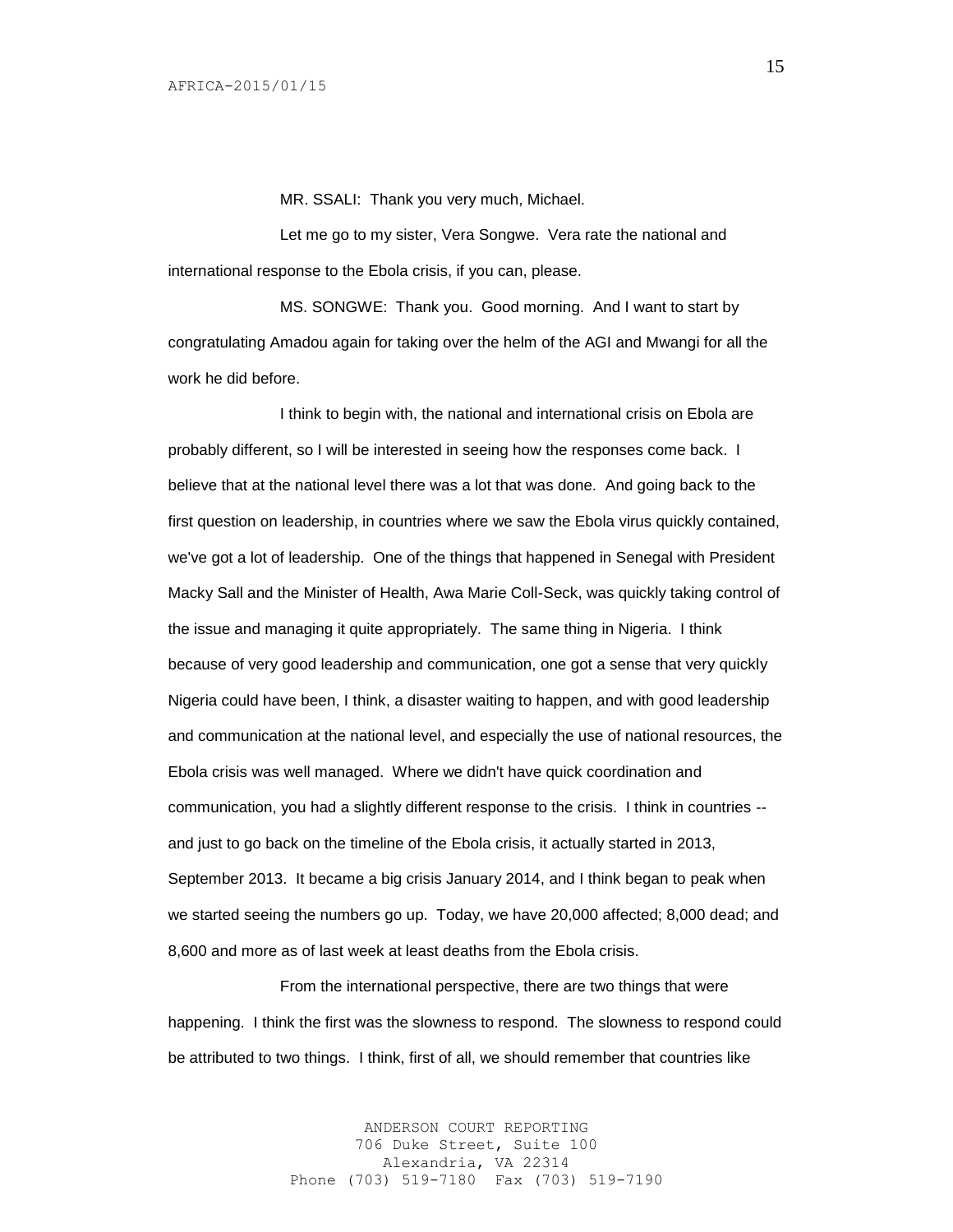Uganda and DRC have been dealing with occasional spurts of the Ebola crisis that they have been containing, so every so often there will be three or four cases here and there or 10 cases here and there, and my sense was there was some sense that this may be what would happen again from the WHO. So the immediate response to the Ebola crisis didn't happen. However, this time around it happened in Guinea. It happened in the rural community areas where there was not a sense of the education that the Ugandans had spent over 10 years now communicating and educating the populations in health and sanitation issues, which made sure that when there was an Ebola outbreak, you could actually quickly contain it.

So I think on the national side, leadership, governance, good communication. I think for the first time again, on the national side, we saw a private sector response and a civil society response, which was amazing. In countries like Senegal, NGOs get together and start getting apps on different -- developing different apps in local languages to start communicating about how you can prevent Ebola and what you can and cannot do. The same thing in Nigeria. In Cote d'Ivoire as well.

So I think at the national level, a second interesting thing that happened was the response of the African private sector. I think this is one of the first crises where we got a very quick and urgent response from the African private sector and foreign investors in Africa. I think, for example, in Liberia, we got very quickly the top 12 investors in Liberia get together and begin to manage the logistics, because with the Ebola crisis, one of the first things that happened was a breakdown in the logistics framework. These are countries -- Guinea, Sierra Leone, and Liberia -- that import most of their food, particularly the staple food, rice. And so basically, what one wanted to do was begin to ensure that there were still some supply chain logistics in place. So we had the mining countries get together and begin to do that logistics management system.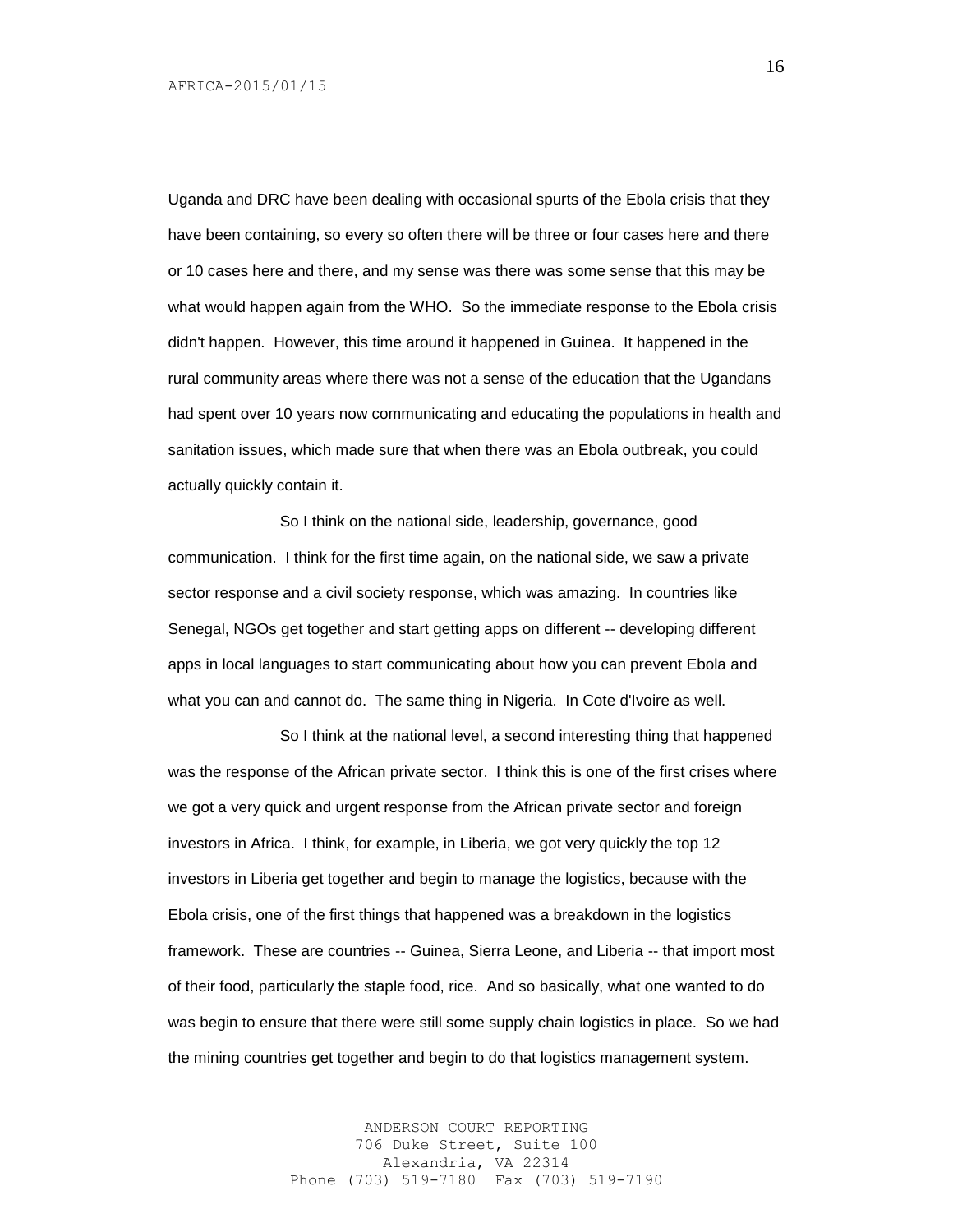And I think this is one of the first cases where, again, I think the responses in terms of the private sector and capital flows into Africa begin to link up. We see logistics working. We see private sector working. We see ICT information working. So at that national level, I think things work quite well.

At the international level, I think there are two issues. One of them is who was going to be the first respondent? What was the coordinating mechanism? I think this is where the international response was maybe slow to act. You have one set of institutions at WHO, which is a repository from the technical and medical protocol side on how to respond. And then you have institutions like the World Bank and the IMF that respond from the financial side. Today, the fiscal gap for the Ebola crisis is about 290 million. It's about 5 percent of Liberia's GDP. It takes money in Senegal where the Senegalese government only had one case, it cost a million dollars to manage that one case. In Nigeria, it cost \$13.5 million to manage the eight cases that they had and to follow up on the other cases. So it's quite an expensive proposition for countries that have a GDP total of about \$2 billion or less.

And so I think one of the reactions, one of the reasons why the international community was slow to respond was the need for resources. How do you collect those resources? There is no international emergency response resource institution. In the U.S., for example, today, and we're very grateful, we have about \$4.5 billion which has been approved by the United States crisis to fight Ebola. This still, I think, has to go through the appropriation process and all of that. In the meantime, the different countries have to continue fighting the spread of Ebola. The good news today as we speak is that we see a clear downward fluctuation trend for the Ebola crisis, both in Liberia and Guinea. In Sierra Leone there is more stability.

But I think the second issue on the international front was the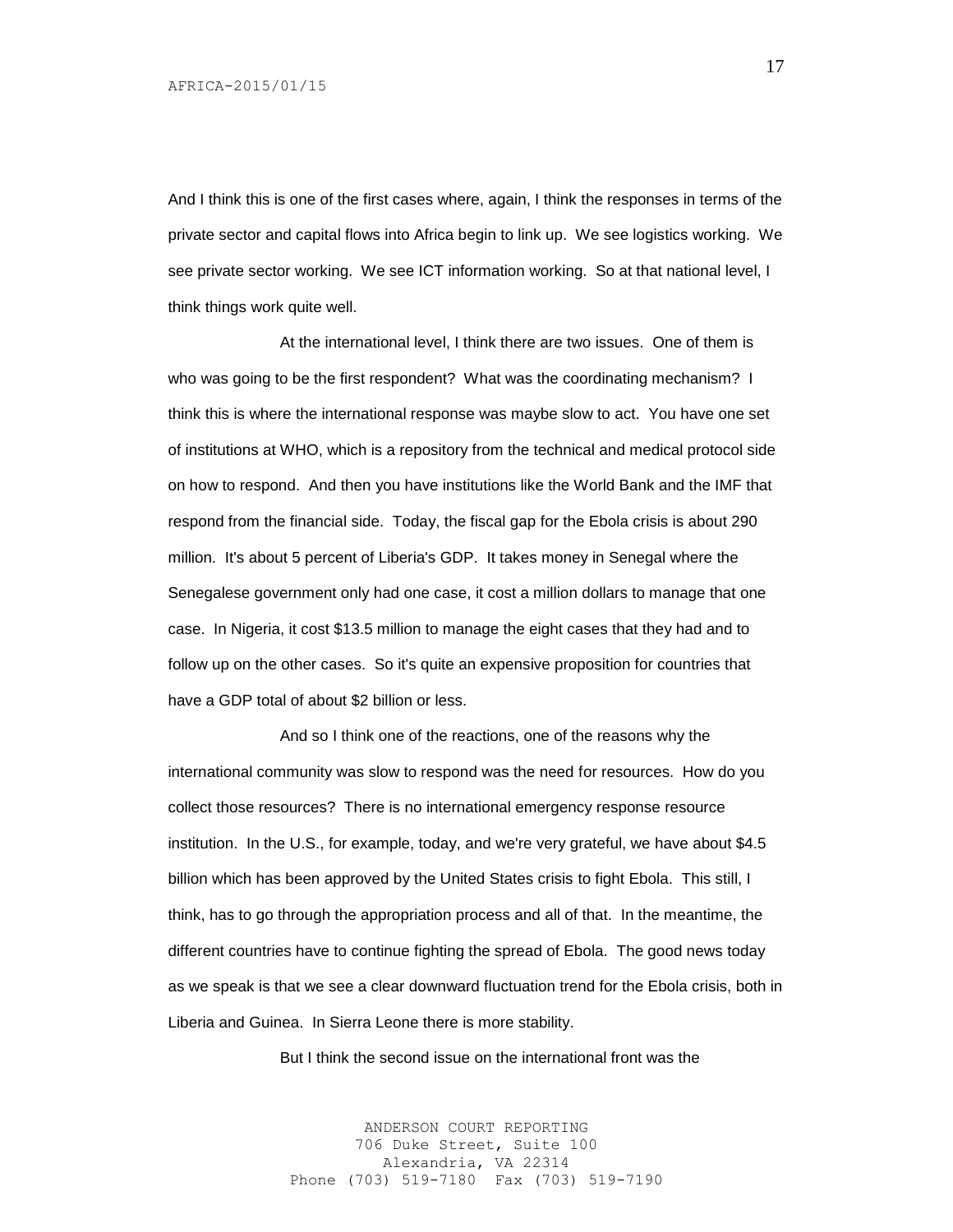coordination, first, on the African continent, and we saw two reactions. One of them was a closing of the borders. And I think to some extent it was justified. If you are a poor African who does not know how to handle it, then the easiest way is to close your borders, at least in the short term, to understand what you need to do. But in the long run, most countries open their borders, which is the right thing to do. We see today that one of the reasons why you can quickly contain the disease is because the borders are open and we can check the movements back and forth, and it continues to make economic activity viable despite, I think, the serious hit that one has had with the Ebola virus. So my sense is at the national level we got a very good response, good strong leadership from Liberia. I think the president herself was out working and looking at what was going on. The coordination processes, the private sector, the communities. The communities both at the health level that came together and began to work. We got an important response from ECOWAS, the regional bodies. I think two or three weeks into the height of the problems, we got ECOWAS called all the health ministers together and began to understand that you needed more human capacity. First of all, it needed to be solved at that level. So you got wonderful responses at that level.

At the international level, the coordination was slow to come, but when it came, you had institutions like the IMF that came out quite strongly, talking about the use and the need for more fiscal space so that countries could quickly react. You had the World Bank which put out immediately about \$4 million and now up to a billion dollars to help respond to the crisis. The U.S. Government, I just said, the U.K., and I think the international community all together across the board in different countries -- the French, the Dutch, all came out now, and I think there is now a concerted, coordinated effort around that.

MR. SSALI: But Vera, what about some critics who have been pointing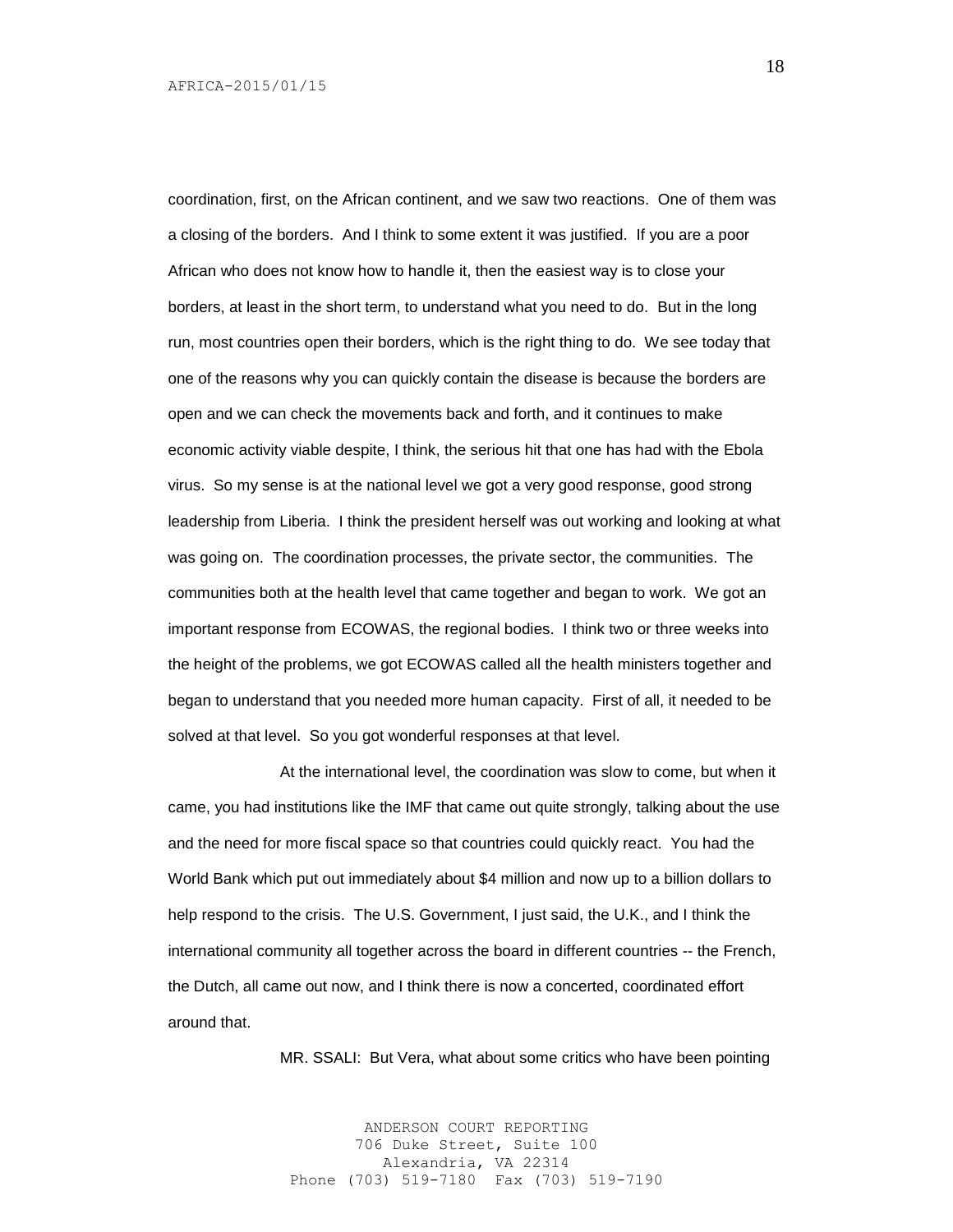fingers at the World Health Organizational regional office in Brazzaville, frankly, dropping the ball, almost certainly missing in action?

MS. SONGWE: My sense is I think, again, like I said, there are two competing tensions. One was the fact that you've had repeated cases of Ebola on the continent. And so the idea that Ebola was coming again and that you had the first five, 10, 15 cases, was not spectacular. It was nothing, I think, that needed quick attention. And so there was that sort of slowness agreeably, and I think WHO acknowledges this in communicating the issue. I think more importantly was also the quick management of the Guinean population and where it originated in a densely populated area, which then spread the disease. But I think, again, the coordination, like I said, you have the technical capacity within WHO, the financial capacity in other international bodies, and then the national coordinating systems. And you needed those three to come together. So I think I will find it will be hard-pressed to point the finger at one organization in terms of how effective the response was, and one needs a more immediate and coordinated response system for it to work.

> MR. SSALI: You are terrific diplomat, Vera. The poll is closed. Let's see what the audience's reaction is. Well, of course, as you know, the question was (inaudible). MS. SONGWE: (off mic)

MR. SSALI: Adequate, 27; inadequate, 58. Really? Negligent, 7 percent. It could probably have been higher. But I think you made a point about the leadership provided, especially by both Liberia, I think, and Sierra Leone presidents, because they even actually skipped the almighty U.S.-Africa Leaders Summit in August to pay attention to what was going on back at home.

#### Any reaction?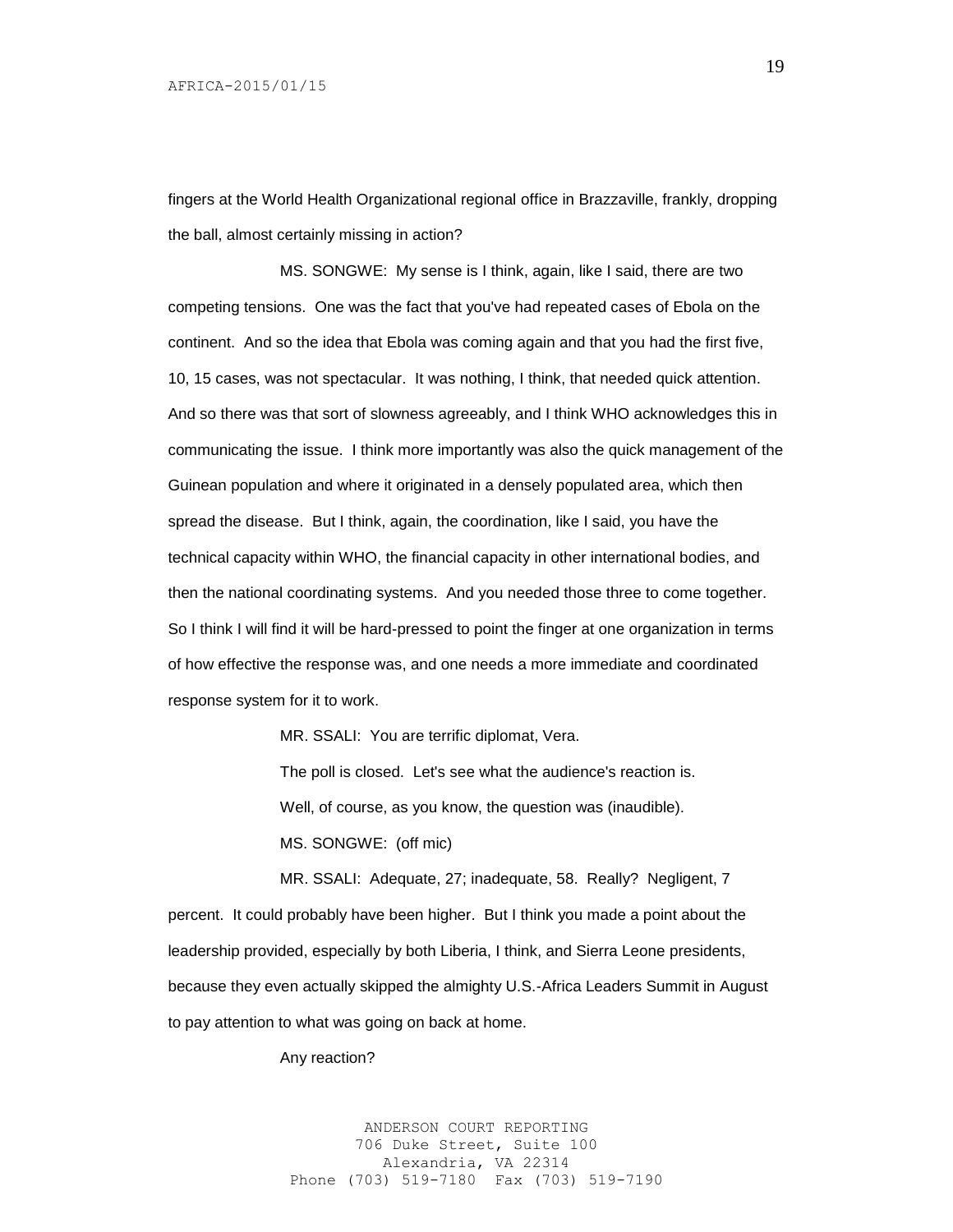MS. SONGWE: Yes. I think inadequate may be a little bit too severe for those who are on the front lines of fighting the disease. I think when we think of the nurses and the health workers who are going there -- and this is why I want to insist on the difference between the national and the international. I think a lot of the health ministers in the continent worked day-in and day-out. Last night, the reason I couldn't join the talk is because I was flying from Senegal to Washington, D.C., for this morning, but we had about seven or eight health ministers on the continent talking about this last night for two hours and the kind of response that is needed and the continued vigilance that you need. You have countries that are sending more people within the continent. I think ECHO has 328 people that are going to the affected countries. So my sense is that maybe the audience is a little bit severe. And if you think about the fact that, you know, during the Christmas period, and in Senegal, we had one of the biggest religious festivals that brings about four million people, and we were able to make sure that there were no new cases that spread on the continent giving our porous borders. My sense is that there is a lot of work going on in the continent to contain it and make sure that we don't have it spread as much as it had initially.

MR. SSALI: There's a gentleman from the Democratic Republic of the Congo, who happens to be one of the co-founders -- co-discovers, rather, of Ebola with Peter Piot, the Belgium doctor, who now heads the School of Hygiene in London. He was on my panel several weeks ago, and his name is Dr. Malanga Miatudla. I'm sure you're probably aware of him because he works for the World Bank as well. He would seem to agree with, for example, the percentage as far as inadequacy, and probably he would weigh more heavily on negligence because he said that, you know, he is not afraid to say it the way it is. He obviously had enormous experience, having been one of the co-discovers of Ebola back in 1976, and they worked on these issues in DRC, in Uganda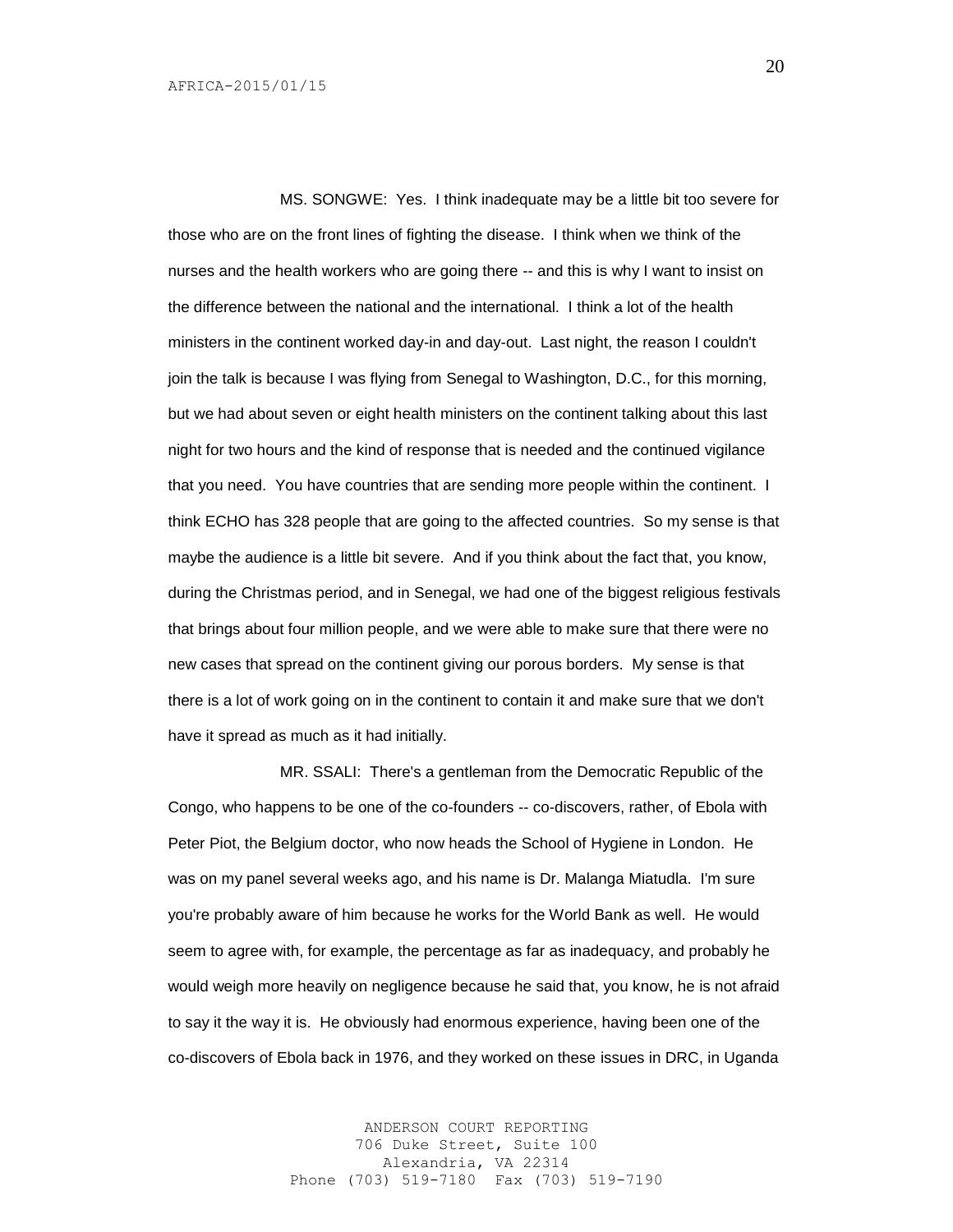as you said, in Sudan, and it didn't really become as bad as it has eventually turned out in West Africa. But anyway, that is his opinion.

Let's go to the next distinguished panelist, and that is Mwangi Kimenyi, the man from Kenya. Mwangi, it's a pleasure always to really meet you, and I'm glad that we meet again. And the question is the report card. How is the African Union doing? A, terrific; B, oh, my God; C, average; D, mediocre; F, terrible. Is this a fair evaluation?

MR. KIMENYI: So I'll wait to see, also, as Michael, I want to hear what the audience says. And first of all, let me acknowledge my friendship to the African Union. A number of the colleagues are here, and we work together. It's one of our collaborating partners, so whatever I may have written, notwithstanding it's been a very important institution.

MR. SSALI: You don't want to annoy Elastis Muenchel.

MR. KIMENYI: They're all my friends. But, you know, sometimes if you have a child, you usually have to say some things to correct. So it is that spirit that I was writing.

I think my colleagues here have talked about a lot of issues going on, and when I listened to Vera, for example, she mentioned one coordination a number of times. And the way I see the African Union is first of all to say this is a very important institution. You have about all these many, many countries, 54 countries with membership, and what you need to realize is that, first of all, they have a lot of common interests, but individually, they are actually, you know, very small. They really do not have a lot of muscle.

Just to give you an example, in terms of economics, although we talk about the Africa (inaudible) story, if you take all the East African countries, which are doing very well, if you look at their total income, GDP, it's less than arrow A, metropolitan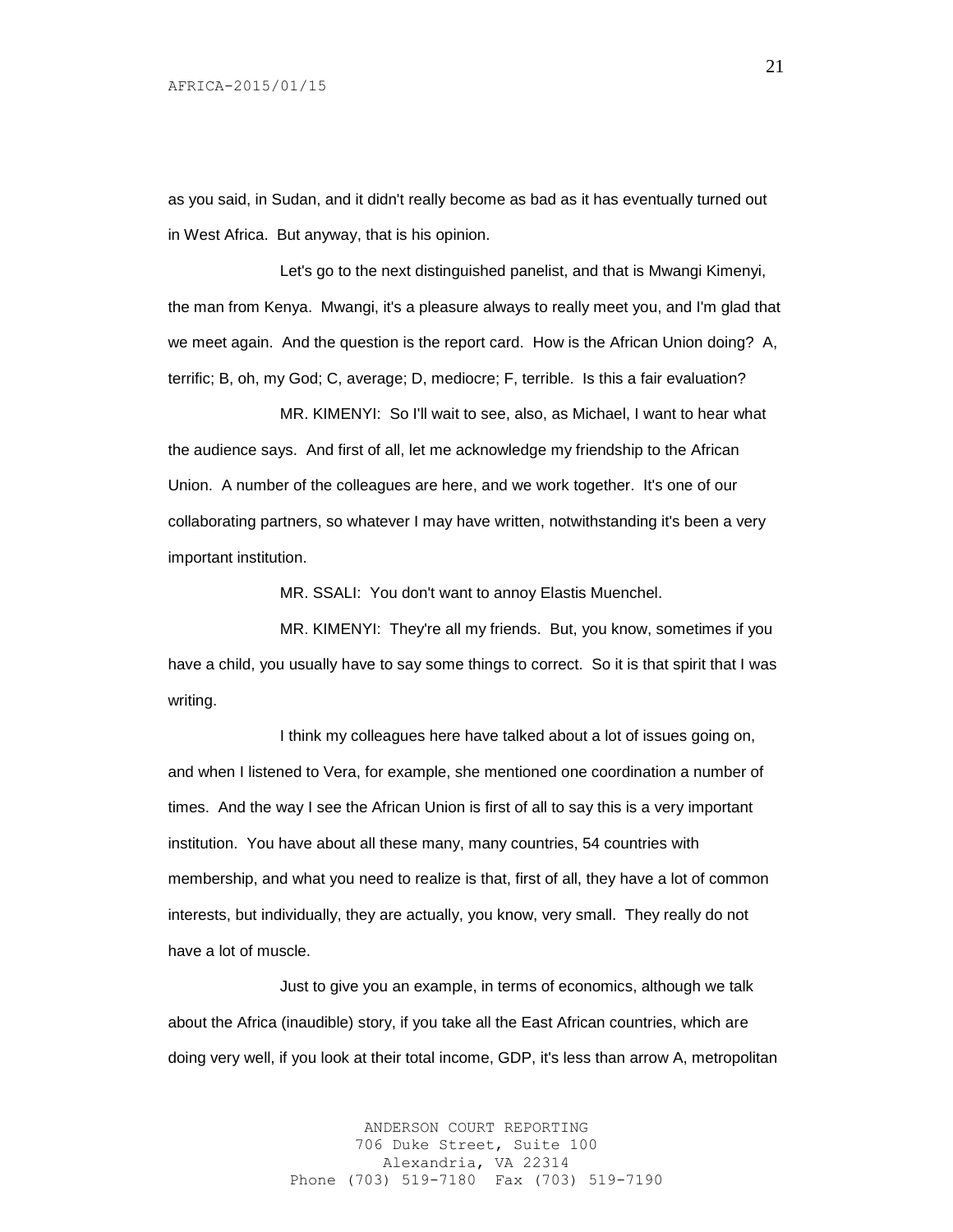area. And you've got two other countries. I think Uganda is more than Lansing, Michigan, in terms of economy. So individually, you're not going to be able to influence outcomes. Even investing, for example, you know, you're not going to move all the way from Australia to go and invest in a country because its economy is interesting. You know, so that's one issue.

I think the other one is that if you think about global, what we talk about a global voice, individual countries have very little impact. When you think about the U.N. or the institutions like the Bank, or the IMF, Africa has a very tiny, low in terms -- a very small voice globally. It doesn't influence global outcomes.

Now, and this tells us that we need to think about working together as a continent, having an institution that can represent all the countries. So you need a unified institution. And then when you think about these tiny economies, the (inaudible) for economic growth for Africa is original integration model where you need to act together as a continent and all these economies are acting together. So when you're going to invest, you're going to invest in East Africa or in South Africa, you have access to other markets. So regional integration is the model. But you need coordination with all these. You need a coordination body.

Now, Michael talked about the issue of security. If you think about all these security issues, although they are country-specific in some cases, many of them are regional or continental, and you need some coordination body. So that's why an institution like the African Union becomes important. And finally, when you think about even the kiss of Ebola, and Vera mentioned about coordination out of time, there are a lot of spillovers that you can't deal with this on its own. So for me, and the reason why I'm really very interested in the African Union is because I think it's a very important institution that is part of the African development. And as I said, this institution has been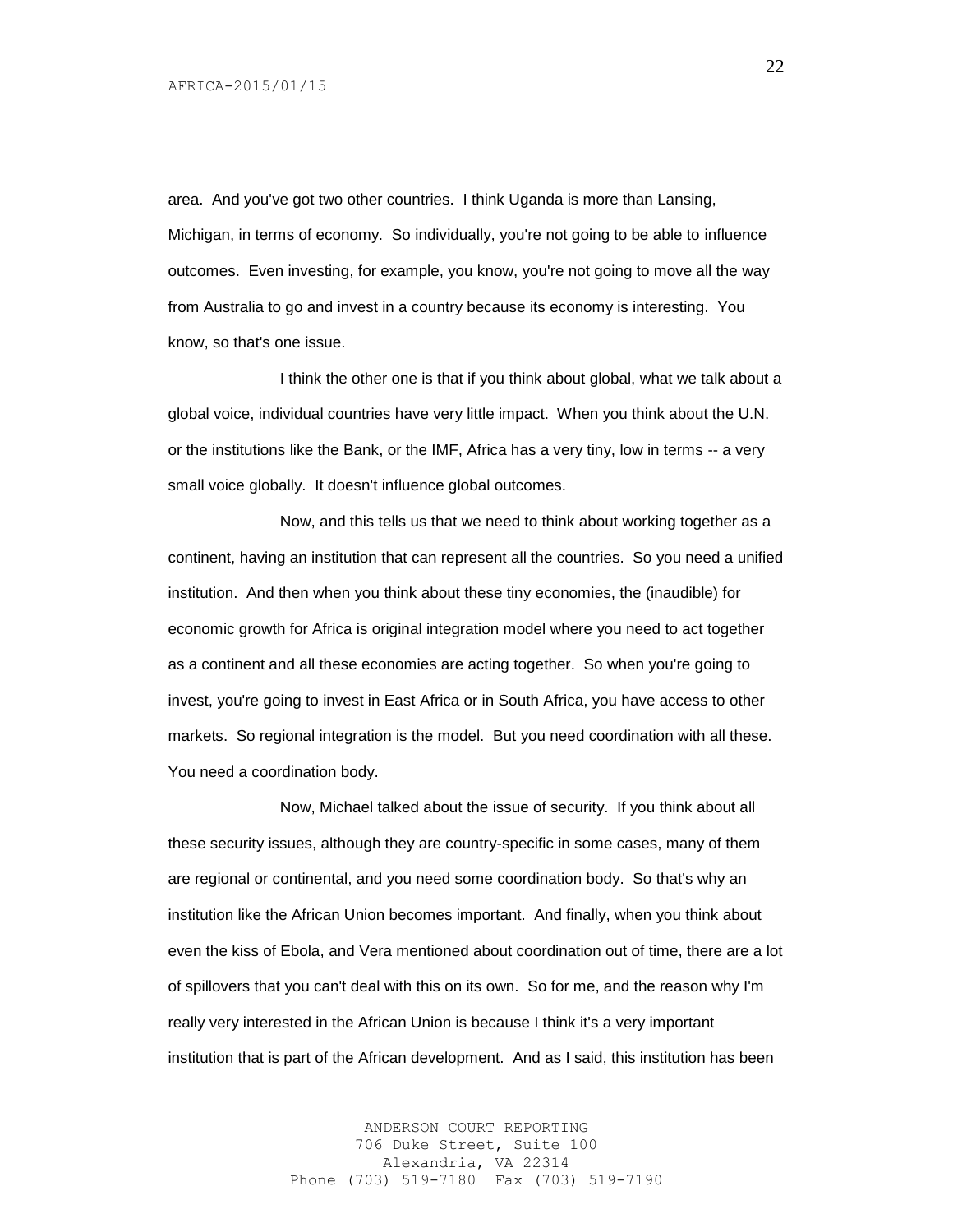growing, started as an organization (inaudible) in 1963 and now we are 50 years past. So it's had time to mature. And if you evaluate all that, you find a lot of issues.

First of all, let me say there are very good success stories. The regional integration agenda is moving forward well, and AU is coordinating that, which is positive. The AU is also coordinating regional integration at the local level to some extent. There have been some success studies, I mean, success cases, you know, even when it comes to governance here and there, not always. So generally, I don't want to say that this is a blank failure. What we need to do for an imagined continent is that we do need to reform the AU, and there are many failures. And I can give you a few examples.

One is slow to act, like in the case of Ebola. Many of us would have expected that AU would be the first one to call a summit on Ebola immediately; not other countries but AU. And then to all the other countries we need resources. Central Africa Republic. We've got the French coming all the way to come and peace keep -- keep peace in Central African Republic where people are killing each other and the African Union is quiet. And there are many cases like that. So to me, I would say, we need to be more productive. And I think Michael may have proposed the issue of studying them. He proposed studying the issues (inaudible). So there have been other cases where we find that the leadership of the AU itself is not functional.

I was talking to Shaka yesterday on his program, and I was telling him, you know, we still have a system where, you know, if you oppose democracy, you are Idi Amin, you can still be the head of the African Union because it's rotational, so long as you are a man. But you are not going to advance democratic principles when you are not advancing democratic principles at your own country level.

And the other issues. I talk about facilitating AU in terms of additional finance, more power to the secretariat, and so on. And so in my evaluation, I start by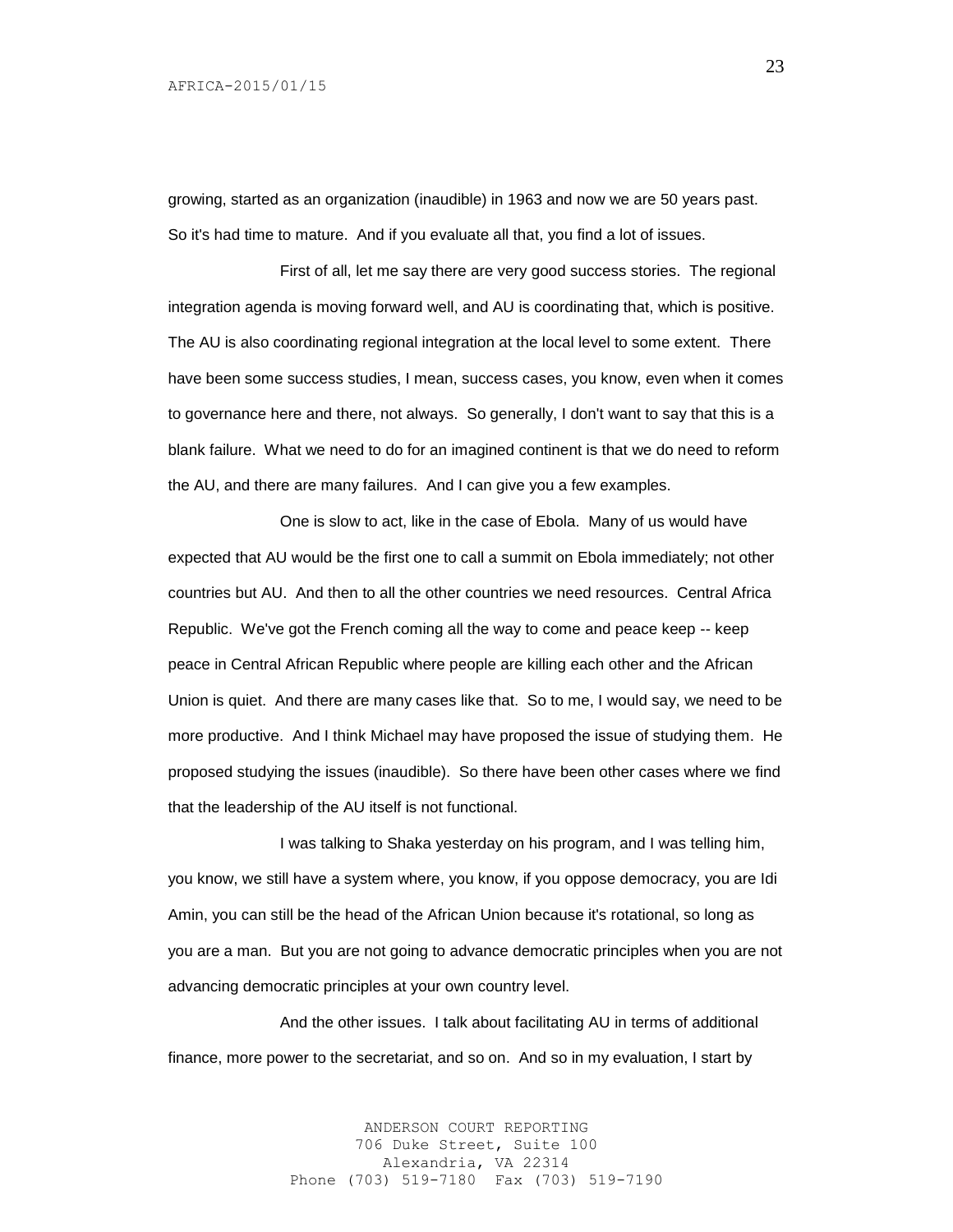saying AU is a very prominent position. I would like to see it succeed. But looking at all these challenges, looking at all these security issues, I would say that -- and I am also a vested professor, so I will give a C. Thank you.

> MR. SSALI: Thank you very much. That's kind of like adequate, isn't it? The polls have closed. Let's see the audience's reaction. You got it. Report card. Very interesting, A is 3 percent; B is 15 percent; C is 35 --

that's the highest; D is 34; and E is 13. Very interesting. Would you like to react to that?

MR. KIMENYI: Well, okay, so I agree -- so the C seems to be working. I think D may be a bit harsh. But I hope nobody was really influenced by my own write-up, which was -- but I think -- but I think people grading like this also are saying we want to see the AU do more.

MR. SSALI: What about when you look at the structure really, the money in which, for example, that institution comes together, countries which qualify, there seems to be absolutely no benchmark to be met other than being an independent African country, without meeting whether it's a some good governance criteria, whether it is democracy, whatever you want to call it. You can be a member. You don't have to meet anything, really. Would that be a hindrance?

MR. KIMENYI: Well, the AU was, I mean, I guess more the westerns used to call it the "club of dictators."

MR. SSALI: What has changed?

MR. KIMENYI: And if you look at the AU today, I think we have several democratic leaders, but we also have a lot of people who are actually anti-democratic reforms. They are the ones who keep changing the terms in office, but they can become head of the AU. And although AU, one of the charges is to advance democratic principles, if you -- well, I don't want to mention any of these people -- but if you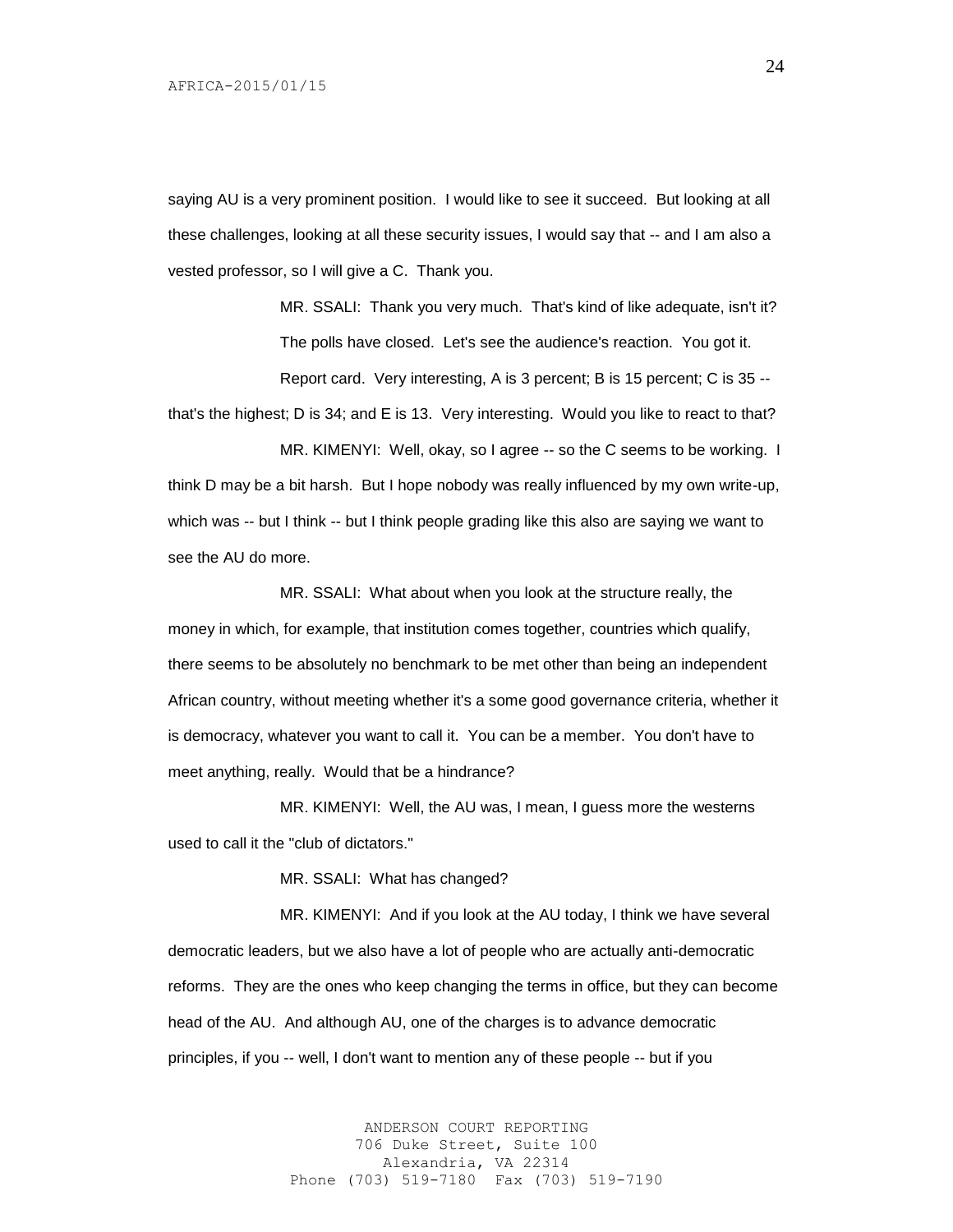(inaudible) it means when you go to sit in the AU (inaudible) and this topic comes up, you're probably going to tell them, you know, let's move on to the next thing. So, not much has changed. I believe that was your question.

MR. SSALI: You talked about Idi Amin, who happens to of course have been not only my ex-president, but also my commander in chief because I used to be a paratrooper.

What about recently? You heard the president of Equatorial Guinea, Teodoro Obiang as the chairman of the African Union, and you have a very interesting story here because he goes to the Ugandan capital, Kampala, and he's awarded an important prize by Ugandan president Yoweri Museveni, in his words, not mine, for promoting democracy on the African continent. Let me not comment directly, but he was the head. Before, that was Khadafy was the head, but he was also financing AU to a large extent, so he was attractive to AU, so we tolerated him. But I would say, I mean, think about even, okay, Gambia is there and you have issues in all these countries. So I think what I propose in the piece is that if you're to head the AU, the principles that they want to advance, you should be following them in your own country. And the next head of the AU president is likely not (inaudible).

MR. SSALI: Interesting. Thank you so much, Mwangi Kimenyi.

Let me go to my old buddy, Dr. Schneidman. Dr. Schneidman, the question is I know that you wrote very well on Obama's possible legacy for Africa. Has President Obama fulfilled his potential in harnessing the U.S.-Africa relations?

MR. SCHNEIDMAN: So, I'm ready to get horribly outvoted here.

MR. SSALI: (Inaudible), of course, yes, just like the AU; no; TBD to be determined.

MR. SCHNEIDMAN: Well, let me just say, first of all, thank you to my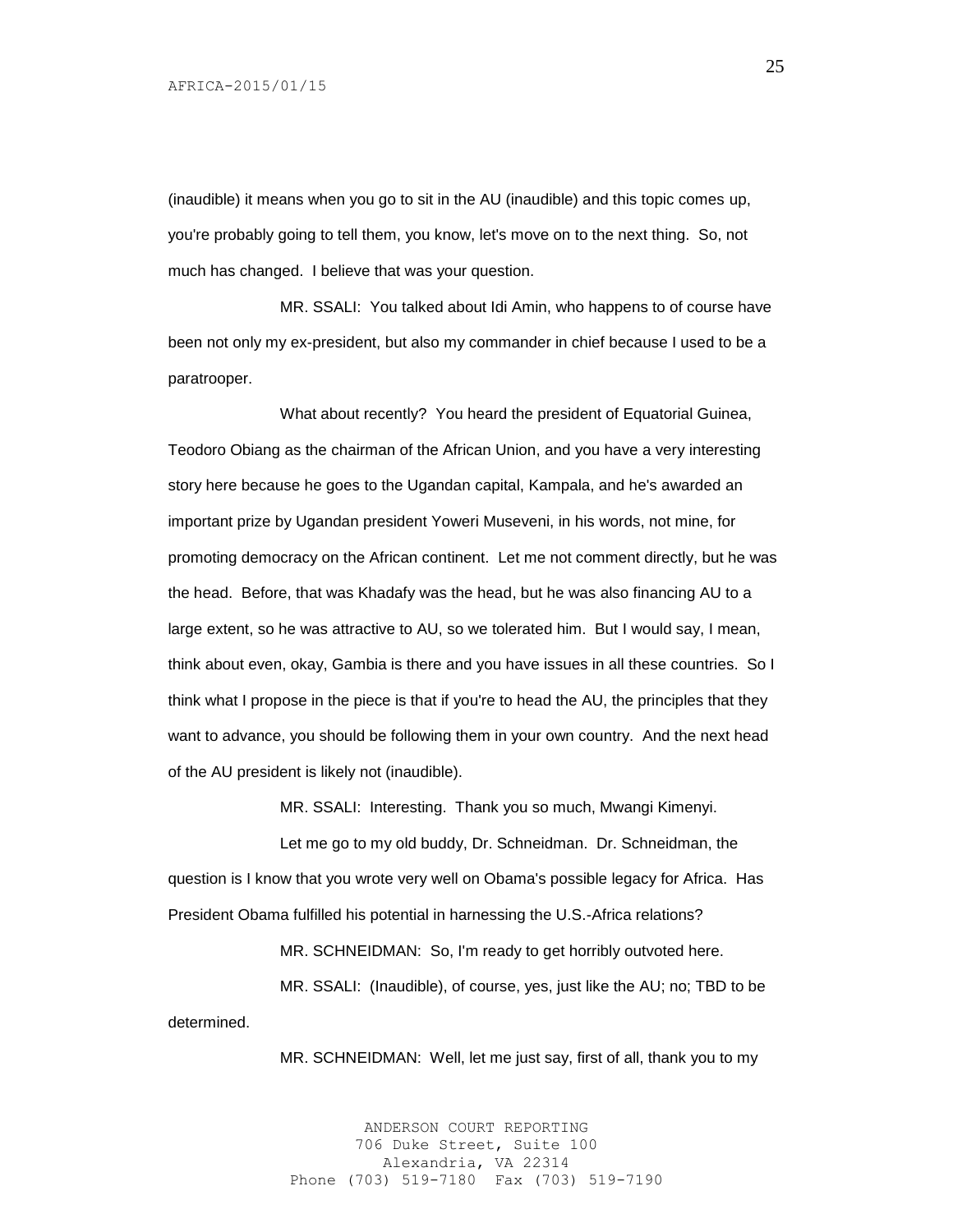colleagues. Amadou, congratulations on taking over. It's just a great group to be with, and I think it's great to be part of Foresight this year.

If I have to answer the question, I think it's, as I say in my piece, Obama's legacy is still very much a work in progress. I think he got off to a slow start the first four years. He raised expectations quite significantly by going to Ghana within his first six months to address the parliament there, and never has a U.S. president gone to Africa as soon as that in their term, but that was sort of it for the next four years. And I think it is somewhat understandable given the economic crisis that he had to deal with here in the United States, the effort to extract the U.S. from wars in Iraq and Afghanistan, and just the political heat he was feeling from his opposition, many of whom wanted to portray him not as president of the United States but as president of Africa. So he sort of, you know, stayed away from the issues for many of those reasons. But in 2012, the White House came forward with, I think, a clear strategy document that outlined four priority areas and laid the groundwork for the president's trip to Africa in 2013 where he went to South Africa, Tanzania, and Senegal. And a number of initiatives sort of came out of that trip that I think are quite important. One was Power Africa, where the administration has committed to increasing the accessibility to a reliable source of electricity to some now 60 million houses and businesses. He launched Trade Africa, which is focused on bringing the East African community into a more formal trading relationship with the United States. He launched the Young Africa Leaders Initiative, which is probably the most exciting initiative that's focused on really engaging Africa's next generation of leaders. And when the administration went to put the application online for the 500 now Mandela fellows to come in the first class last year, the response was overwhelming. They got 50,000 applications, and some 30,000 others started but didn't complete. So it just shows that I think the administration has tapped into something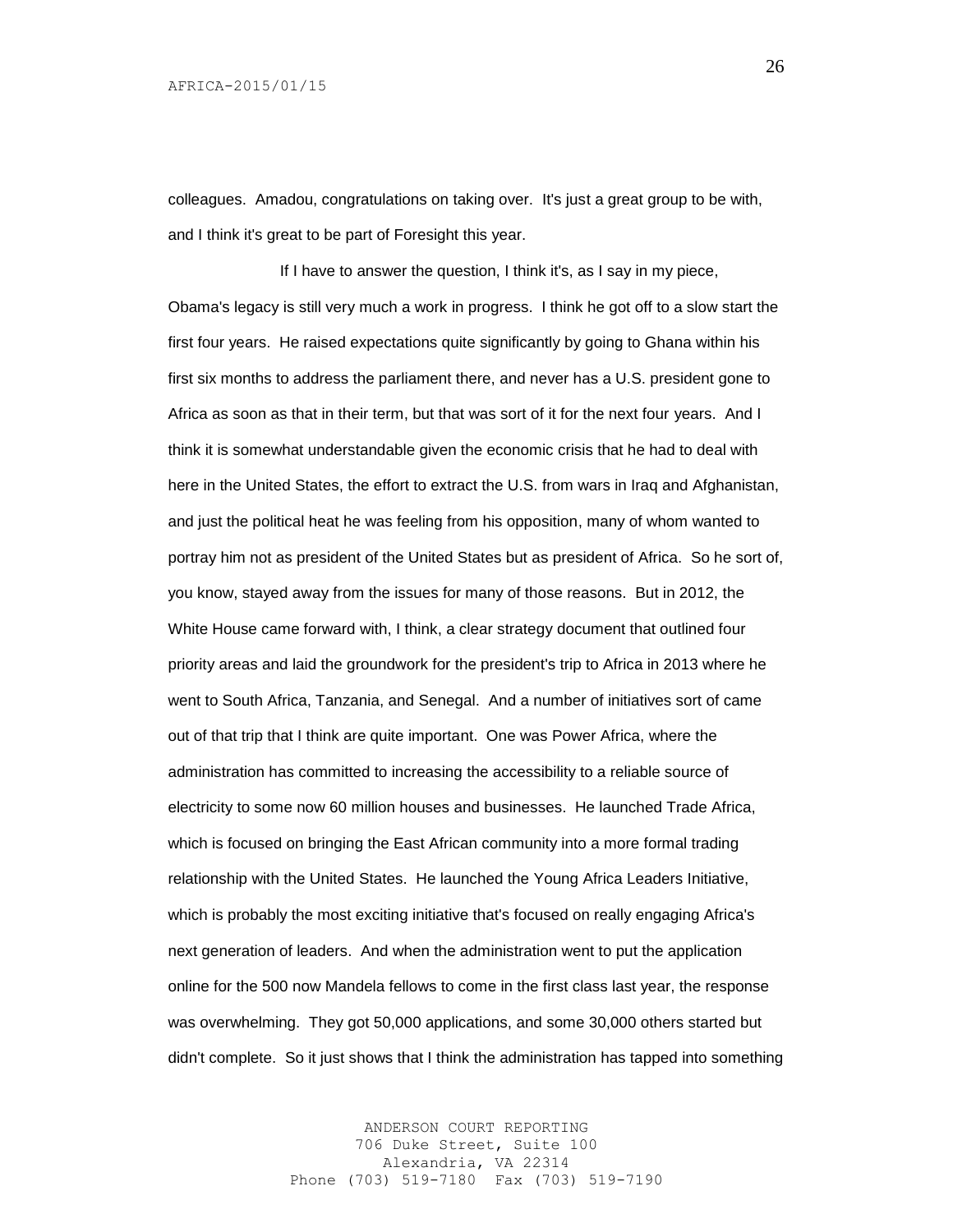#### very important.

And then in 2009, at the first G8 meeting that Obama went to, he launched "Feed the Future," which is an agricultural initiative, and really brought the whole agriculture sector back into the dialogue between the U.S. and Africa, both from an economic point of view. But I think one of the dynamics that all these four initiatives share is that the private sector has been there from the beginning. So no longer are we sort of treating Africa as the strange market that you might want to invest in; it's now seen as something that many U.S. companies are understanding that there's a lot of opportunity and it's how do we capture that opportunity? And I think the administration has done a good job of working with the U.S. private sector to put this issue at the forefront. And I think that was clearly the message to come out of the significant African Leaders Summit that was held last year in August. AGI played a role. We had a daylong seminar that was really quite great, but there are so many different events going on, and it was really a week of just unprecedented activity. And some 50 heads of states and delegations came to the United States and the formal summit was preceded by a daylong Africa business forum. And then during the summit itself, trade and investment was one of the key issues. So I think this administration gets really good marks on putting trade and investment at the forefront.

But the work in progress is still quite significant. And just let me tick of a couple of issues. As much as they've done for putting trade and investment at the forefront, the African Growth and Opportunity Act, which is the cornerstone of the U.S.- African commercial relationship is set to expire on September  $30<sup>th</sup>$  of this year. In congressional times, that's like this afternoon. So if the administration really doesn't come through to extend that, that would really be a big setback for the U.S.-African commercial engagement.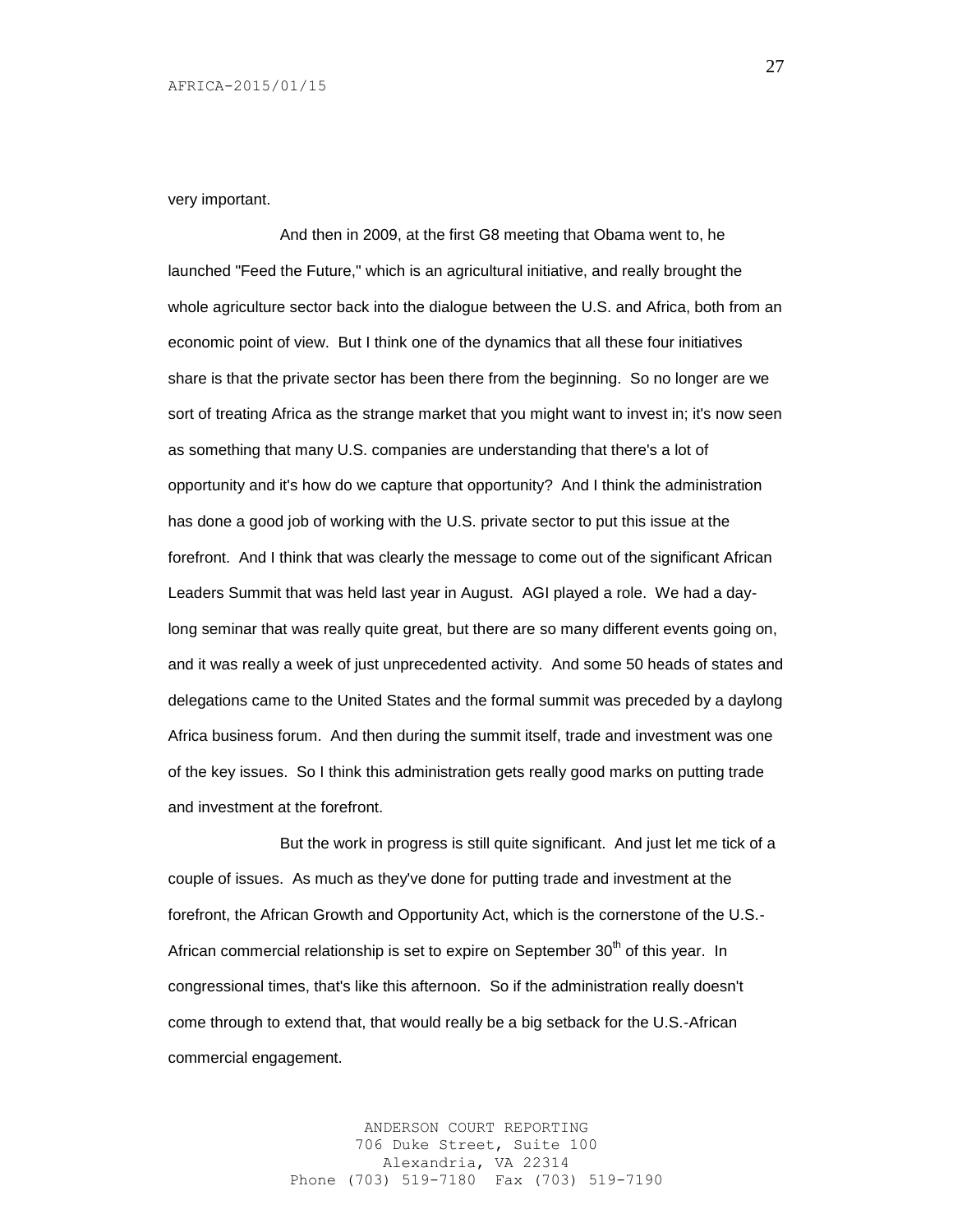Related to that is, you know, the African market, there's a lot of competition. It's not just India. It's not just Brazil. It's not just China. In fact, I think the European Union is our strongest competitor. And I say that because they have now - what word should I use without offending too many people -- coerced, compelled, jostled, 33 African countries to sign an Economic Partnership Agreement. Well, these EPAs will put U.S. companies at serious commercial disadvantage once they come into force. And if you look at the Free Trade Agreement that the EU has with South Africa, that's already putting U.S. companies at a serious disadvantage. You go to the 2014 national trade estimates that USTR puts out every year and there's a whole laundry list of complaints from U.S. companies who are disadvantaged in certain sectors. Ten years from now, that's going to be replicated throughout the African continent. This administration has to deal with that. I would argue they have to deal with that in the context of the Free Trade Agreement they're negotiating with the EU, and so far they've been silent.

I think another critical area that Obama has to deal with is the security issue. We have -- for all the good that the Bush administration did in Africa, and it was considerable, one of the pieces I would argue they got wrong was the roll out of AFRICOMM; the fact that it was just sort of "we're doing this, here it is." They didn't take the time to really engage at the head of state level. They didn't engage at the minister of defense level. And as a result, this very important initiative was very poorly understood.

So today, I think the Obama administration missed a great opportunity at the African Leaders Summit not to have a really serious dialogue on security at the head of state level, at the minister of defense level, and a regional level. And I think that needs to be done so we can address a number of these issues that Michael was referring to in a holistic manner and really understand what the partnership is all about.

And finally, it's the issue of follow-up to the African Leaders Summit. You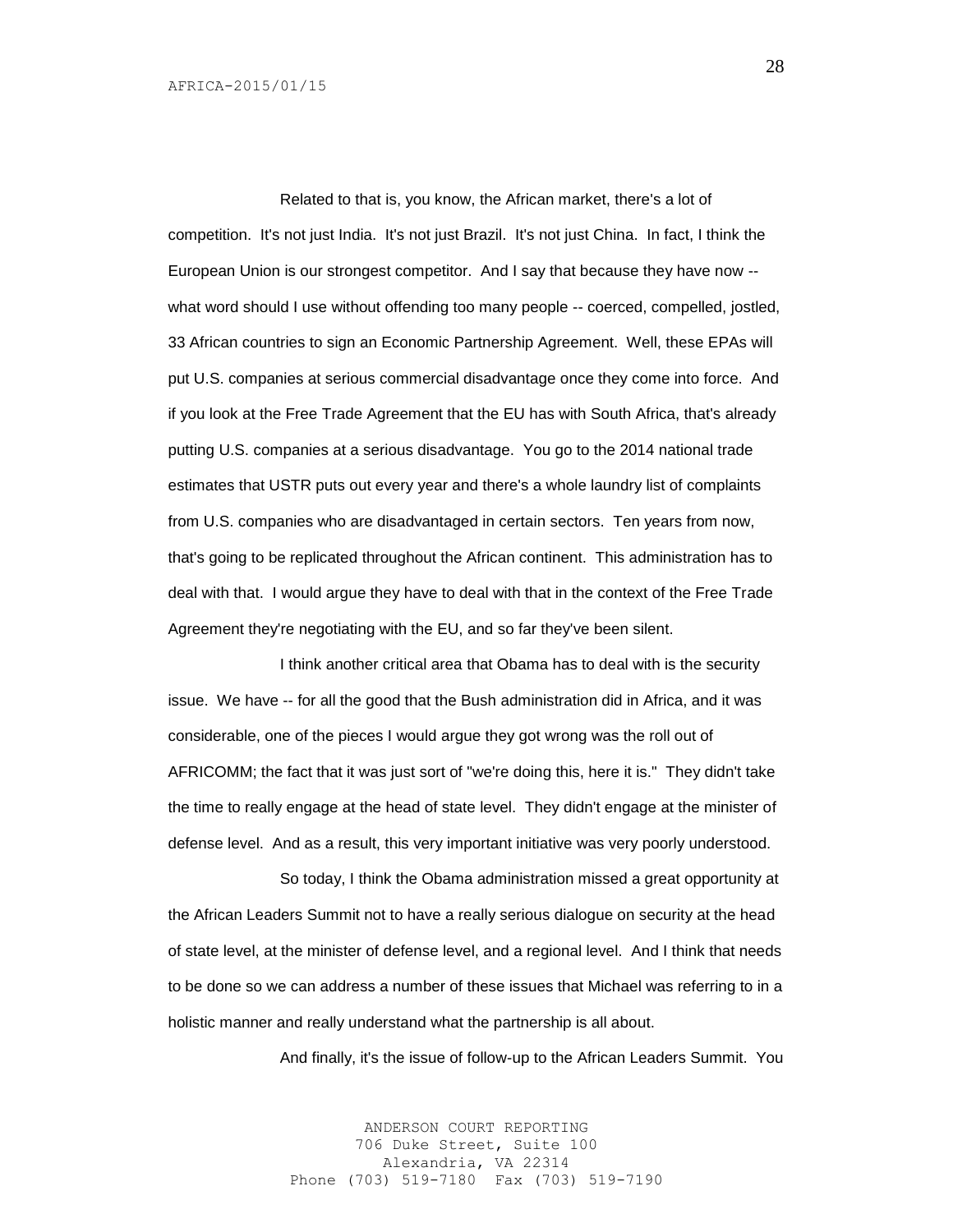know, it was great to have this meeting. It was great that all these initiatives were launched, but what happens next and how do we finish this off? So I guess that leads me at TBD.

MR. SSALI: Thank you very much, Witney.

The polls, of course, are closed, and let's see whether the audience agrees with you.

Yes, 11; no, 57; and to be decided, 31 percent.

Your reaction?

MR. SCHNEIDMAN: Well, I mean, as a short declarative statement, I don't disagree. No, he hasn't done it, but I think he still has two years in which to do it. And I think if those four initiatives -- Feed the Future. YAWLI, Power Africa, and Trade Africa really fulfill their objectives, if he can address the security issue, I mean, with Nigeria at the forefront -- in December, Nigeria said they didn't want U.S. support for the crisis in Northern Nigeria with Boca Haram. I mean, that's incomprehensible that we should have that kind of misunderstanding, falling out with a partner as significant as Nigeria is.

So if he can get those aspects right, if he can fulfill, you know, see the initiatives to their objectives, really make progress on the security front, perhaps address the AU and have an African Leadership meeting on the continent where we can bring many stakeholders together, I'm hopeful that no will actually change to yes.

MR. SSALI: Thank you. Thank you very much.

The next business that we'll have to deal with now is to go to the audience, the live audience right here, and find out what some of them think. You know, ask a couple of questions. I would appreciate if you could -- once you ask your question, be as brief as humanly possible, be specific, and tell us who you would like to -- among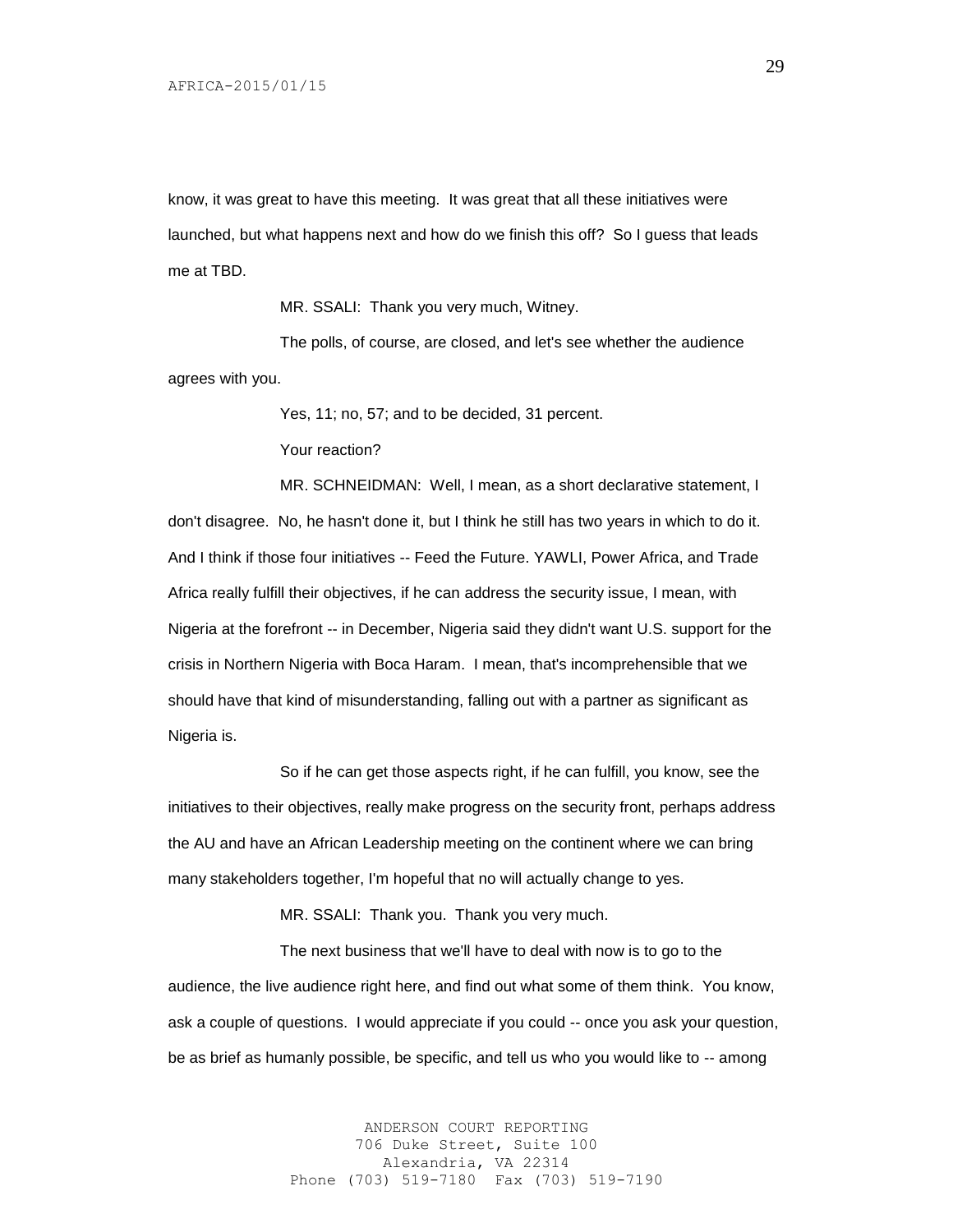the panel, who you would like to answer the question.

Ladies first. Let's go to the lady. Tell us your name and your institutional affiliation, please.

MS. NIBA: My name is Jacqueline Niba, and I am a research associate for the Public International Law and Policy Group.

My question goes to -- any member of the audience can -- no, the panel can answer it. What impact would the BRICS Institution have on the continent?

MR. SSALI: BRICS? Do you mean Brazil, Russia, India, China, and South Africa? I see. Okay, that's one. BRICS.

The second question, let's be democratic. Let's go to the gentleman there.

MR. ZANGAI: To summarize my question -- I'm Levi Zangai, president of the Grand Bassa Community College in Liberia.

You know, we're suffering with Ebola just as Sierra Leone and Guinea, but my question has to do with the impact on African development by China. You read all the journals. You see the good and the bad on Chinese involvement in Africa -- what is labor practice, infrastructure development, U.N. peacekeeping mission -- they are all involved. Even my colleague from Ethiopia should assess why the Chinese are building the AU headquarters in spite of all the African oil producing country. So what is the impact? What is the China effect on Africa -- negative, positive? And nobody spoke to that issue. I think it's very important.

MR. SSALI: Thank you. Thank you very much.

Let's go to that lady. Just next to you, please.

MS. REHARD: Hi, my name is Emma Rehard, and I am a master's student in the Georgetown Conflict Resolution Program. My question, I think, is mostly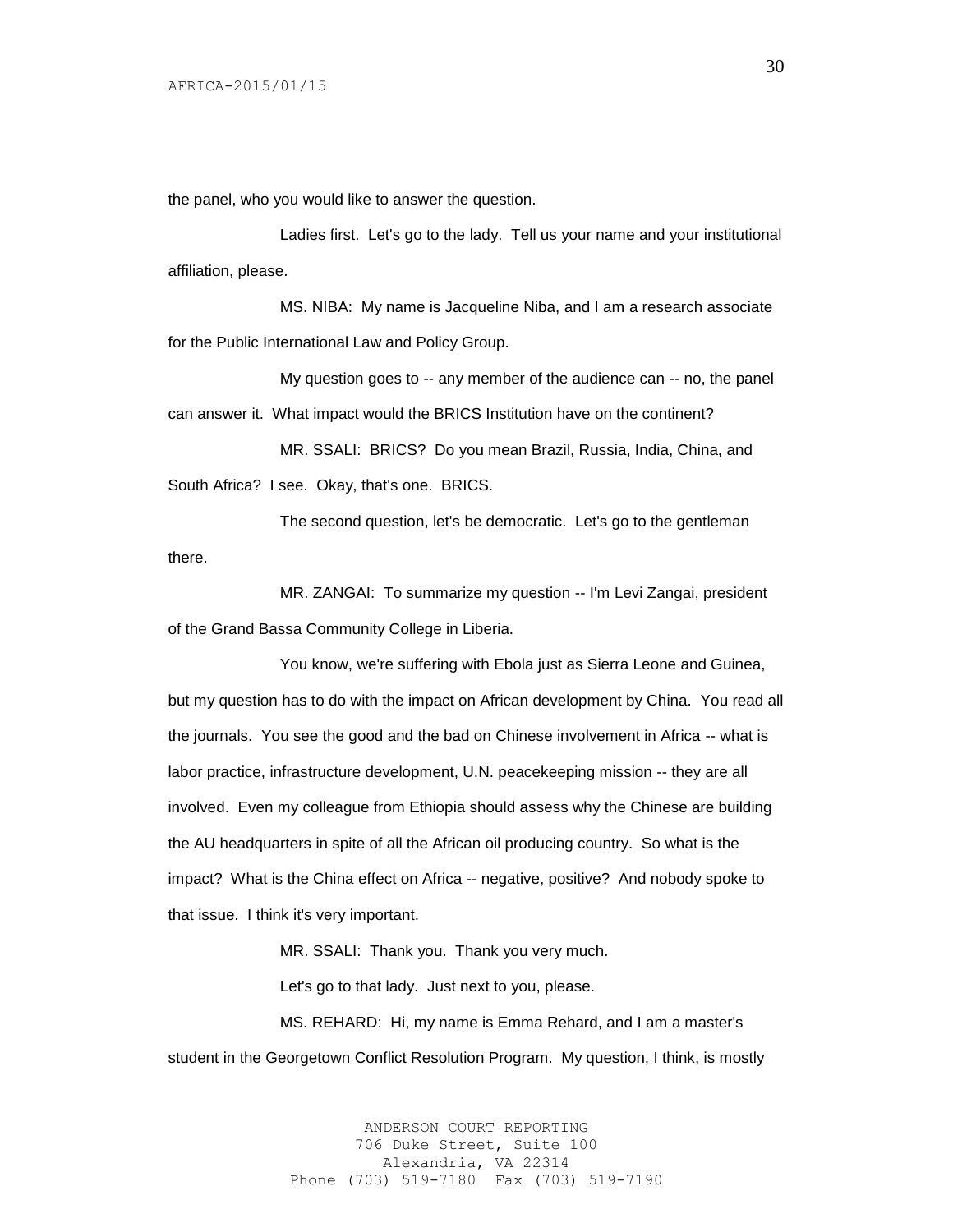for Mr. O'Hanlon, and that's how do you think African governments will balance inclusive governance and the need to end civil wars, along with French, EU, U.S. counterterrorism assistance and engagement, especially thinking about countries like Chad that we know play a destabilizing role in regional peace and security relations?

MR. SSALI: Thank you. Let's go to the first question, the question about the BRICS. Perhaps, Dr. Sy, would you like to address that?

MR. SY: Yes, sure. I'll just try very briefly. And I put the question on China with the question on the BRICS.

From an economic perspective, I think they are very interesting trends coming up. When it comes to trade, China is now the largest trade partner in Africa. And when it comes to investment, if you look at the growth. I mean, when you look at the stock of foreign direct investment, it is not the most important. When you look at the growth, that's really where the action is. So it's a growing role, and sometimes a leadership role when it comes to trade.

Now, I think one issue in terms of policy is to come to a constructive engagement of China. From the African perspective, it's really to see China -- to look at the role of China and contrast it with the development objectives that Africa has. Let me give you an example. When it comes to infrastructure, for example, the private sector in Africa has single-handedly financed the ITC sector. All right? But when you look at transport, no other foreign partner is touching it except China. So when it comes to energy, everybody wants to do energy, including China. So I think, you know, both from the domestic side and from the U.S. side, China has to be engaged. It cannot be ignored.

And when we received Chinese think tank here, interestingly, the question that comes up most is what does the U.S. think about our role in China? I would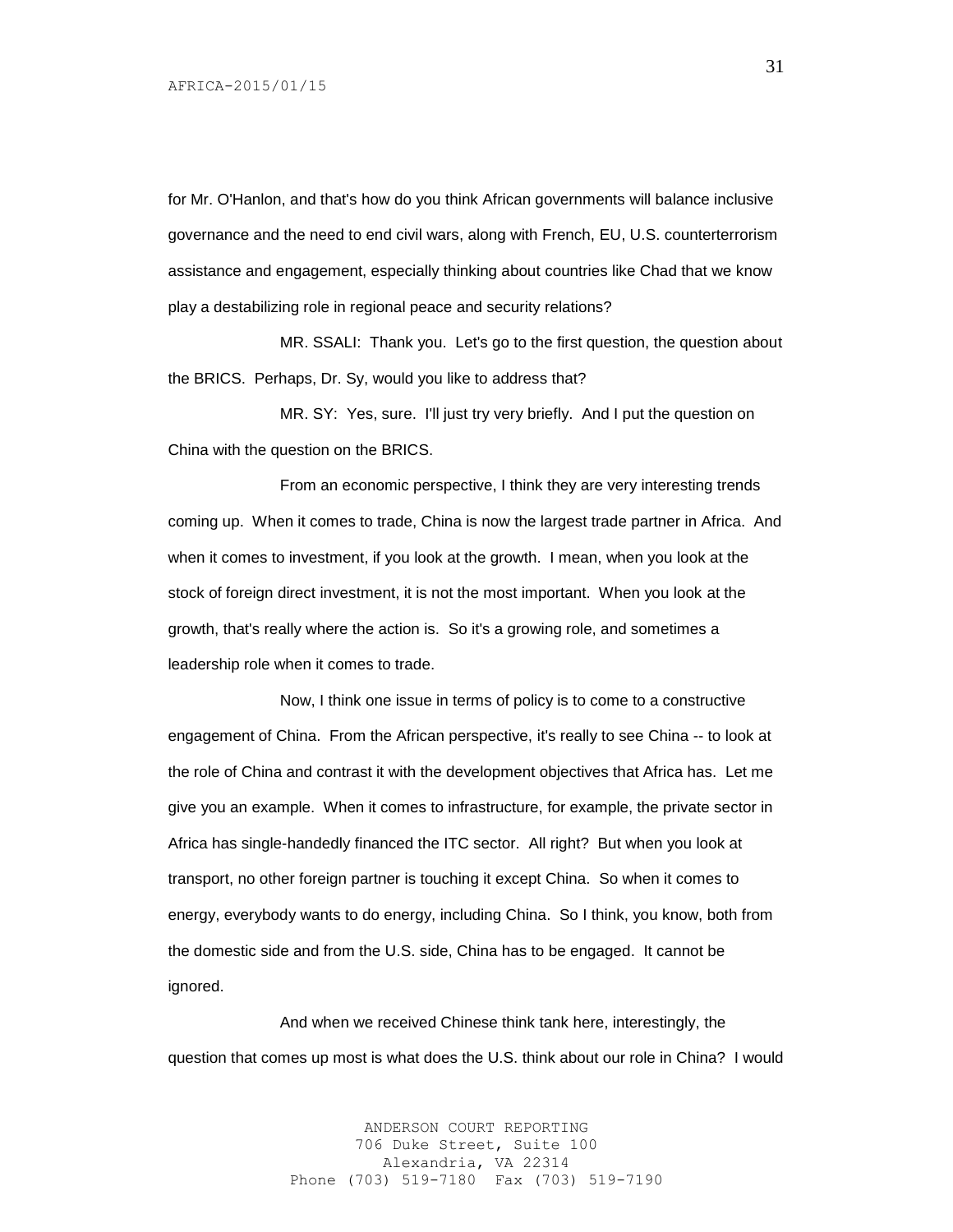say do not have a containment-type of strategy, engage, look at your priorities, and just deal with it. Yeah.

So for the BRICS also, you can see a big growth. Brazil, I have to check the statistics, but I read that Brazil is one of the -- Brazilian firms are one of the top employers in Angola. The (inaudible), you know, in mining, in Guinea and so on are very present. Even in agriculture, sometimes apparently the soil in Brazil has lots of characteristics that are similar to the soil in some parts of Africa. So even there's lots of cooperation.

But let me give you another example. In spite of China being the largest trade partner with Africa, most of the trade is in U.S. dollars, so you have to go through a U.S. bank. And when you've seen that the U.S. has slapped a \$9 billion fee to BNP Paribas for trading with Sudan and Iran, I would not really underestimate the strength of the U.S. in the global community.

MR. SSALI: Dr. Sy, we hear, of course, people blaming China for not providing employment, for pretty much not transferring technology and what have you, but what about the role of African leaders really? Aren't they the ones that should be responsible, should be making sure that their people have something to benefit from that relationship?

MR. SY: Yes. So first of all, it would be a mistake to look at the role of China as a static issue. China changes. China adapts. Right? So a firm like Huawei, which is in technology, even in Africa, the same as Google, the same as Microsoft, and you have issues of standards. They're training people in Kenya. There is some transfer of technology. But China's response sometimes -- and then there's the political economy. Suppose you're president and your constituents, your voters don't have access to reliable electricity. It's a headache. You could lose the elections. With the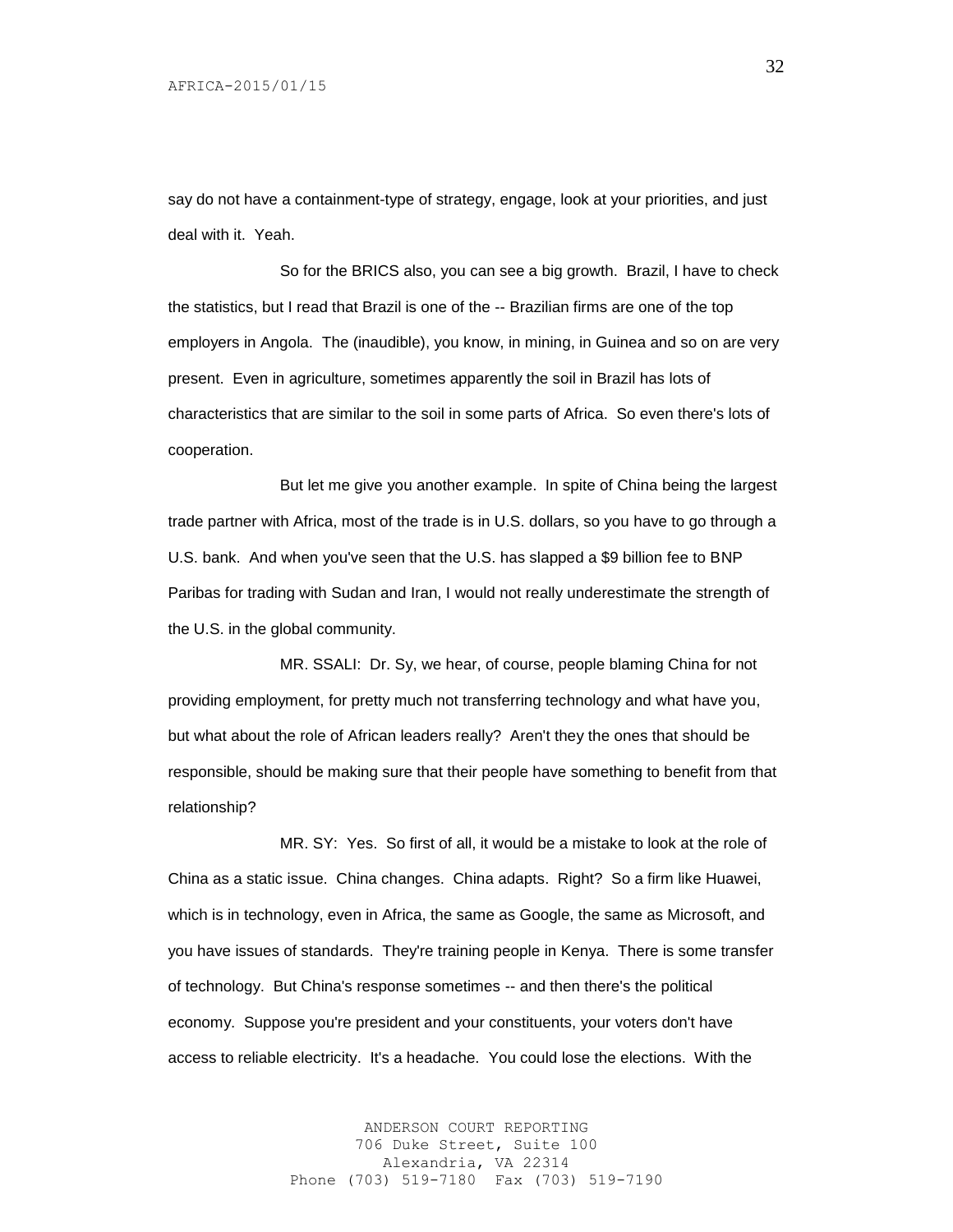Chinese, you can build a coal-generated plant, power plant very quickly. Of course, less red tape and so on. On the other hand, if you would go to some other partners, you know, they follow, you know a different set of procurement, governance, resettlement of people and so on, as a politician it's very -- China is very tempting.

We had a meeting once and one panelist was saying the biggest competitive of China is speed. So I think that's one thing that for many policymakers, many politicians, that's very tempting. And also, the other thing is that you have this demonstrated effect. When you have a new stage, you can see it. When you have a new bridge, you can see it. A new railroad; right? So it's a very tempting proposition, but I agree that as we've seen in the poll, governance and leadership was number one. That's where everything should start. Have a strategy and deal with different partners. You're having lots of new friends, so see how your new friends can help you in what you think is the best for your people.

MR. SSALI: Thank you.

Michael?

MR. O'HANLON: Great question. I'm going to have a hard time saying much of interest about Chad. I'm going to very briefly look at three other cases. I think your question was getting at the competing concerns -- counterterrorism, civil warfare, et cetera, and how I guess the main answer I would give is that while there are some unifying themes across the continent, you can really see distinctions that are very important from case to case that require a fair amount of attention to each, which is why it's a little bit audacious of me to actually talk about three in one answer, but I'm going to try anyway very quickly.

In Somalia, I don't really think you have an ethnic or sectarian issue. I think what you have is a country made up of a lot of clans that have been afflicted by two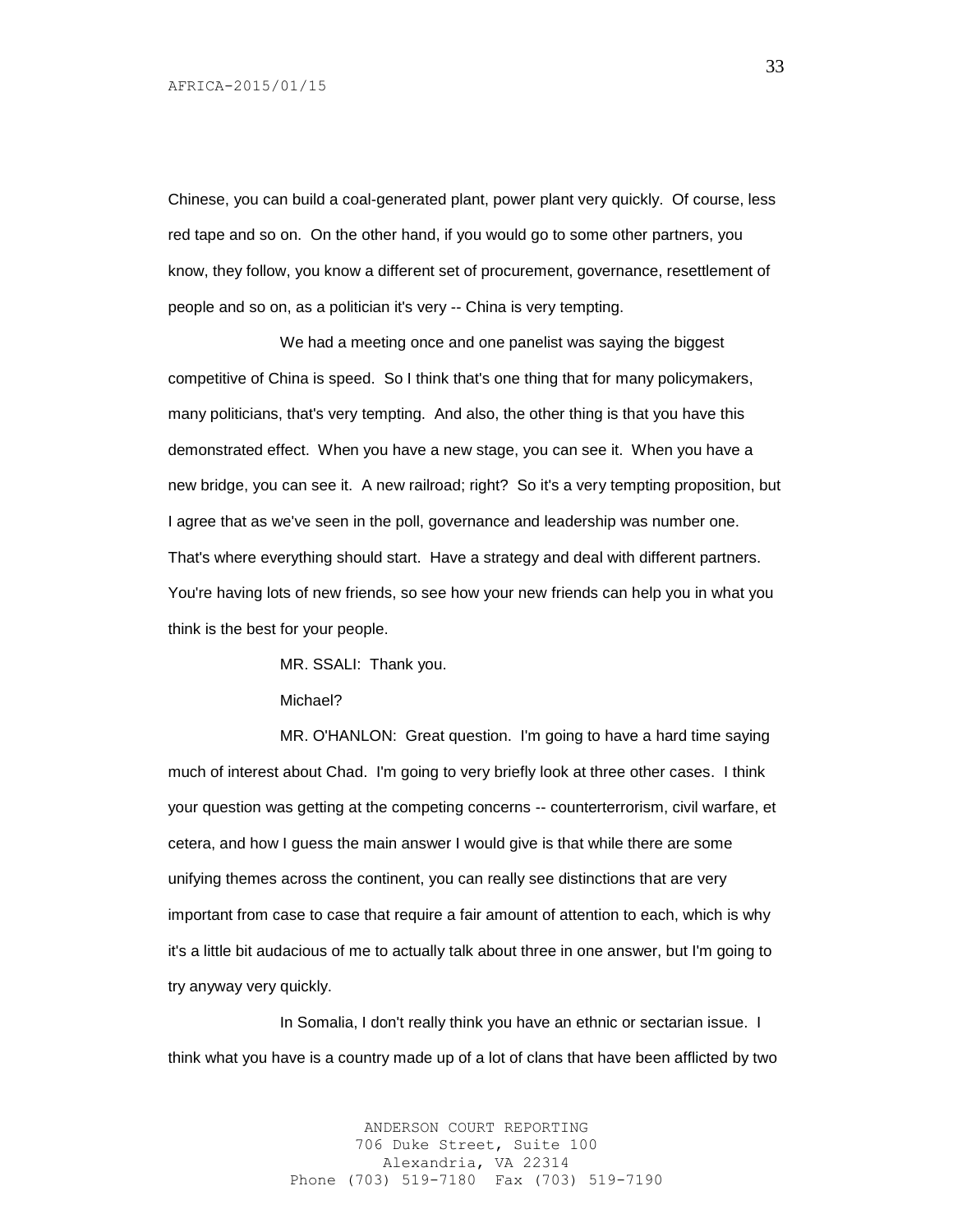things -- anarchy and Al-Shabab. And so you see a president now who, with African Union help, and I think the African Union deserves considerable credit in this case, is actually doing a pretty good job, a realistic job of bringing greater security to his country, has a fairly serious -- working with the U.N. and the AU, a fairly serious military campaign plan, and he's not trying to overdue the reach of his government, such as it is in the places that he "liberates." He's trying to work through local autonomy and local plan structures. So that's the way he's trying to strike the balance. Basically, people are tired or anarchy and Al-Shabab, so in a sense, his job is a little simpler and doesn't require as much of an ethnic component.

In my old Peace Corps country, DRC, this is, as you know, a combination of some ethnic tensions, but also proxy war. And if the weakness of Kabila, together with the tensions and competition between Rwanda and DRC could be addressed, I don't really think the ethnic or sectarian tensions would prevent major progress. So here I really think it's about DRC state capacity, U.N. mission state capacity, and high-level diplomacy between Rwanda and Congo, perhaps facilitated by the international community. I don't think sectarian or ethnic tension should be or have to be a big problem there. They are obviously present, but I don't think they're the primary driver of what's going on.

However, let me finish with Nigeria. And here I do think that you have the potential for things not only to be bad but to get worse on the ethnic and sectarian front, especially with the superimposition of the presidential race on top of all the terrible things happening in the northeast already, the general economic woes of Nigeria. And here, while I don't claim to have the full answer, I think the U.S. and the international community need to stand ready to incentivize the next president of Nigeria to be as inclusive as possible towards the northeast and to have not only improvement in the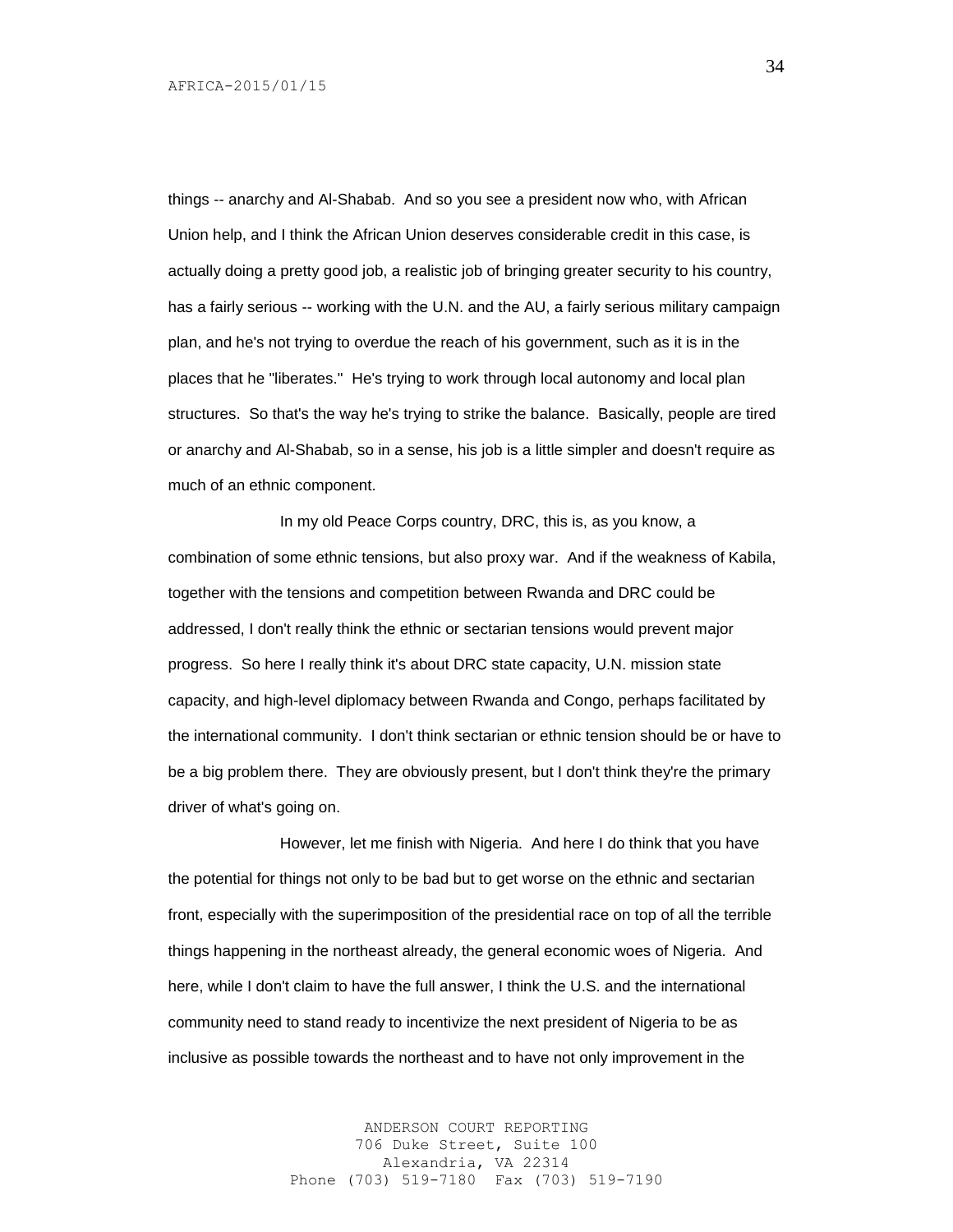Nigerian military but in the economic development strategies for the northeast. In short, I think we need more money and resources to potentially be teed up for a major effort to help Nigeria once they have a new president. And I don't claim throwing money and resources at the problem will solve it, but this a case where I think that it might be the most promising way to address some of these very serious ethnic and sectarian tensions. That's probably a pretty bad answer to your question, but as you know, the question was sort of very big and I just tried to give some case studies.

MR. SSALI: Michael, if I heard you correctly, are you then suggesting here that the problems frankly of Africa are not necessarily sectarian religious differences that is or ethnic differences but that rather it is perhaps the lack of what one would call equitable redistribution of resources and opportunities.

MR. O'HANLON: I think there is a fair amount to that. My observation when I was a Peace Corps volunteer and then Zaire, is that while the sectarian and - well, the ethnic tensions were always there -- people were also proud to be part of a great country, a country with a fantastic potential as you said before, with fantastic culture, with a fantastic esprit and joie de vivre in the population. I think it created something of a Zairian national identity. And it was only when that identity was not buttressed and reinforced by good governance and opportunity, and then security woes afflicted the population as well, that the ethnic warfare could happen. But to the extent people could believe in a positive vision for the country as a whole, they preferred to think in those terms.

Now, I don't want to claim full understanding of the Zaire Wa mentality of the early '80s, but that's what it felt like to me. And it was really because Mobutu didn't produce something that could then be built upon that people devolved back into the ethnic warfare that we saw thereafter.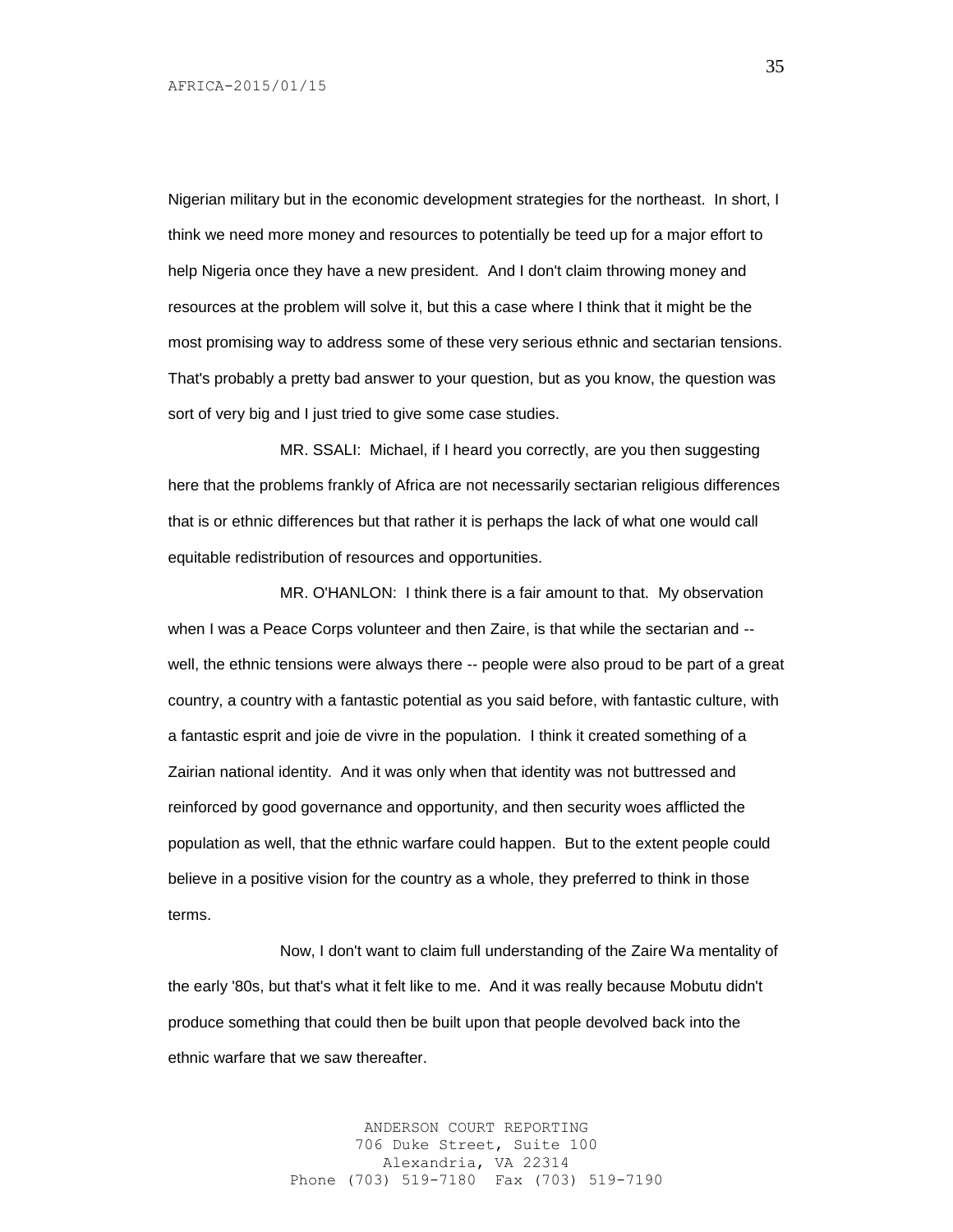MR. SSALI: Thank you very much.

Why don't we bring the microphone, at least in the front here also to be a little bit more inclusive so we don't look like president of Nigeria?

Let's go to Mr. Africa himself, Melvin Foote.

MR. FOOTE: Good morning. Thank you very much for organizing the forum. I think Brookings deserves a great deal of credit.

My question is to my friend, Witney, and also to Mwangi. It seems to me that the oil -- the drop in oil prices is really going to have a detrimental impact on Africa given the fact that many countries are producing oil. I also appreciated, Witney, your assessment of the Obama administration. I think you're pretty much on the mark. But I think Americans remain uneducated, undereducated, miseducated about Africa. What can be done to improve -- what can be done to engage the diaspora in a real sense? I personally think the diaspora has a critical role to play if the U.S. is to strongly engage in Africa, but I don't see any movement from any of these institutions or from the U.S. government to truly engage the diaspora in this process. Thank you very much.

MR. SSALI: Thank you.

Next, let's go to the lady over there, please.

SPEAKER: First of all, Amadou, congratulations. Time flies and it's, I think, 14 years since you and I were part of a small team of four at the Fund that raised eyebrows because we were looking at that time at how African countries could attract more development, enhancing private capital flows.

So here we are today and much has changed and much has improved. I'd just like to ask if you can elaborate a bit on what you think in the external financing environment that resource-rich countries like Zambia and Nigeria, that still rely quite heavily on commodity prices remaining robust can do to take steps to attract more of the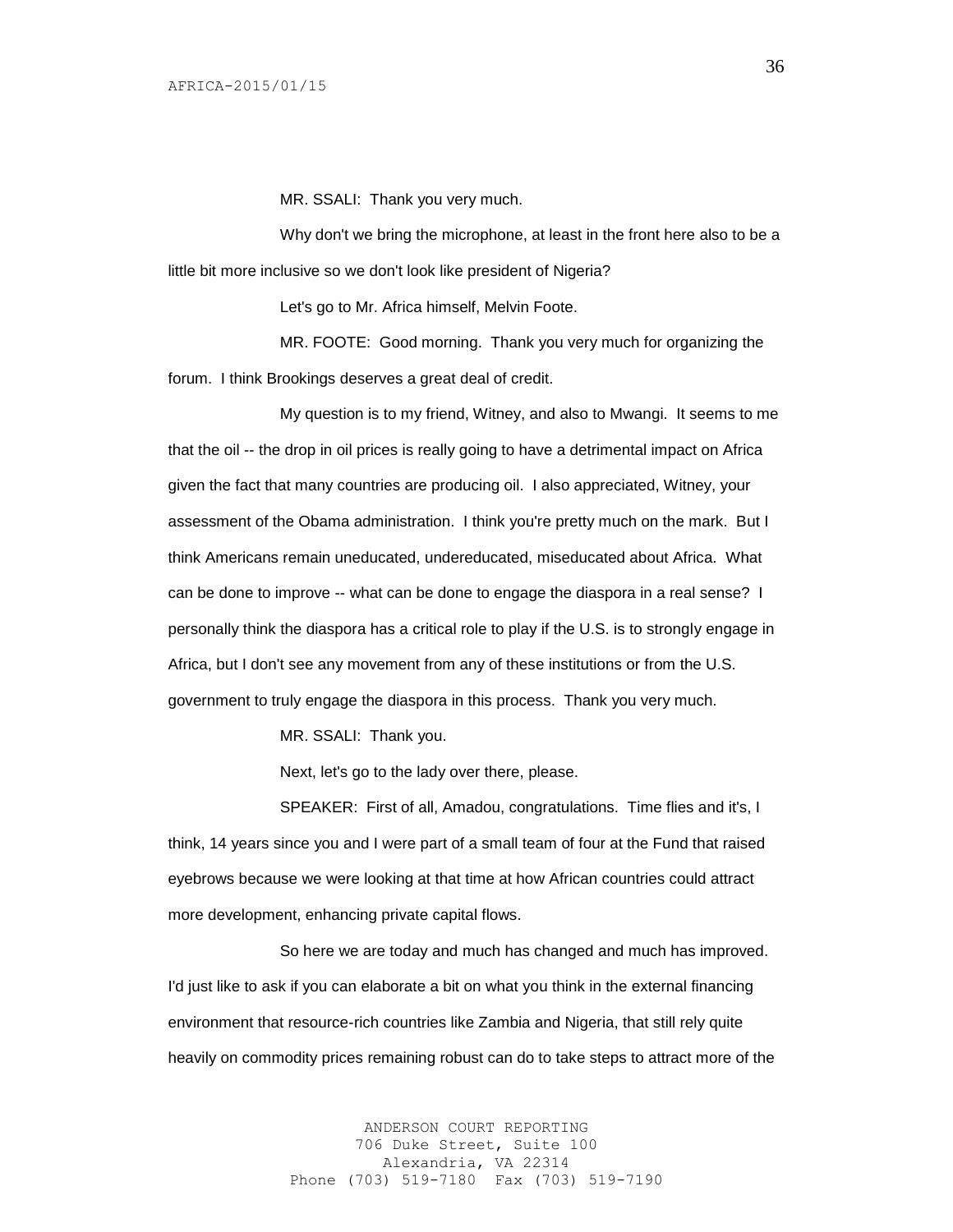development-enhancing private capital flows that will actually diversify their economies and not lead to destabilizing capital flow reversals? Thanks.

MR. SSALI: Thank you.

The gentleman, please. Would you please tell us your name and your institution or affiliation?

SPEAKER: Yes, (inaudible), U.S. Army, foreign air officer, Africa, of course. I have two questions. First one for Dr. O'Hanlon.

In your piece you mentioned potentially deploying a brigade to assist in the DRC. How receptive do you think the continent or the community as a whole will be to such an idea? And then the second question is for the rest of the panel. When you talk about regional integration, I just finished a tour in Yaoundé, Cameroon, where the (inaudible) is having a harder time with the integration part because of the differences in per capital GDP. So I guess my question would be what sense of identity or what shared goals do you think can be put behind the idea of regional integration? Or do you think, like the earlier question about having the diaspora involved in all Project Africa will be key to make something like that happen?

MR. SSALI: Thank you. Thank you.

I think we can now go to the first question from Melvin Foote. Who would like to take it? He had two choices. He had Witney and Mwangi.

MR. KIMENYI: Go ahead, Witney.

MR. SCHNEIDMAN: Well, I'll take part of it. I'm sure Mwangi will come in as well. Two points. Thank you, Mel, for the question.

In terms of the fall of oil prices, I think it does have a tremendous impact on the continent. The U.S. used to get, what, 10-15 percent of its oil from Nigeria. I don't think we import any oil today from Nigeria. That's quite a dramatic turnaround. Nigeria is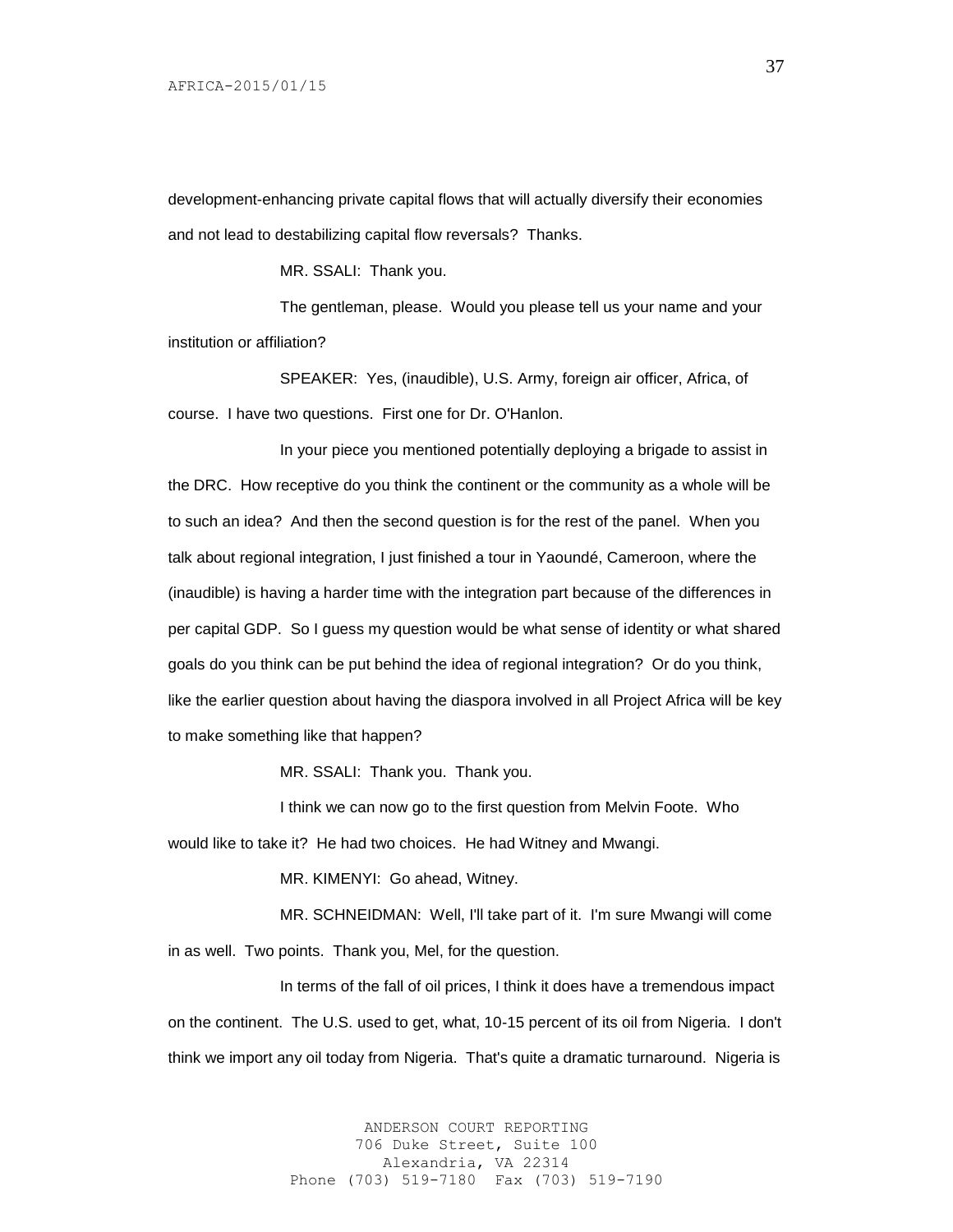still selling oil on the international market but still at a lower rate. And I think -- I think the message there, and I think frankly the opportunity is, you know, countries like Nigeria, like Angola, that have been tremendous exporters, really have to accelerate the process of economic diversification, and it's no longer -- it was never sufficient to rely on one export, oil, but it's clearly not tenable now. And therefore, you've got to move more rapidly into manufacturing, financial services, technology, innovation, agriculture. And I think that's really the message, and that you have to attract more investment there. To do that you've got to improve the investment climate, to continue to make progress in that respect. So I think it's incumbent for those governments that are the oil exporters to use this sort of crisis situation as an opportunity to diversify the economy. And therein, I think that's a good segue to what role does the diaspora play? It plays a big role. I mean, as you heard Amadou say, places like Senegal and Somalia, the remittances are up to 10 percent of GDP. So I think the administration will play a much more active role, perhaps using OPEC, perhaps using XM, perhaps using USAID. I think there are some initiatives underway. But to really place more of a premium on, not only tapping into diaspora resources but diaspora talent as well. And leveraging that talent in the business sector back in Africa. And I think that can make a huge difference, not only to accelerating the economic development process, but helping those oil-dependent exporting countries to navigate this sharp drop in prices.

MR. SSALI: Thank you. Thank you.

Amadou?

MR. SY: Good to see you again. It's a difficult question. But, you know, that's interesting. I was listening to NPR and they were talking about New Orleans and how New Orleans at some point was very dependent on oil money. And one gentleman was saying how difficult it is to diversify away from oil money. When the money is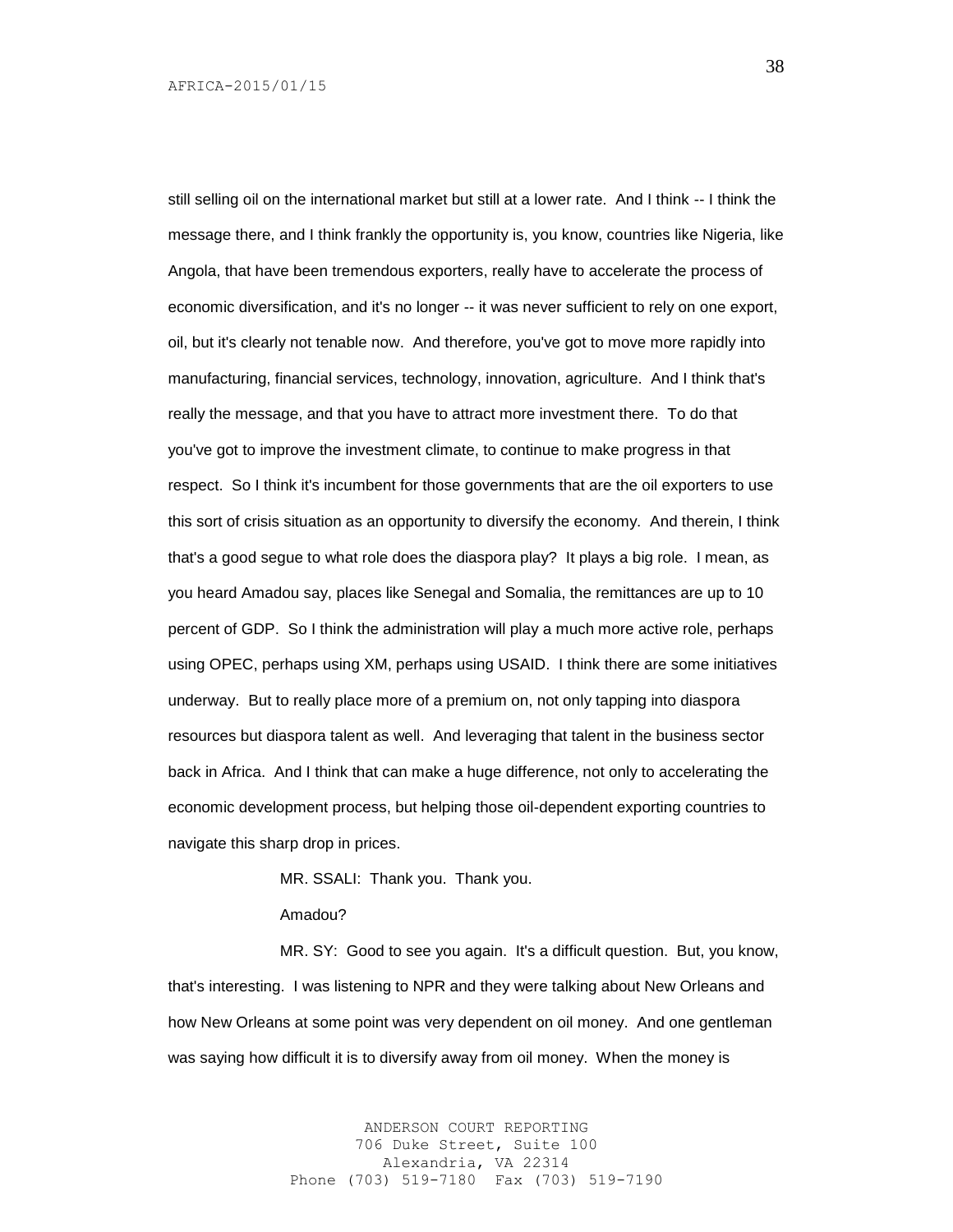coming, the money is so good. This is New Orleans; right? So imagine.

So I think the question of how to diversify the economy is, you know, that's question that is at the center of thinking of many, many African policymakers. There's this big, big agenda on Africa's transformation. And so -- and like, for example, some economists, like Daniel Roderick, you know, he has this paper called "Africa Growth Miracle?" You know, he's asking tough questions, like Asian economies have grown very fast because they've managed to move from, you know, labor from agriculture to manufacturing and export, whereas we are moving labor from the manufacturing to services sector. You know. So how really conducive to growth, sustainable growth is the African services sector is a big question mark. There are some success stories. The ICT sector, the M-Pesa, the mobile money, mobile transfers, but we have to really understand better how the services sector in Africa can really help lead to inclusive growth. But overall, right now there is kind of a consensus that there are four areas to focus on. One is still agriculture. By the way, apparently, from studies I've read, the potential for poverty reduction is at the highest in the agriculture sector so agriculture and moving along the value chain to agribusiness. The second one is really looking at manufacturing in Africa, which has kind of shrunk over the continent and seeing, you know, the cost of doing business, the lack of infrastructure, power, and so on. And also, again, the global value chains, maybe we aren't good at manufacturing a whole widget, but we certainly can be very good at manufacturing part of the widget. So we have to understand the global value chain. Again, natural resources, doing better with what we have, sovereign wealth funds, you know, saving money for the future generations and so on, and services.

So agriculture, manufacturing, natural resources, and services. That is kind of -- if you look at a good think tank in Africa, Asset Africa Center for Economic Transformation has a very good report on that. Daniel Roderick's paper has that.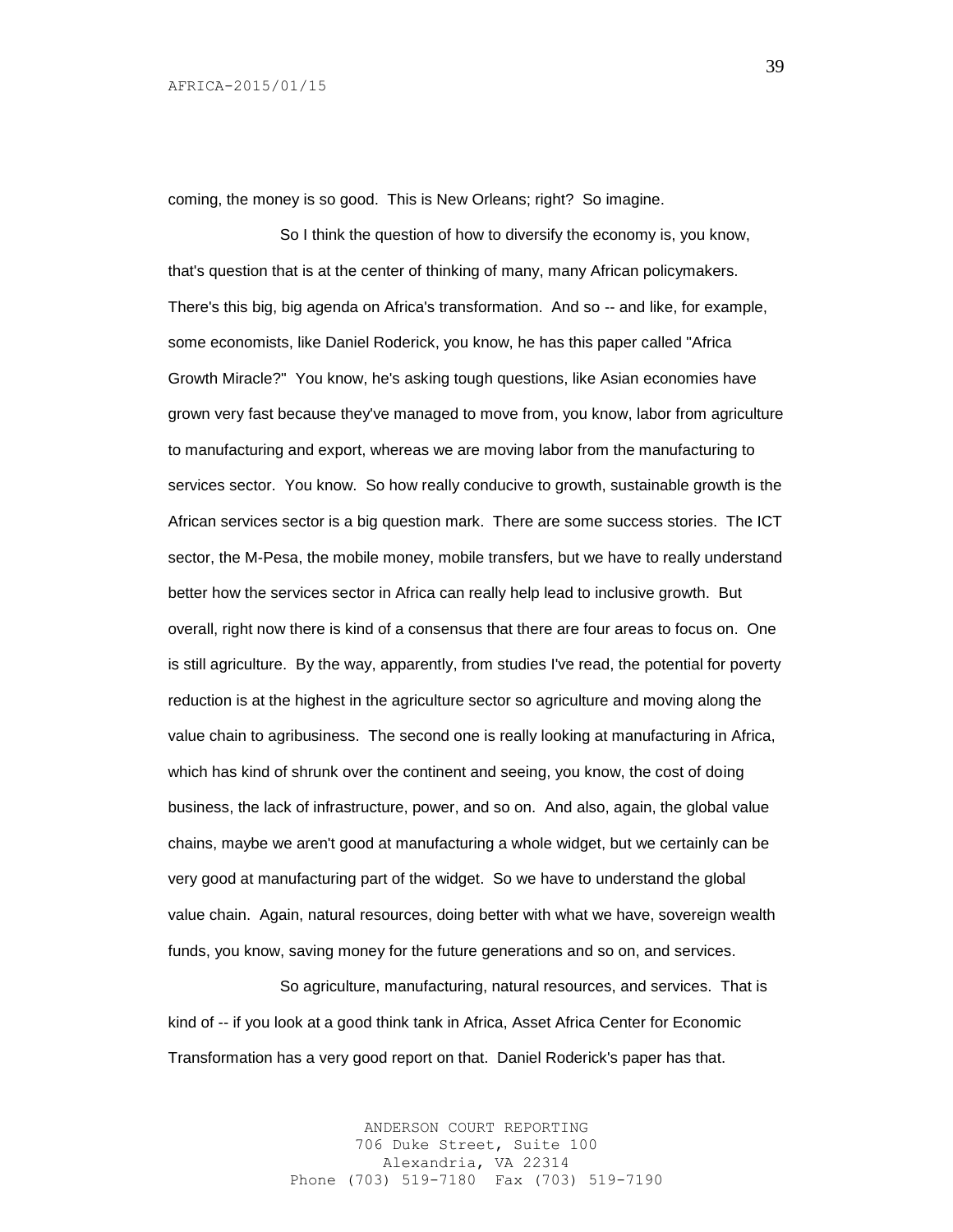There's kind of a consensus. So I think the problem is not how to do it. And again, the leadership has to do it very quickly, very efficiently, because sometimes I feel we have a window of opportunity right now and we have to really act quickly.

But I have two issues which really we are working on and I think are even more important is the size of our markets also is very small that regional economic integration as Mwangi has said is very important to us. And there we really, really, really have to do a better job. There's a lot of progress in the Eastern African community. We are watching what they're doing very carefully. In West Africa, they have had these regional economies for a much longer time, but in some aspects, they are lagging a little bit. So what can we do to really enhance regional integrations? You know, for example, nontariff border -- sorry, nontariff trade barriers. You know. So apparently, in East African communities, having one border cross in Kenya at the port has reduced the cost to send goods to Kigali. And Kigali is benefitting a lot. Movement of goods, movement of people, movement of capital. You know. Just the plumbing. You know, to trade among ourselves, we have to trade, again, in U.S. dollars, and the plumbing is very difficult. So even it's not a very exciting issue but, you know, but if your plumbing has a problem in your house, you immediately call. So the plumbing is important for the movement of money. So a payment system. And now, maybe with new technologies, we can do something better. So I would look very carefully at the regional integration part and at the global value chain part and seeing how we can integrate.

So, sorry, just to come back again, one thing also that we have to look at is we are getting integrated to the global economy through China. That is something I should have said. Because China is becoming our trade partner, is investing. So, you know, what happens is China affects us also. If the Chinese consumer is consuming more, if wages in China are increasing, and maybe it's in the interest of the Chinese to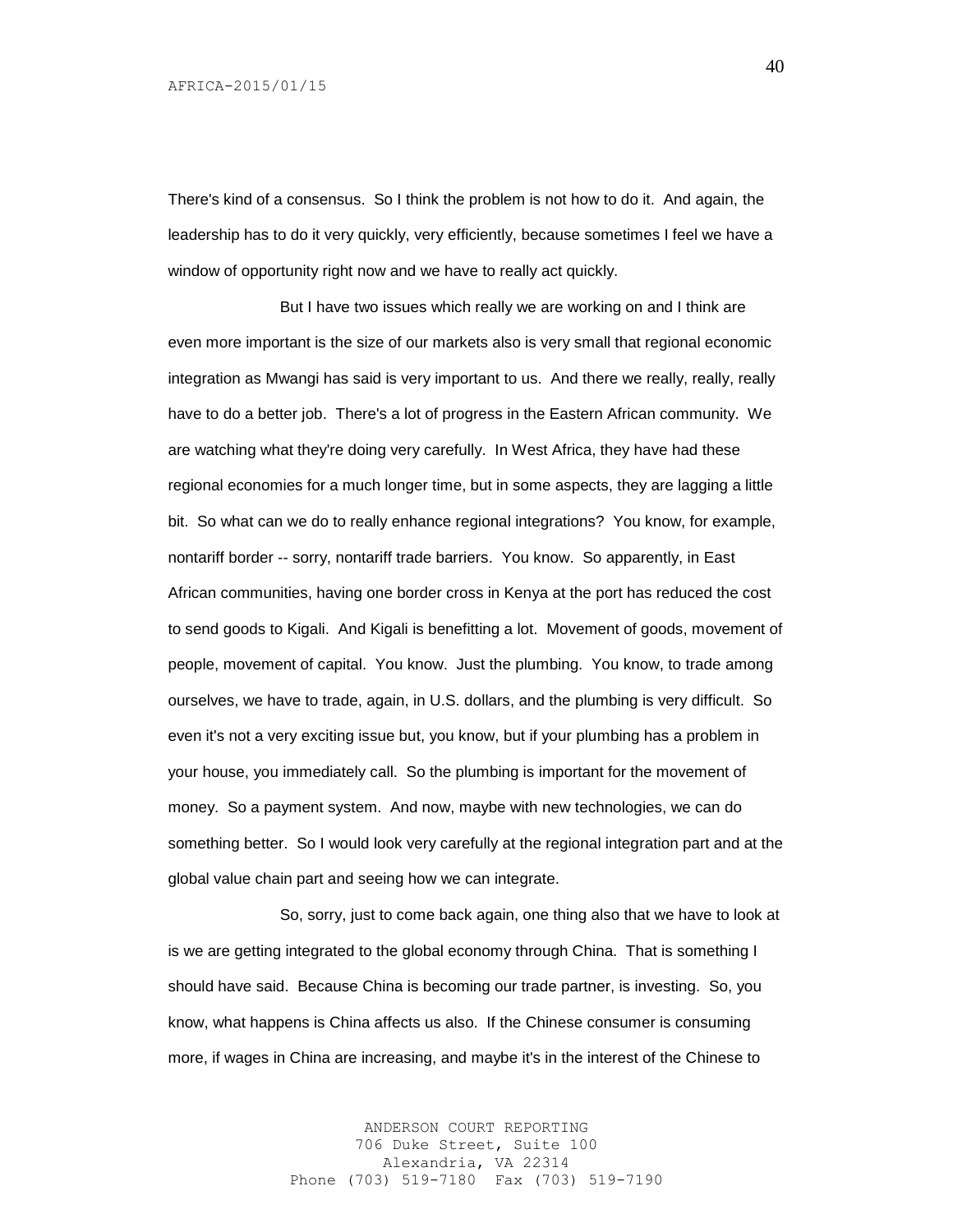move some of these industries to Africa where we can have cheaper labor. And this is happening. They have shoe factories in Ethiopia and so on. So.

MR. SSALI: Thank you. Thank you.

In the spirit of inclusiveness, could we please get a question directed to my sister Vera Songwe?

MS. SONGWE: I wanted to answer the question on oil.

MR. SSALI: You will? You will get an opportunity to answer that. I needed something from the audience for you, too. Yes, please. Why don't we --

MS. WRIGHT: My name is Denise Wright, and I spent the last three years in Northern Nigeria. I was with the American University of Nigeria. And aside from the military situation there and the military not being ready to deal with all the insurgency and all, one of the other factors was the health system. And allegedly, the government - and I want to know what your findings are -- allegedly, the government gets all this money to improve the health infrastructure and to have all these allocations for medication, building up the clinics and the hospitals, but it never seems to reach these areas. So I want to know what your impressions are, particularly in West Africa in terms of what's going on because that's a really, really big problem.

MS. SSALI: Yes, Vera?

MS. SONGWE: Yes, thank you. I think you're raising a question on public expenditure and the effectiveness of health systems in these countries. I think clearly one of the things that we see is that in many of the African countries the amount of resources that are being spent on the overall health sector are quite low. We have between 3 to 5 percent of the total GDP being spent on health. And not only that the resources are quite low, but also that the allocation is inefficient and ineffective. So what you get at the beginning, I think we had a good study that was done in Uganda which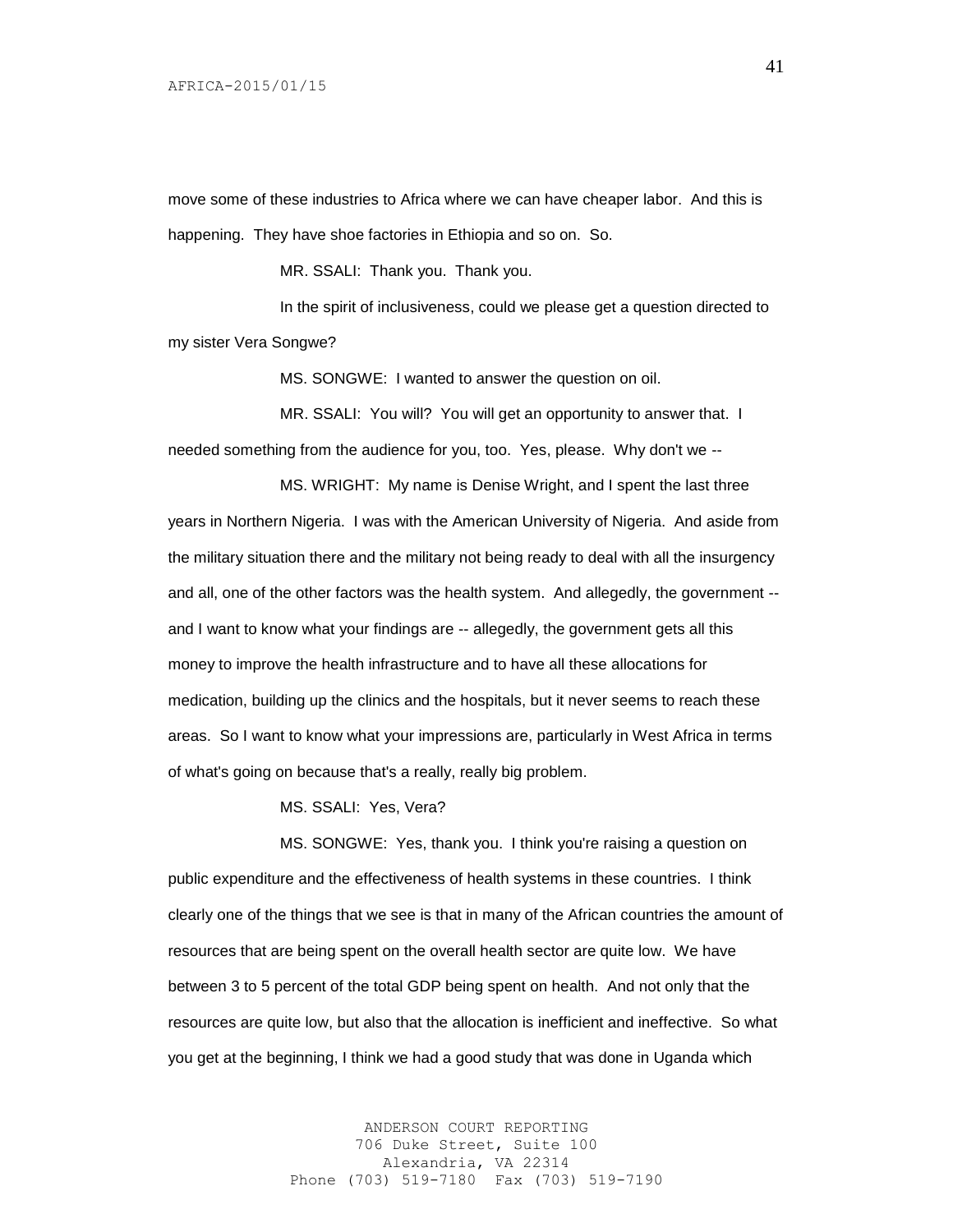showed that for every dollar that was spent, only about 10 cents got exactly to the health service centers. But now I think in many of those countries we have health service delivery indicators and I think Mwangi and the teams have been doing some work on that, which is basically trying to trace and improve the governance systems by which you get those resources down to the community centers. It is true that on the continent, the community centers, the service delivery centers are still the weakest and you need a lot more effort put at that. It is not just the amount of resources; it's how effective then when you get to those community centers. Do you have a capable health worker at that level that can effectively deliver the services? But a lot of work has been done over the last 10 years. I think some of the studies that Mwangi and the team in ACET and also in the African Research Consortium have been doing, and the World Bank as well, shows that there is much more improvement in health indicators and better transparency in terms of health management expenditures.

But the health systems is a very difficult infrastructure to put in place because you need to, first of all, get the evolution of services, and in many of the countries I think that there is a lot of work that is being done between who delivers the service and who gets the resources to deliver the services. And this is, I think, work that is being done in most countries with some most countries with some good efforts. In Uganda. I think in Kenya. In Senegal you have good successes. But I think the issue in Northern Nigeria is also the issue of security, which is impeding some of the efforts that are being made to ensure that you have more effective delivery of services in this place.

MR. SSALI: Thank you very much. Well, time happens frankly not to be our best floor.

MS. SONGWE: I still have the floor. Can I just say something on commodities?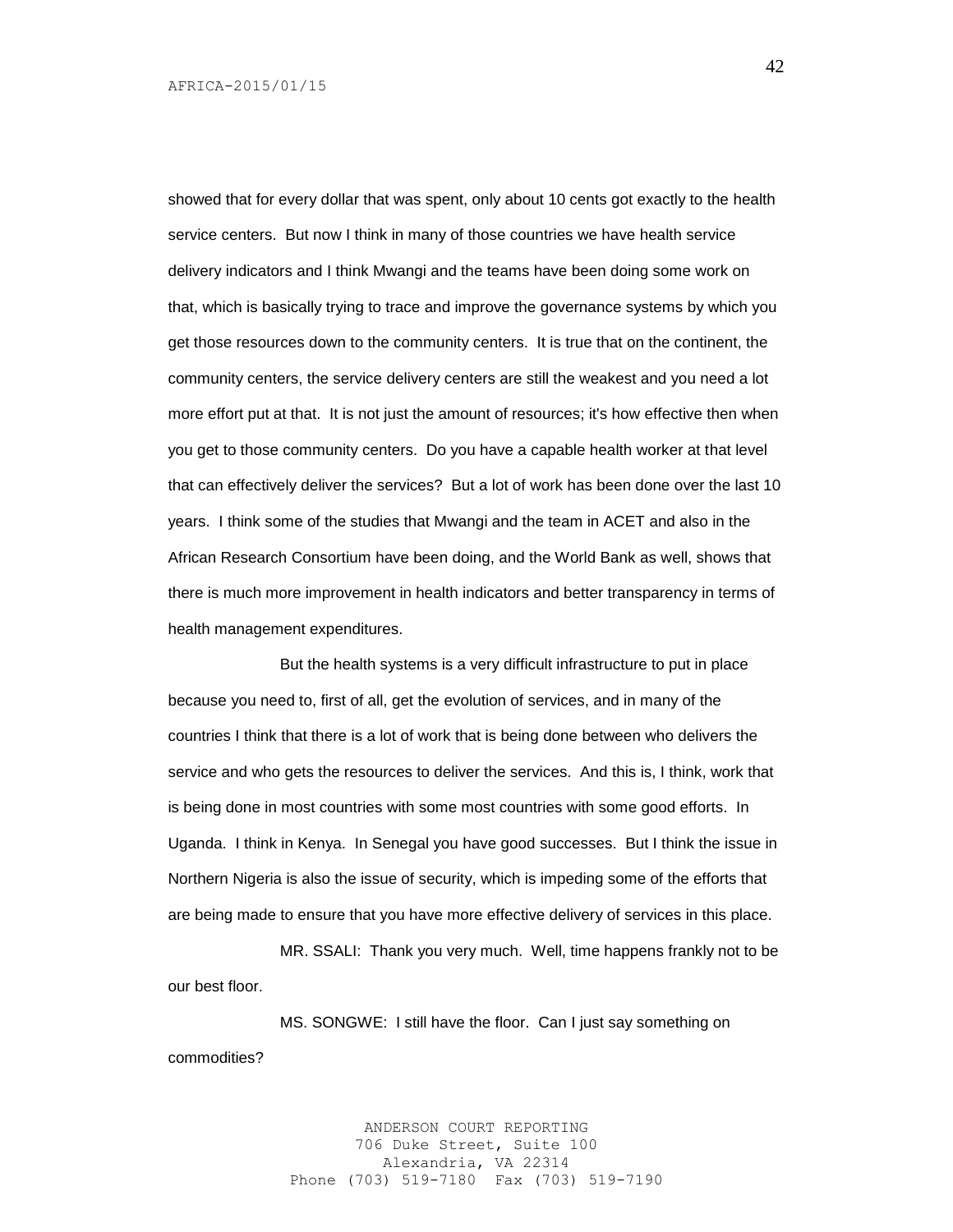MR. SSALI: Okay.

MS. SONGWE: I think the World Bank did a report on global economic prospects, and I think one of the interesting things that comes out that report is that when you look at the growth projections for Nigeria, Angola, Algeria, they are not going down by half as the oil prices are going, and I think Nigeria is actually going from 5 percent to 5.2 percent growth, to 5.3. Angola, I was surprised, is going from 3.1 to 3.3. And Algeria is also going from 3.0 to 3.3. These are oil producing countries. So I think the impression that they are heavily-dependent, commodity-driven countries is probably fading and we haven't caught up to that idea. And I think this is one of the things that we saw when Nigeria rebased its GDP, that the commodity sector was not as important as we all thought it was. And my sense is that with this new report that has just come out on the global economic prospects, we need to begin to rethink how much more of that dependence we think exists, and maybe it's not there, and maybe begin to catch up to the -- the countries are growing fast than we have and I think what Amadou was saying in terms of improving the investment climate, it's more like it.

The second thing is that almost 30 percent of the countries on the continent, and maybe 70 in some countries, energy imports was the only way of (inaudible) basically, 90 percent in Senegal, 90 percent of the energy was heavy fuel oil, which was creating a very uncompetitive environment. And so what we have now with the price of oil dropping so low is that all those countries become much more competitive from the oil side. The subsidies reduce and create a little bit more space for expenditures in the fiscal gap on the social sector. So I think there is a window, like Amadou was saying, to basically take advantage of this huge drop in oil prices to ensure that we can bring in renewable energy. We're talking about COP15 soon and climate clean investment, and I think this drop in oil prices can give us the space to reinvest in clean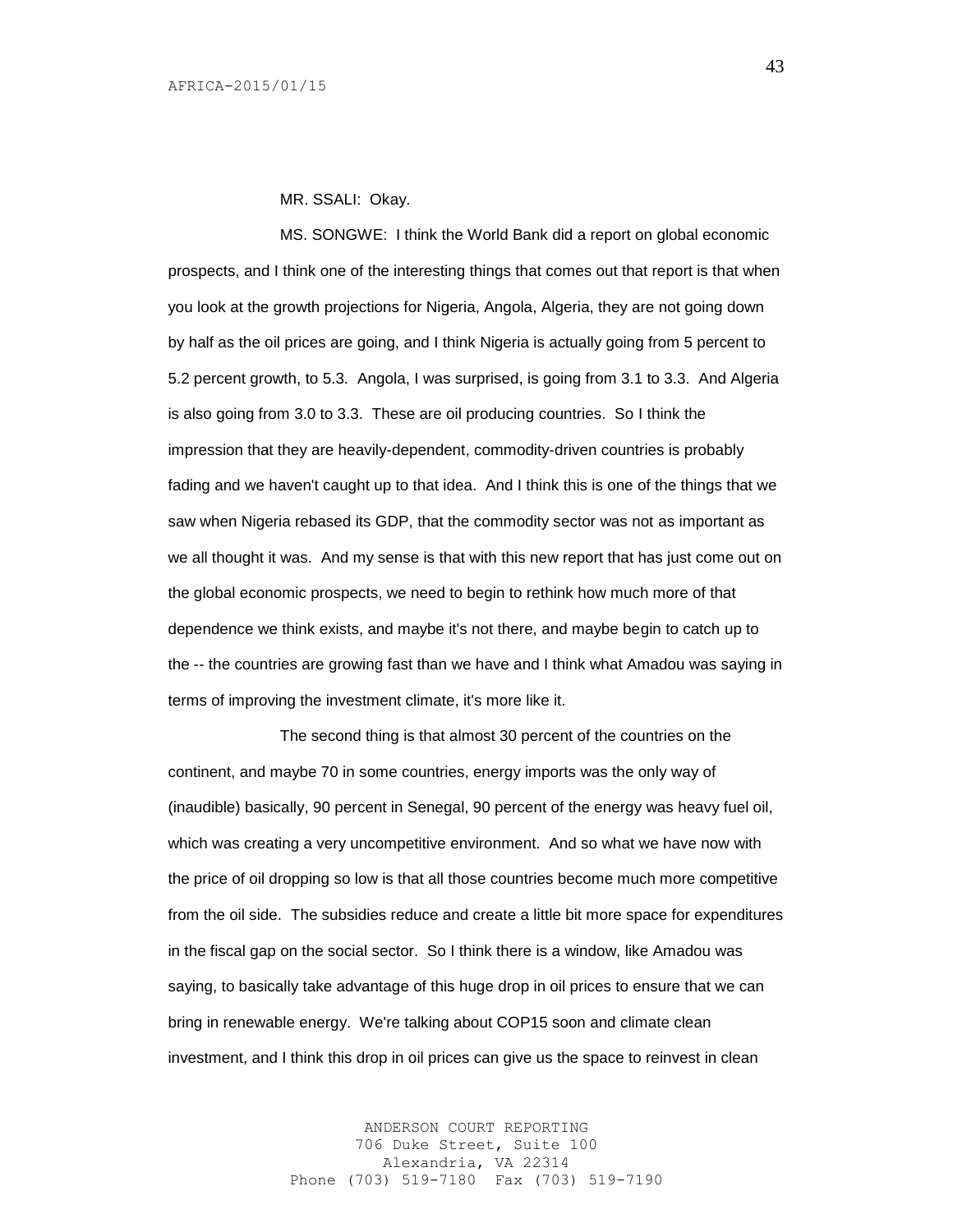energy, shift from heavy fuel oil, to solar, to thermal, and to water. So there is, I think, a competitiveness advantage there that the continent can take advantage of if we had good leadership and it was well done.

MR. SSALI: Thank you very much, Vera. As I pointed out a little bit earlier, time happens not to be our best ally, and I'll give a few minutes to Michael so he can respond to the last question.

MR. O'HANLON: I'll just take one minute. Thank you for the question. You asked about whether an American willingness to help the U.N. mission in Congo would be well received on the continent. The short answer is, "I don't know," but I'll say two things that make me at least slightly hopeful.

One, at a technical level, what I proposed is not that we go out and be regular infantry forces for the U.N. mission but that we benefit from these, as you well know, these so-called "advise and assist" brigades that we've developed in Iraq and Afghanistan, but we break down the brigade into a lot of smaller chunks and get out in the field, help plan and do various kinds of administrative and intelligence work with with the individual units of the Congolese military. I think the mission has to now start to anticipate not depending entirely on outside countries for the heavy lifting but trying to get the Congolese Armed Forces to a state where they can help in a more meaningful way. And so it's in that specific targeted way that I would like to see the United States be helpful, which makes me hope, getting to my second point, that the continent would be willing to tolerate this, and the Congolese government as well, because it's not the big American, you know, foot coming down and squashing anybody or taking charge of the mission; it's American trying to play a "behind the scenes" role in a fairly significant way but still in a way that's directly in support of many different Congolese units.

And the last point, maybe for the whole day, which wraps it together, is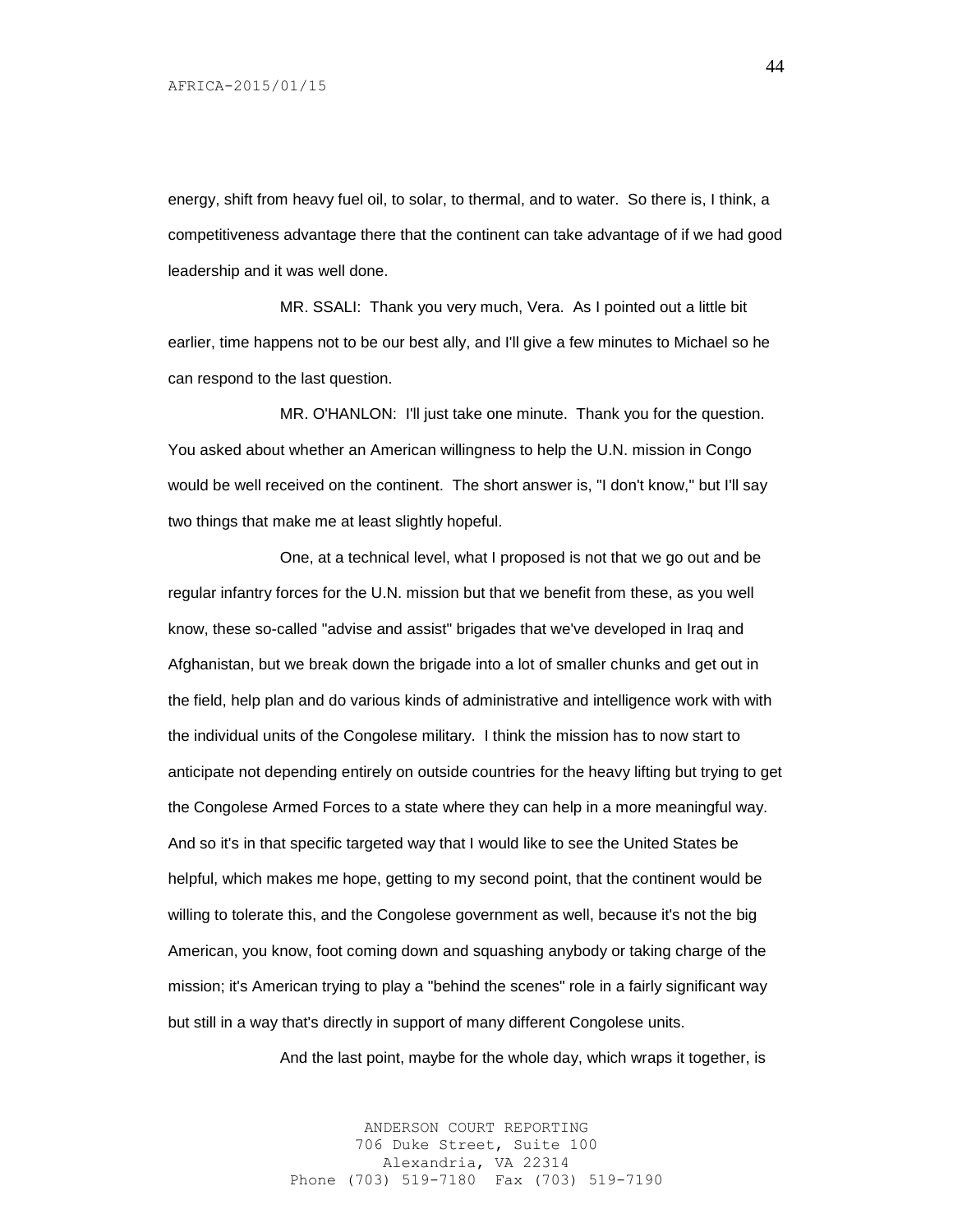that I -- I mean, we've talked a lot about the African Union today and President Obama and so forth. I would just say as a person here who knows the least about Africa on this panel and who has been there the least frequently in recent years, nonetheless, I'm impressed by a lot of the good things happening in Africa that have to do with a lot of the debates becoming less ideological than they used to be. And so they're less caught up in things like anti-colonialism and the Cold War and structural adjustment programs and, you know, the early HIV AIDS response and those kinds of big, huge issues that so dominated much of African politics and U.S. diplomacy towards Africa for many decades, I think are giving way to a more pragmatic period in which Africans seize and control their own destiny. We see a lot more democracy, even if not yet enough. We see a lot more good, economic reforms, even if not yet enough. We see a lot of things happening at the grassroots level, facilitated by technology and by Africans themselves doing things that I think mean that these kinds of ideas of American coming in and offering help are not necessarily going to be seen through quite as ideological of a prism as they might have been back in my day in Peace Corps. So that makes me hopeful, and maybe that's a good place for me to wrap up.

MR. SSALI: Well, on that note, I would like to take this opportunity to thank the panelists and thank the live audience for your participation in today's Foresight Africa. I'd also, of course, also like to thank the Brookings Institution for making today's event possible. Thank you so much, and let's keep hope alive.

(Applause)

\* \* \* \* \*